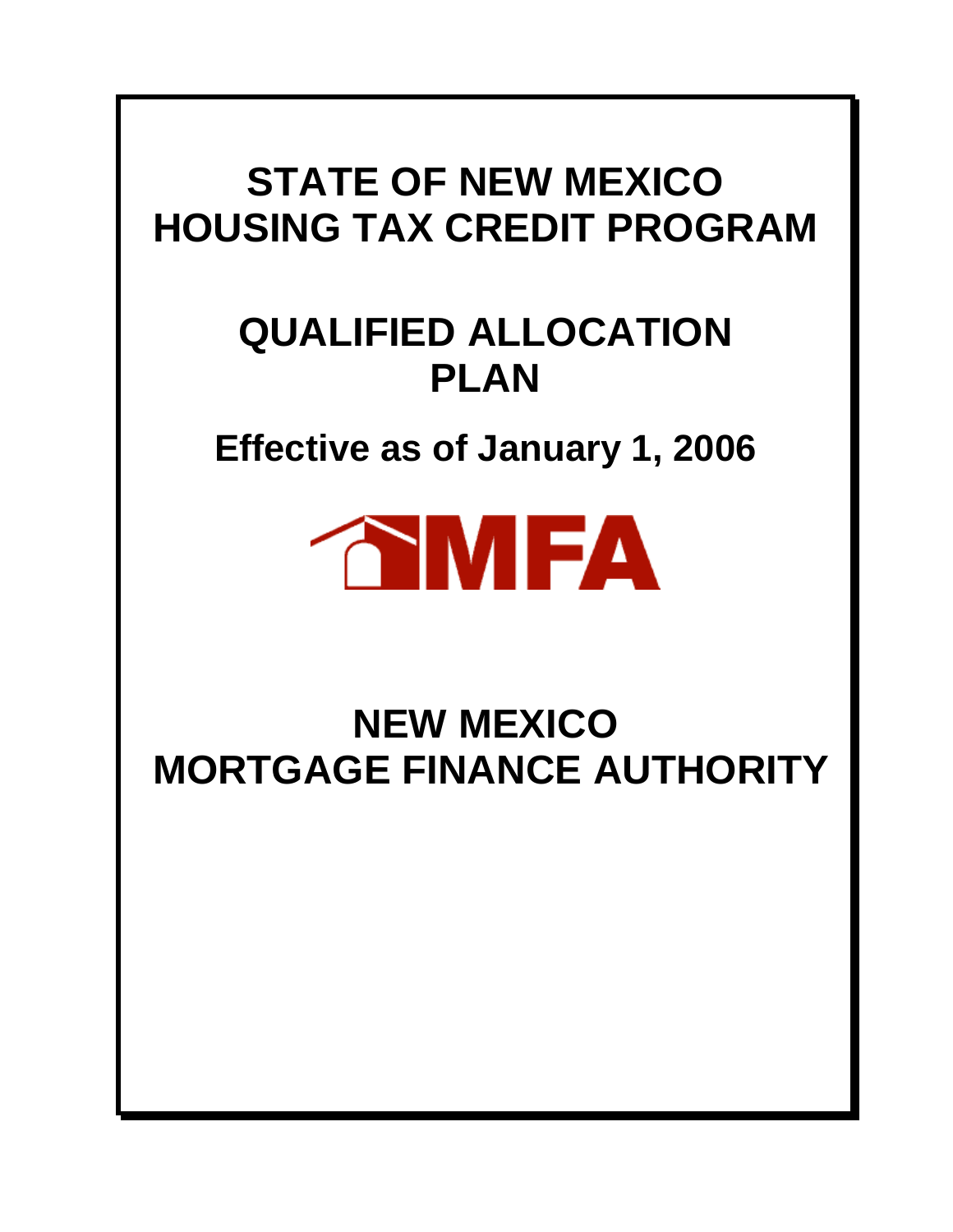# **STATE OF NEW MEXICO** LOW INCOME HOUSING TAX CREDIT PROGRAM **QUALIFIED ALLOCATION PLAN**

Effective as of January 1, 2006 **Contents** 

| L.                                                             | BACKGROUND AND PURPOSE OF THE QUALIFIED ALLOCATION PLAN 3 |  |
|----------------------------------------------------------------|-----------------------------------------------------------|--|
| Α.<br>B <sub>1</sub>                                           |                                                           |  |
| Ш.                                                             |                                                           |  |
| Α.<br>В.<br>C.<br>D.<br>Е.<br>F.<br>G.<br>Η.<br>L.             |                                                           |  |
| J.<br>Κ.<br>L.<br>М.<br>N.<br>III.                             |                                                           |  |
|                                                                |                                                           |  |
| Α.<br>В.<br>C.<br>D.<br>Е.<br>F.<br>G.<br>Η.<br>Τ.             |                                                           |  |
| IV.                                                            |                                                           |  |
| А.<br>В.<br>C.<br>D.<br>Е.<br>F.<br>G.<br>Η.<br>L.<br>J.<br>Κ. |                                                           |  |
| V.                                                             |                                                           |  |
| А.                                                             |                                                           |  |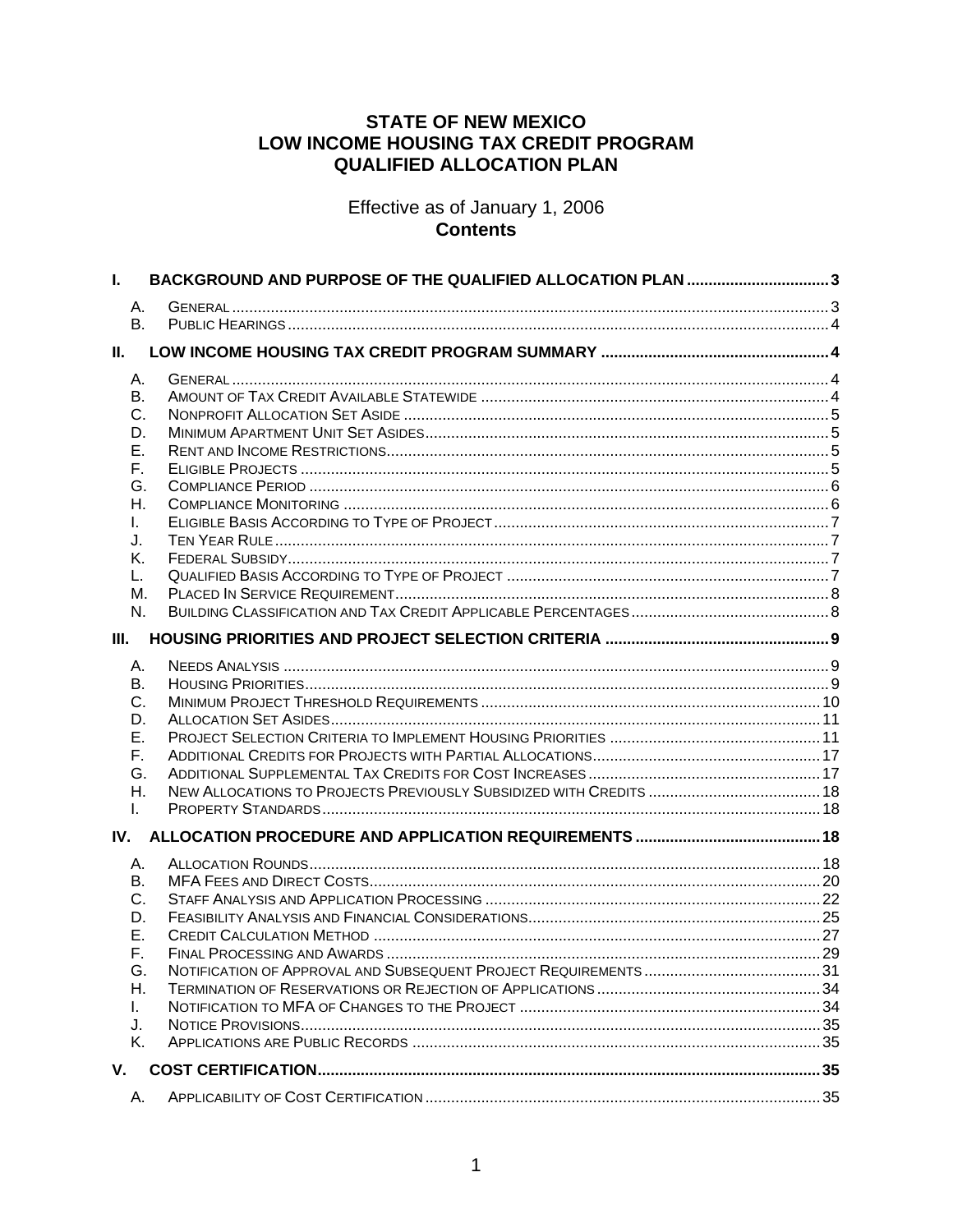| <b>B.</b>                       |                                                                         |  |
|---------------------------------|-------------------------------------------------------------------------|--|
| VI.                             |                                                                         |  |
| A.<br>B.                        |                                                                         |  |
|                                 | VII. AMENDMENTS TO THE ALLOCATION PLAN AND WAIVERS OF PLAN PROVISIONS38 |  |
|                                 |                                                                         |  |
| IX.                             |                                                                         |  |
| X.                              |                                                                         |  |
| Α.<br>В.<br>$C_{1}$<br>D.<br>Е. |                                                                         |  |
|                                 |                                                                         |  |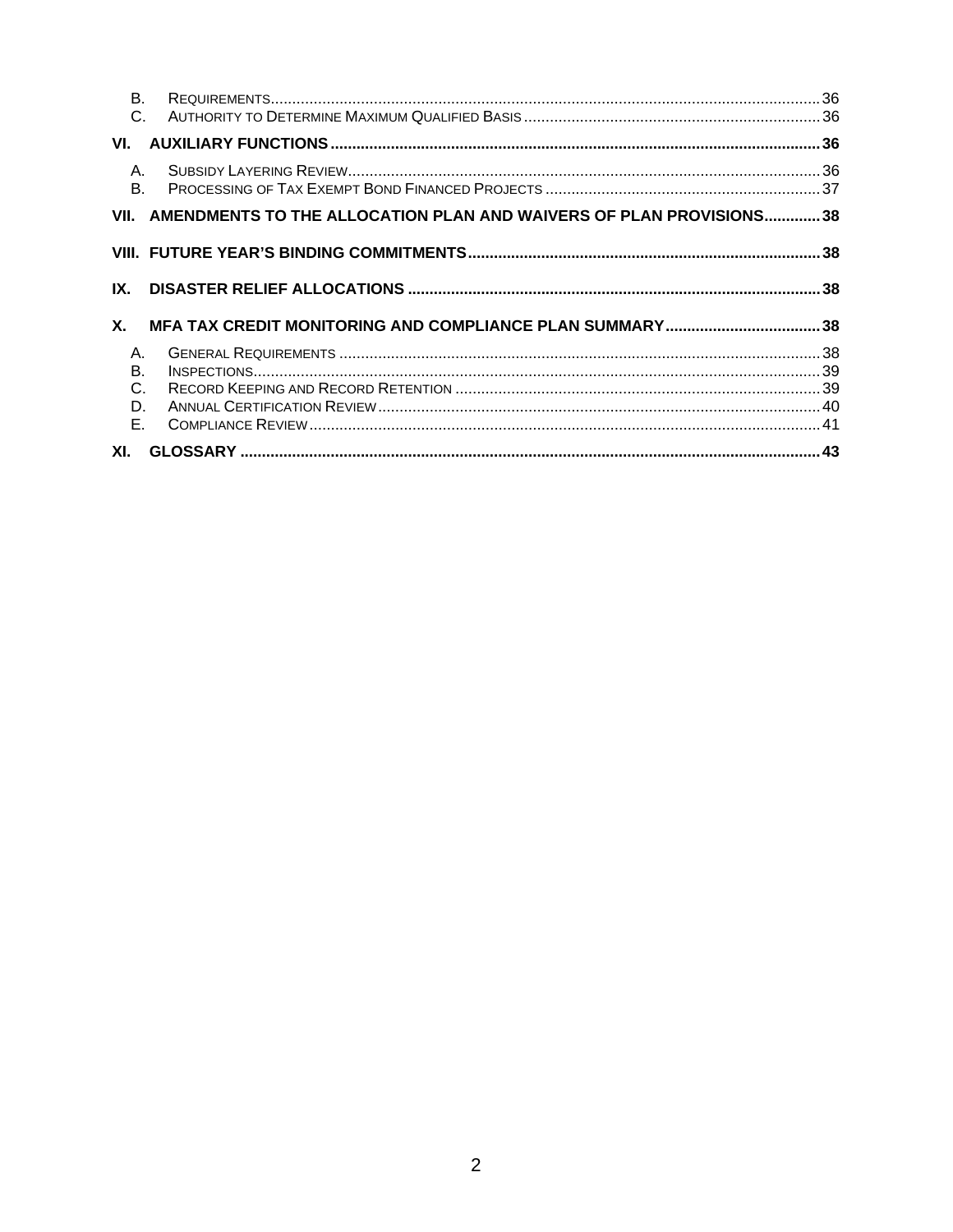## **I. BACKGROUND AND PURPOSE OF THE QUALIFIED ALLOCATION PLAN**

## **A. General**

The Low Income Housing Tax Credit ("HTC", "Credits", or "Tax Credit") Program was created in the Tax Reform Act of 1986 as an incentive for individuals and corporations to invest in the construction or rehabilitation of low income housing. The Tax Credit provides the investor a dollar-for-dollar reduction in personal or corporate federal income tax liability for a 10-year period for projects meeting the Program's requirements.

New Mexico Mortgage Finance Authority ("MFA") is the Housing Credit Agency ("HCA") for the State of New Mexico, responsible for administering the Tax Credit Program and allocating Tax Credits to eligible New Mexico Projects. Consequently MFA awards Tax Credits to Projects meeting its Project Selection Criteria, including an annual population allocation, any subsequent carry-forward, returned and national pool Credits, and monitors existing Projects for compliance with the Internal Revenue Service Code, Section 42, as amended. However, MFA does not make any representation to any party concerning compliance with the Internal Revenue Code, Treasury Regulations or other laws or regulations governing Low Income Housing Tax Credits. Neither MFA, its agents or employees will be liable for any matters arising out of, or in relation to, the allocation of Low Income Housing Tax Credits. All organizations and individuals intending to utilize the HTC Program should consult their own tax advisors concerning the application of Tax Credits to their Projects, and the effect of Tax Credits on their federal income taxes.

Administration of the Housing Tax Credit Program, as outlined in this Qualified Allocation Plan, is consistent with the statutes creating MFA in 1975 [Chapter 303, Laws of New Mexico, 1975, known and cited as the New Mexico Mortgage Finance Authority Act, being Sections 58-18-1 through 58-18-27, inclusive], as supplemented in 1995, as follows:

*The legislature hereby finds and declares that there exists in the state of New Mexico a serious shortage of decent, safe and sanitary residential housing available at prices and rentals within the financial means of persons and families of low income. This shortage is severe in certain urban areas of the state, is especially critical in the rural areas and is inimical to the health, safety, welfare and prosperity of all residents of the state…The legislature hereby further finds and determines that to aid in remedying these conditions and to help alleviate the shortage of adequate housing, a public body politic and corporate, separate and apart from the state, constituting a governmental instrumentality, to be known as the New Mexico Mortgage Finance Authority should be created with power to raise funds from private investors in order to make such private funds available to finance the acquisition, construction, rehabilitation and improvement of residential housing for persons and families of low income within the state. The legislature hereby finds and declares further that in accomplishing this purpose, the New Mexico Mortgage Finance Authority is acting in all respects for the benefit of the people of the state in the performance of essential public functions and is serving a valid public purpose in improving and otherwise promoting their health, welfare and prosperity, and that the enactment of the provisions hereinafter set forth is for a valid public purpose and is hereby so declared to be such as a matter of express legislative determination.* 

One of the requirements of the HCA is to prepare a Qualified Allocation Plan for allocating Tax Credits. Code Section 42(m) states that the HCA must make allocations of Tax Credits pursuant to a Q*ualified Allocation Plan* which: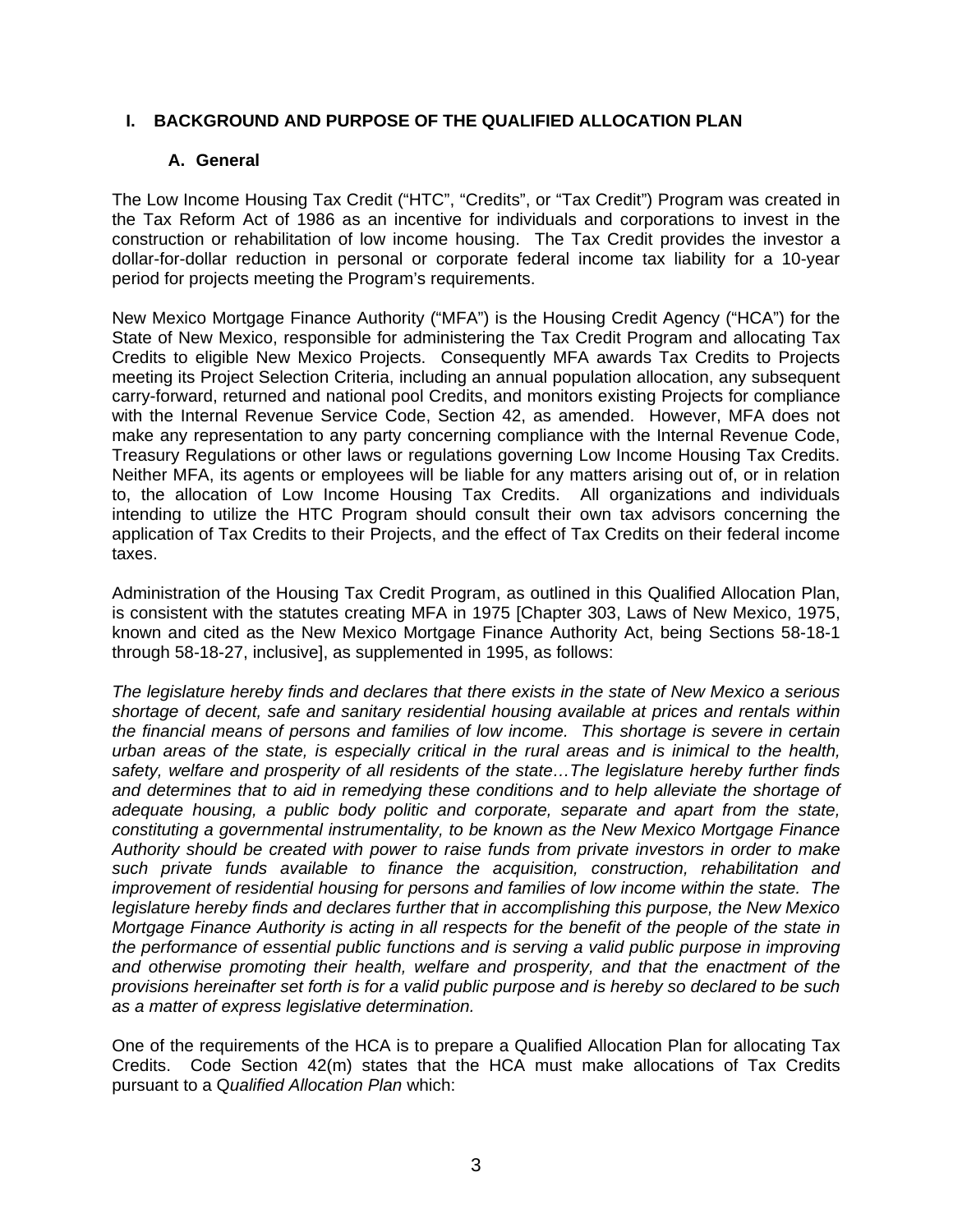1. Sets forth Project Selection Criteria to be used to determine housing priorities of the Housing Credit Agency, which are appropriate to local conditions. These criteria must consider Project location, housing needs characteristics, Project characteristics, sponsor characteristics, participation of local tax-exempt organizations, public housing waiting lists, tenants with special housing needs including individuals with children, and Projects intended for eventual tenant ownership.

2. Gives preference in allocating housing credit dollar amounts among selected projects to those which:

- a) Serve the lowest income tenants;
- b) Serve qualified tenants for extended periods of time; and
- c) Are located in Qualified Census Tracts and the development of which contributes to a Concerted Community Revitalization Plan.
- 3. Provides a procedure that the agency will use in monitoring for noncompliance.

This document is intended to fulfill the requirements 1 and 2 above for the MFA's Tax Credit allocation activity in the State of New Mexico, commencing on its effective date. The procedure required in item 3 above is summarized in Section X but published under separate cover.

## **B. Public Hearings**

Following public notice, a draft Qualified Allocation Plan will be available to the public for comment for a period of thirty (30) days, during which time public hearing(s) will be held. MFA will accept written comments during this thirty-day period and will consider any comments presented at the public hearing, prior to completion of the plan.

## **II. LOW INCOME HOUSING TAX CREDIT PROGRAM SUMMARY**

## **A. General**

The Tax Reform Act of 1986 established the Low Income Housing Tax Credit (HTC) Program to stimulate private sector investment in low income rental housing. In August of 1993, permanency was granted to the HTC Program after numerous temporary annual extensions.

There are numerous technical rules governing a Project's qualification for Tax Credits. The following is a summary of certain key provisions of Section 42 of the IRS Code and regulation, and the HTC Program. Applicants are advised to review the IRS Code directly for further detail, since this overview does not address all of the provisions.

## **B. Amount of Tax Credit Available Statewide**

The State of New Mexico for the calendar year 2005 will receive a population based Tax Credit allocation equal to \$1.85 (indexed for inflation) per resident. The current year's population estimates, as provided by the Internal Revenue Service, and the estimated Annual Credit Ceiling, including any carry-forward, returned or national pool Credits received by the State may be found on the MFA web site.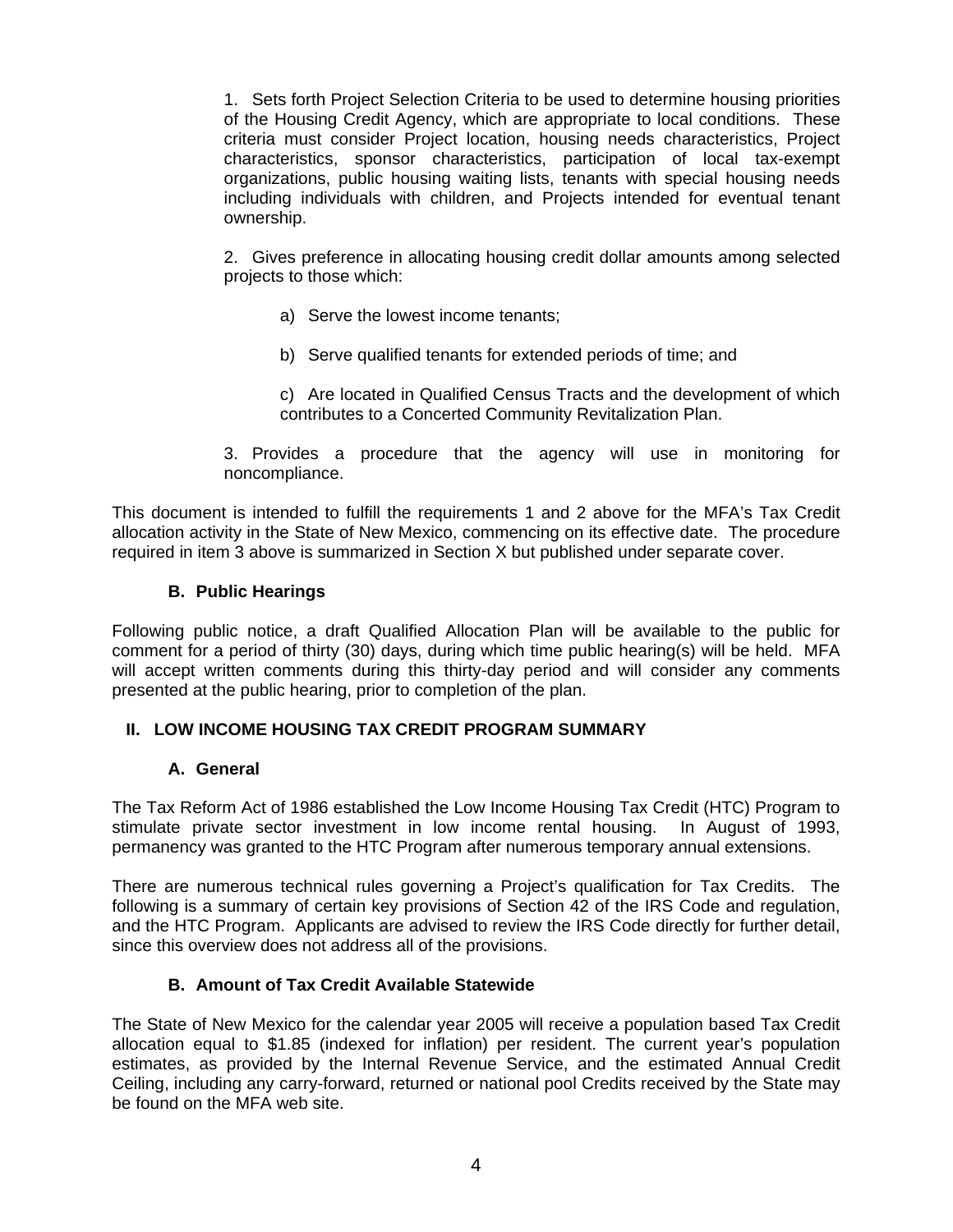# **C. Nonprofit Allocation Set Aside**

A minimum of 10% of the Annual Credit Ceiling must be allocated each year to Projects involving Qualified Nonprofit Organizations. MFA's Allocation Set Asides (see Section III.D) are intended to implement this requirement. However, Qualified Nonprofit Organizations may also apply for Credits in excess of this Set Aside.

For the purposes of identifying applicants eligible for this Set Aside, several requirements must be met, as described in Code Section 42(h)(5). A Qualified Nonprofit Organization is an organization described in Sections  $501(c)(3)$  or  $501(c)(4)$  of the IRS Code and exempt from tax under Section 501(a). The production of decent, safe and affordable housing must be one of the defined goals, objectives, or purposes of the nonprofit organization. The nonprofit organization must materially participate in the Project. This means the organization "must be involved on a regular, continuous and substantial basis" in the development and operation of the Project during the term of the Compliance Period. The nonprofit must own an interest in the Project throughout the Compliance Period and may not be affiliated with or controlled by a forprofit organization.

# **D. Minimum Apartment Unit Set Asides**

In order for a project to qualify for Credits, the owner must rent at least 20% of the units in the Project to households with incomes at or below 50% of the Area Gross Median Income; or at least 40% of the units to households with incomes at or below 60% of the Area Gross Median Income (the "Set Aside Units"). Projects eligible for the Tax Credit may exceed these limitations, but cannot fall below them, and the Set Aside Election must be made at the time the Application is submitted to MFA. Once an Application has been submitted to MFA, the Set Aside Election cannot change. Generally Units must be made available to the general public under an initial lease term of at least 6 months. However, exceptions are made for single room occupancy and transitional homeless facilities.

# **E. Rent and Income Restrictions**

Set-Aside Units must only be rented to households meeting certain income restrictions. Furthermore, rents charged for Set Aside Units may not exceed 30% of the applicable income limit(s) designated by the Applicant (generally 50% or 60% of the Area Gross Median Income). Gross rent limits provided annually by HUD (found on MFA's web site) must be reduced by a utility allowance that accurately reflects the cost of tenant-paid utilities by unit size. MFA's Land Use Restriction Agreement prohibits collection of Section 8 or other rent subsidy payments which, when added to the tenant payments, would exceed the Tax Credit Ceiling Rents, except in projects with project based subsidies. More detail regarding rental assistance payments and qualifying tenants can be found in the MFA Tax Credit Monitoring and Compliance Plan, which is issued under separate cover and summarized in Section X.

# **F. Eligible Projects**

The Tax Credit program is intended for rental projects. These may include transitional housing for the homeless, Single Room Occupancy (SRO) projects, elderly and other special needs projects. Dormitories, "trailer parks" and transient housing are ineligible.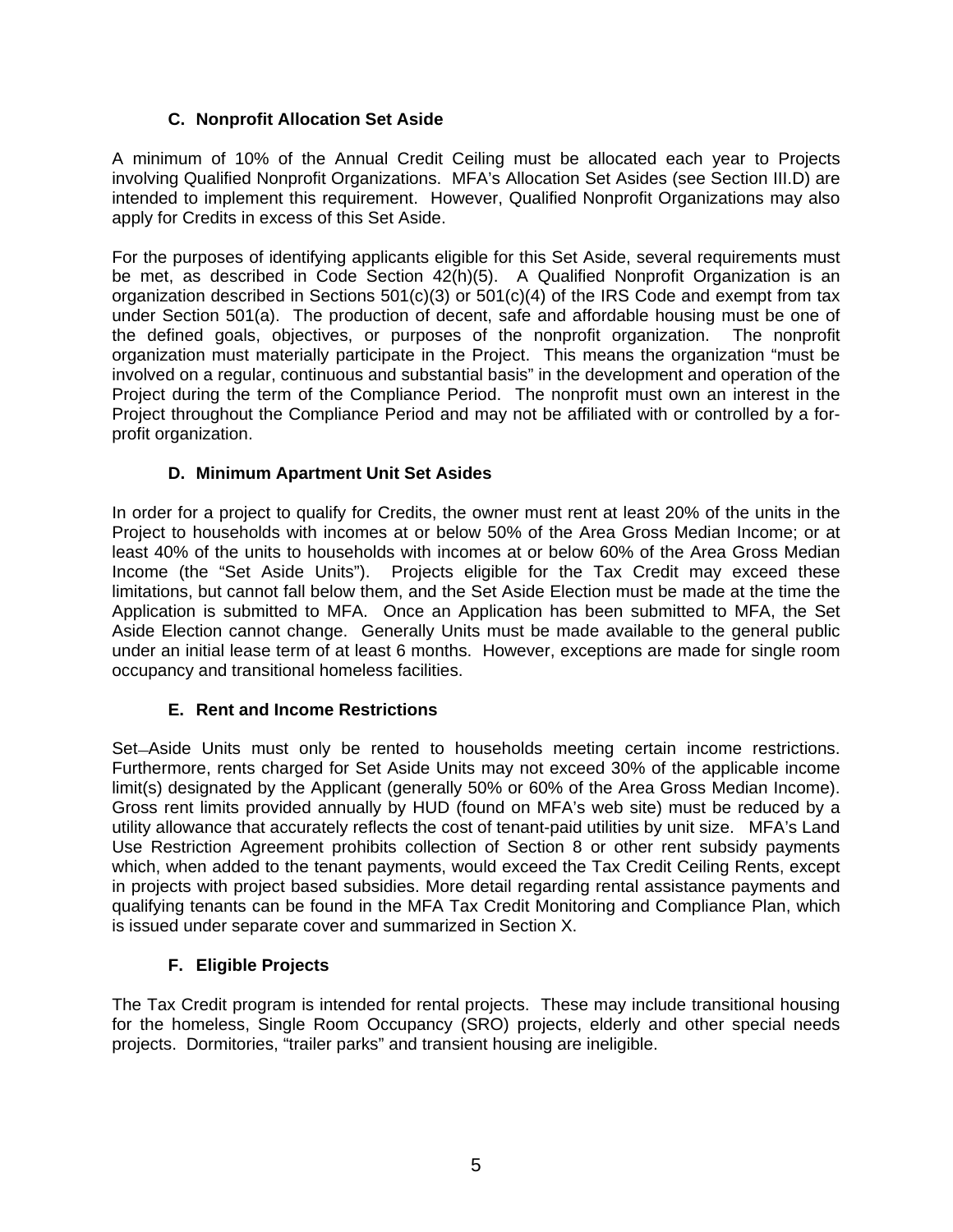# **G. Compliance Period**

The initial Compliance Period is 15 years. An Extended Use Period also applies to the Project for a minimum 15 years subsequent to the initial Compliance Period, during which time transfers and tenant dislocation are limited. If the owner chooses to transfer or sell the property during the Extended Use Period, the owner must notify MFA in writing thirty (30) days prior to the transfer or closing date. By agreeing to an Extended Use Period, the Owner and its successors and assigns agree to maintain the Project as a Qualified Low Income Housing Project (as defined in Section 42(g) of the Code) for the entire Extended Use Period. During the Extended Use Period the Owner is prohibited from evicting or terminating tenancy of an existing tenant of any low-income unit other than for good cause and/or increasing the gross rent with respect to a Low-Income Unit not otherwise permitted by Section 42, applicable throughout the entire commitment period. The Owner will not have the right to require the MFA to present a "qualified contract" in accordance with Code Section 42(h)(6), the Extended Use Period will not be terminated for any reason other than foreclosure, and existing Low Income Tenants will not be evicted or charged rents in excess of tax credit rents for a period of three years after the Extended Use Period. Failure to comply with Set Asides, or any reduction in the number or floor space of the Set Aside Units during the Compliance Period will result in recapture, with nondeductible interest, of at least a portion of the Tax Credits taken previously. MFA will notify the IRS if it learns of any noncompliance. An owner may not begin to claim the Tax Credit until IRS Form 8609 is filed, and this form is considered to be a certification of initial compliance with the IRS requirements. The Project owner must also make an annual tenant income determination and file an annual compliance statement with MFA.

# **H. Compliance Monitoring**

As of January 1, 1992 the IRS required each Housing Credit Agency to write and implement a Monitoring and Compliance Plan (summarized in Section X). MFA's monitoring procedure includes a combination of annual certifications and regular site visits (audits and inspections) for all completed Tax Credit Projects. The IRS has provided substantial penalties, including recapture of the Tax Credits plus interest, for non-compliance with the policies and procedures set forth in Section 42 and MFA's Tax Credit Monitoring and Compliance Plan. Annual fees described in Section IV.B will be assessed for each year of the Compliance Period. Fees for monitoring and compliance will be billed annually before December 31 for the subsequent year. Failure to pay these fees within the time frame specified in the invoice will result in MFA's filing of a "Notice of Noncompliance" (IRS Form 8823) with the IRS. Effective March 1, 2004, all Tax Credit Projects must submit their Annual Compliance Reports through the MFA's *Compliance On-Line (COL)* system.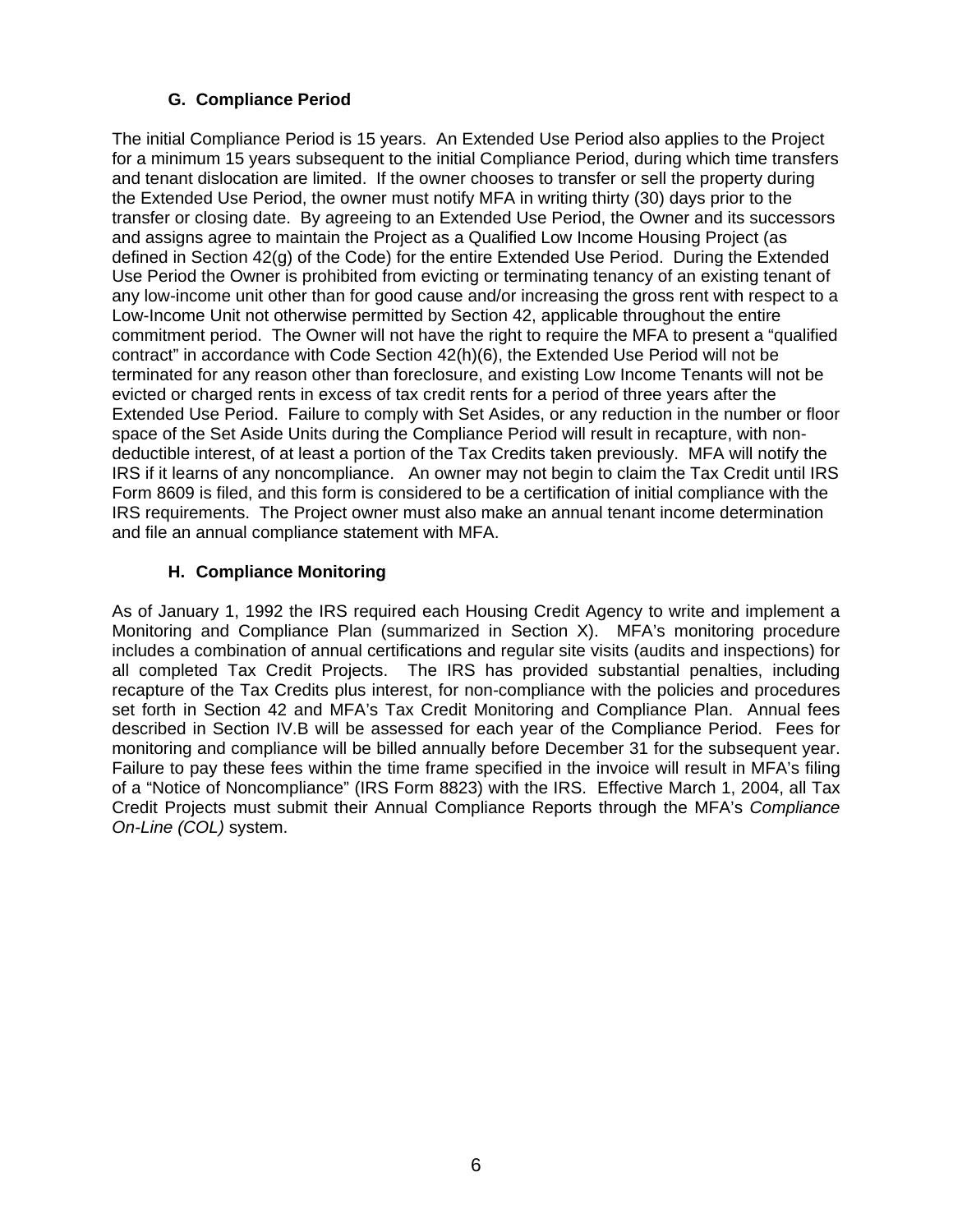# **I. Eligible Basis According to Type of Project**

The "Eligible Basis" is generally the same as a Project's adjusted depreciable basis for tax purposes. Fees or points charged to obtain long-term financing, syndication costs and fees, and marketing expenses are not included in Eligible Basis. (These include credit enhancement, credit origination fees, bond issuance costs, reserves for replacement, start-up costs and future operating expenses.) Costs related to the acquisition of land, costs attributable to any commercial portion of the property and costs attributable to non-Set Aside Units that are above the average quality of the Set Aside Units in the Project are ineligible. However, Eligible Basis is reduced when determining the Tax Credit amounts by the amount of certain federal grants or below-market-rate federal loans made with respect to the building or its operation; otherwise only 4% Tax Credits can be allowed. For new construction Projects, Eligible Basis includes the cost of construction items, which are part of the Project's depreciable basis.

Rehabilitation expenditures qualify for the 9% Tax Credit when rehabilitation costs incurred during a 24-month period equal or exceed the greater of \$3,000 per Low Income Unit, or 10% of the unadjusted basis, and may be combined with 4% Credits for acquisition costs on the same project. The Eligible Basis used to calculate Tax Credits for Projects in Difficult Development Areas or Qualified Census Tracts may be increased by up to 30% at MFA's discretion.

# **J. Ten Year Rule**

In order for the acquisition of an existing building to qualify, the taxpayer must acquire the building from an unrelated person who a) has held the building for at least ten years and b) did not make substantial improvements during that period which were subject to 60-month amortization under Code Section 197(k) or ACRS (as in effect prior to the Tax Reform Act of 1986). The 10-year requirement may be waived in the case of distress sales of certain federally-assisted projects, pre-payment of mortgages that could result in building(s) being converted to market use, buildings acquired from failed depository institutions, and single family residences used for no other purpose than as a principal residence by the previous owner. The Secretary of the Treasury can waive the 10-year "Placed In Service" limitation for a) any distressed property which is federally assisted as defined in Code Section 42, b) federally assisted housing that could lose Set Aside Units as a result of mortgage prepayment, (this applies to properties under the HUD Sections  $221(d)(3)$  and  $236$  and RD 515 Programs), and c) buildings acquired from a federally insured depository institution that is in default, as defined by Section 3 of the Federal Deposit Insurance Act, or from a receiver or conservator of such an institution.

# **K. Federal Subsidy**

For the purpose of the HTC, Federal Subsidies include federal grants and below-market-rate federal loans through programs such as those administered by HUD (excluding CDBG and, in certain cases, HOME, and NAHASDA) and Rural Development, tax exempt financing (such as that provided through the MFA's bond programs) and any other locally administered low-interest loans or grants from federal sources. Use of these financing sources may require reductions in Eligible Basis or reductions in a Project's maximum Applicable Credit Percentage from 9% to 4%. (See Code Sections 42(d)(5)(A) and 42(i)).

# **L. Qualified Basis According to Type of Project**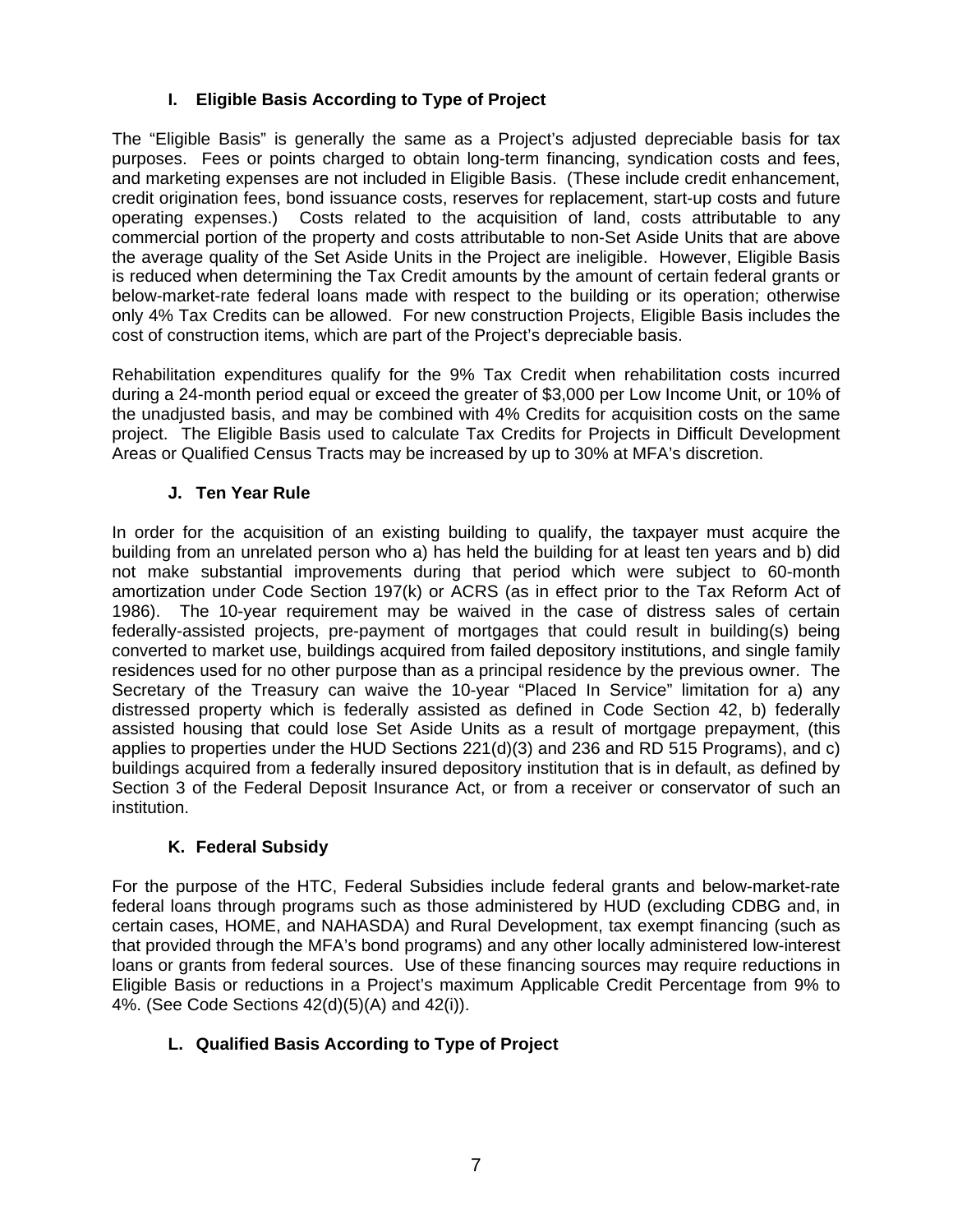The "Qualified Basis" is that portion of the Eligible Basis attributable to Low Income Units. It is calculated as the smaller of the percentage of Low Income Units in the building, or the percentage of floor space devoted to Low Income Units in a building.

# **M. Placed In Service Requirement**

The 10-year Credit Period and 15 year Compliance Period begin with the taxable year in which the building is "Placed In Service" (the time at which a building is "suitable for occupancy," which generally refers to the date of the issuance of the first certificate of occupancy for each building in the Project), or, at the owner's election, the following taxable year. Section  $42(h)(1)(E)$  of the IRS Code allows for the allocation or "Carryover Allocation" of Tax Credits to a building that is part of a new construction or rehabilitation Project if an applicant's qualified expenditures, or actual basis in the Project as of the later of the end of the calendar year in which the allocation is made or 6 months subsequent to the date of allocation is more than 10% of the taxpayer's reasonably expected total basis in the Project. MFA requires evidence of ownership and submission of a complete Carryover Allocation Application by November  $15<sup>th</sup>$  of the year in which the Tax Credit award was made, and evidence of the expenditure of more than 10% of the expected basis in the Project by April 30 of the following year. A Cost Certification detailing the qualified expenditures, or actual basis, that make up 10% of the reasonably expected basis and a description of the Applicant's method of accounting must be prepared by a Certified Public Accountant and submitted to MFA at that time. If the Carryover Allocation Application, the Certified Public Accountant's Cost Certification, the Attorney's Opinion regarding the qualification of the project for Housing Tax Credits, and any other required materials are not received on the appropriate dates noted above by 5:00 P.M., the Project's Credit Reservation will be canceled. Section  $42(h)(1)(E)$  further allows for a qualified building to be Placed in Service in either of the two calendar years following the calendar year in which the allocation is made.

# **N. Building Classification and Tax Credit Applicable Percentages**

The Tax Credit's Applicable Credit Percentage (i.e., the "4%" or "9%" Credits for which a Project is eligible) is determined by the type of Project proposed, its use and treatment of "Federal Subsidy," and the amount of Credit necessary to reach feasibility and long-term viability. The rates of 4% and 9% are upper limits of available Credits, which fluctuate based on market conditions. The actual "Applicable Credit Percentages" are based on monthly prevailing interest rates that are calculated and published by the U.S. Treasury Department as the "Applicable Federal Rate" or "AFR". The amount of the annual Credit is calculated to yield a present value of either 30% (4% Credit) or 70% (9% Credit) of eligible costs. The Applicable Credit Percentage may be locked in at the Developer's option, at 1) the month in which the building is Placed In Service or 2) the month in which a Binding Commitment (Carryover Allocation) is made for an allocation or, in the case of Tax Exempt Bond Financed Projects, the month the tax-exempt obligations are issued. Listed below are types of Projects, which could be considered eligible for the HTC and the applicable percentage for each type.

1. New Construction (without Federal Subsidy):

The maximum Applicable Credit Percentage is 9% (70% present value) for a new construction Project.

2. Rehabilitation (without Federal Subsidy):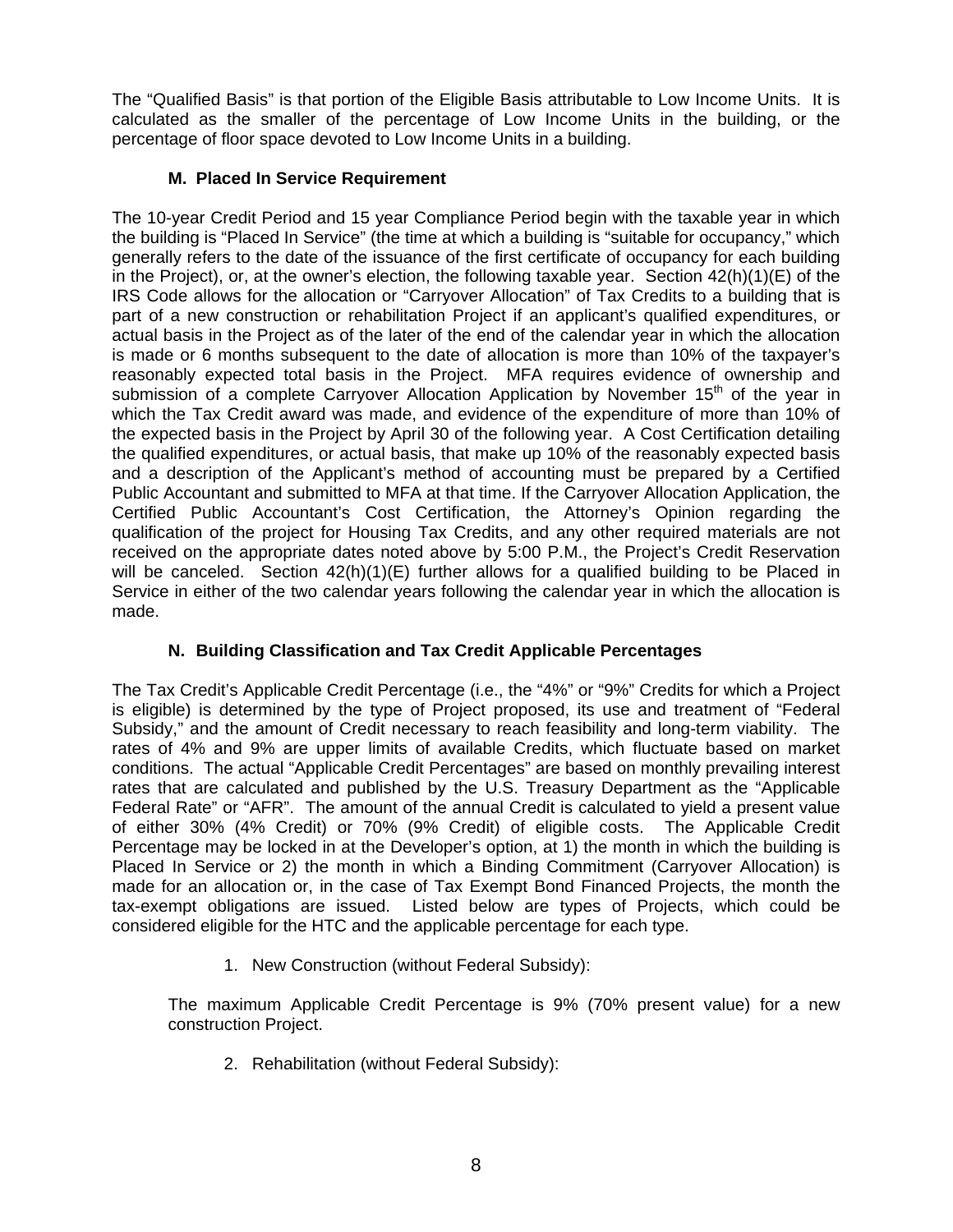The maximum Applicable Credit Percentage for rehabilitation is 9%. The greater of the following two tests must be met: 1) total Rehabilitation Costs must equal or exceed 10% of the adjusted Project basis during a 24-month period; or 2) the Qualified Basis of the Rehabilitation Costs must equal or exceed \$3,000 per Low Income Unit.

3. Acquisition/Rehabilitation of an Existing Building:

The maximum Applicable Credit Percentage for acquisition of an existing building is 4%. The greater of the following two tests must be met: 1) total Rehabilitation Costs must equal or exceed 10% of the adjusted Project basis during a 24-month period; or 2) the Qualified Basis of the Rehabilitation Costs must equal or exceed \$3,000 per Low Income Unit. Rehabilitation and related expenditures can qualify for the 9% rehabilitation Tax Credit as long as the rehabilitation expenditures do not receive Federal Subsidies.

4. Federal Subsidy without Reduction in Eligible Basis:

The maximum Applicable Credit Percentage is generally 4% for a federally subsidized, newly constructed or rehabilitated building. However, under certain circumstances, HOME program funding and NAHASDA funding may allow for an Applicable Credit Percentage of 9%.

5. Federal Subsidy with Reduction in Eligible Basis:

In the case of a federally subsidized, newly constructed or rehabilitated building, the taxpayer may elect to exclude the amount of Federal Subsidy from the Eligible Basis. If the taxpayer makes such an election, the maximum Applicable Credit Percentage is 9% for a qualified building.

# **III. HOUSING PRIORITIES AND PROJECT SELECTION CRITERIA**

## **A. Needs Analysis**

This plan is consistent with the Needs Analysis of the *State of New Mexico Consolidated Plan for Housing and Community Development and 2006 Action Plan.* Housing priorities stated in the Consolidated Plan include increasing the supply of decent, affordable rental housing, expanding housing opportunities and access for individuals with special needs, expanding the supply of housing and services to assist the homeless, and preserving the State's existing affordable housing stock.

## **B. Housing Priorities**

The following priorities are to be used by MFA in the distribution of Tax Credits, and are reflected in the Allocation Set Asides and Project Selection Criteria used to rank competitive Projects. These priorities include the following:

- 1. Levels of affordability in excess of the minimum requirements, through one or more of the following:
	- a) Higher numbers of Set Aside Units; and /or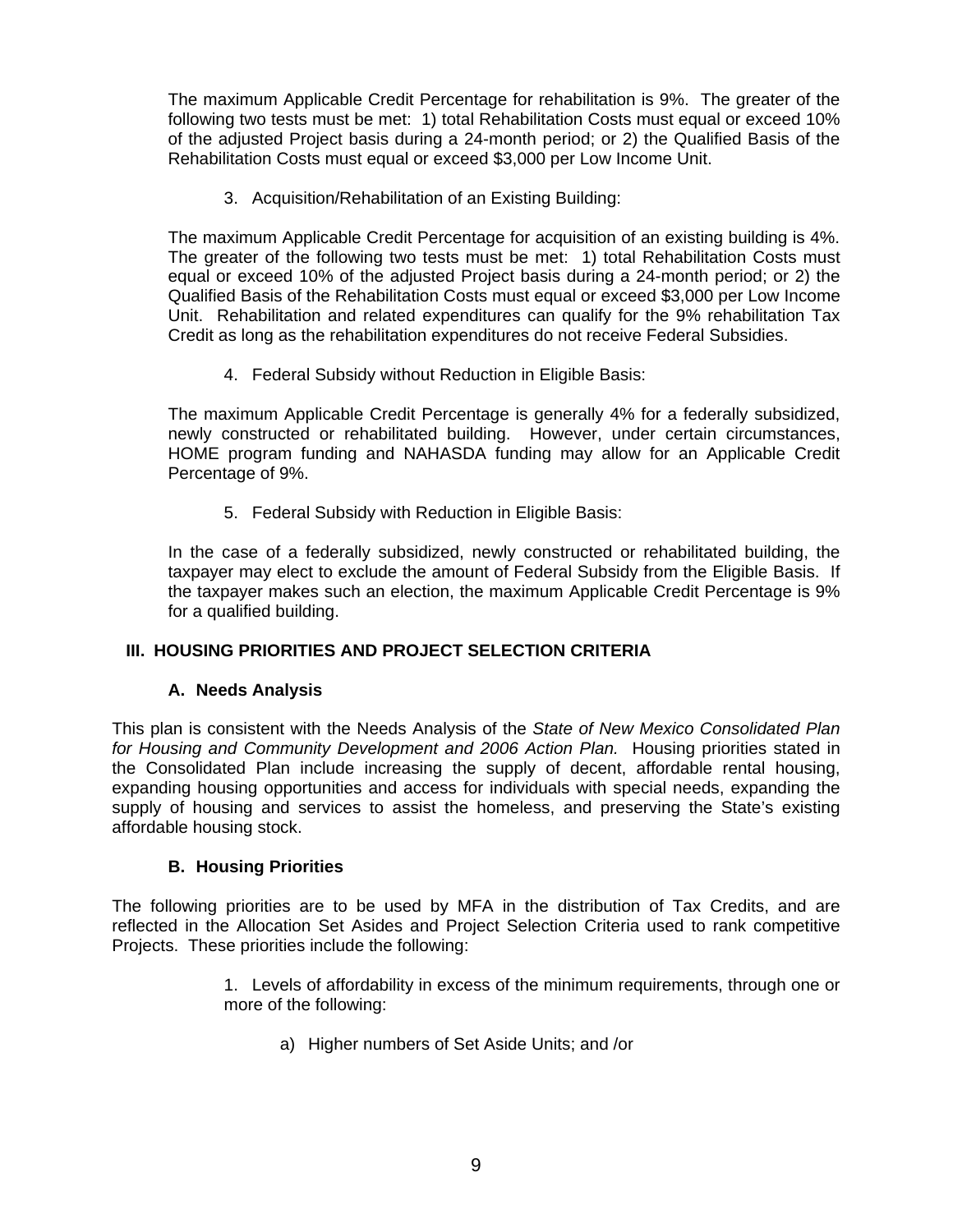b) Rents set to serve lower income tenants, for example, tenants earning no more than 40% or 30% of median income; and/or

- c) Extended Use Periods longer than the 30-year minimum.
- 2. Provision of affordable housing to households on public housing waiting lists;

3. Maximizing leverage by obtaining other public or private non-equity program resources;

4. An equitable distribution of Tax Credits throughout all parts of the state where affordable housing is needed and where Concerted Community Revitalization Plans exist;

5. Provision of housing to serve documented Elderly and Special Needs Households, tenant populations of Individuals with Children, projects intended for eventual tenant ownership, and under served urban and rural areas;

- 6. Nonprofit development;
- 7. Production of housing with high quality design and construction;

8. Production of projects that are located in Qualified Census Tracts, the development of which contributes to a Concerted Community Revitalization Plan;

9. Production of projects using existing housing as part of a Concerted Community Revitalization Plan; and

10. Efficient use of scarce resources including Tax Credits, measured through lower Development Costs or other means.

## **C. Minimum Project Threshold Requirements**

All Tax Credit Applications must meet each of the following requirements. If they are not met, the Application will be rejected without further review, and no exceptions will be granted unless MFA decides to reduce the minimum score as described in Section E. Furthermore, these requirements are binding through Carryover and Final Allocations. For example MFA will not approve changes that cause a Project's scoring to deteriorate to a level at which it would not have received an award in the original round.

1. Site Control

Site control for all of the land needed for the Project must be evidenced by a written governmental commitment to transfer the land to the Applicant, recorded deed or long term leasehold interest, or by a fully executed purchase contract or purchase option. If a contract or option is submitted, the agreement must provide for an initial term lasting at least until July 31<sup>st</sup> of the year in which the allocation is made. **This initial term must not be conditioned upon any extensions requiring seller consent, additional payments, financing approval, tax credit award or other such requirements.** Site control evidence and the Application materials must show exactly the same names, legal description/area and acquisition costs.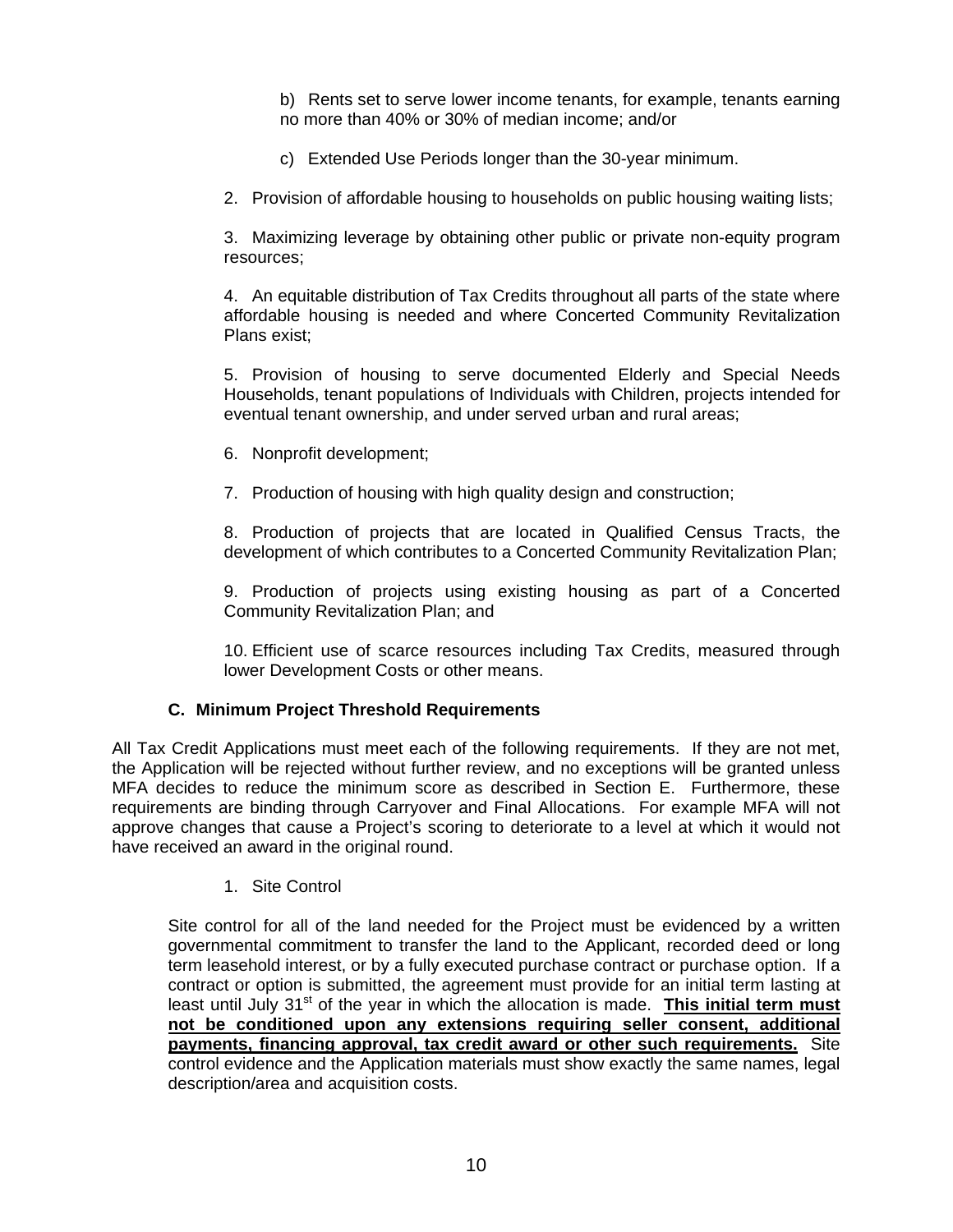2. Zoning

Evidence of approved zoning of the proposed site must be submitted. This requires that multifamily Projects are not prohibited by the existing zoning of the proposed site. Projects sited on land which is not zoned or which is zoned agricultural, are exempt from this threshold test, but must obtain zoning approval and deliver evidence of it to MFA no later than November  $15<sup>th</sup>$  of the year of the Reservation.

## 3. Minimum Project Score

The project must achieve at least the Minimum Score established in the Project Selection Criteria as discussed below.

Additional minimum Project Threshold Requirements apply to Tax Exempt Bond Financed Projects, as described in Section VI.B.

## **D. Allocation Set Asides**

1. Nonprofit Set Aside

Ten percent (10%) of the Annual Credit Ceiling for each calendar year will be reserved for Projects sponsored by Qualified Nonprofit Organizations. For purposes of this set aside, only federal requirements identified in IRS Code Section 42(h)(5) will apply. The aggregate amount of Tax Credit allocated by MFA to nonprofit organizations may exceed this amount.

2. USDA Rural Development Set Aside

Ten percent (10%) of the Annual Credit Ceiling will be set aside for Projects with committed USDA Rural Development funding.

3. Ranking to Meet Set Asides

If the scoring and ranking process without regard to the Nonprofit Set Aside does not result in awards to Qualified Nonprofit Organization sponsored Projects sufficient to fill the Nonprofit Set Aside requirement, the next highest scoring, Qualified Nonprofit Organization Eligible Projects will receive awards sufficient to fulfill the Nonprofit Set Aside requirement ahead of the lowest scoring Projects that would otherwise have received an award. If there are insufficient Qualified Nonprofit Organization Eligible Projects to meet the Nonprofit Set Aside, the unallocated Nonprofit Set Aside Tax Credits can not be allocated to other Eligible Projects. A similar procedure will be used to meet the USDA Rural Development Set Aside; however, if there are insufficient USDA Rural Development Projects to meet the USDA Rural Development Set Aside, any unallocated USDA Rural Development Tax Credits may be used for other Eligible Projects.

## **E. Project Selection Criteria to Implement Housing Priorities**

The criteria shown below are the basis for the awarding of points to a particular proposed project during the Application round(s) conducted by MFA. Tax Credit reservations will not be awarded to projects achieving less than 100 points (the "Minimum Score") unless too few Projects score above this level and MFA, in its reasonable judgment, decides to reduce the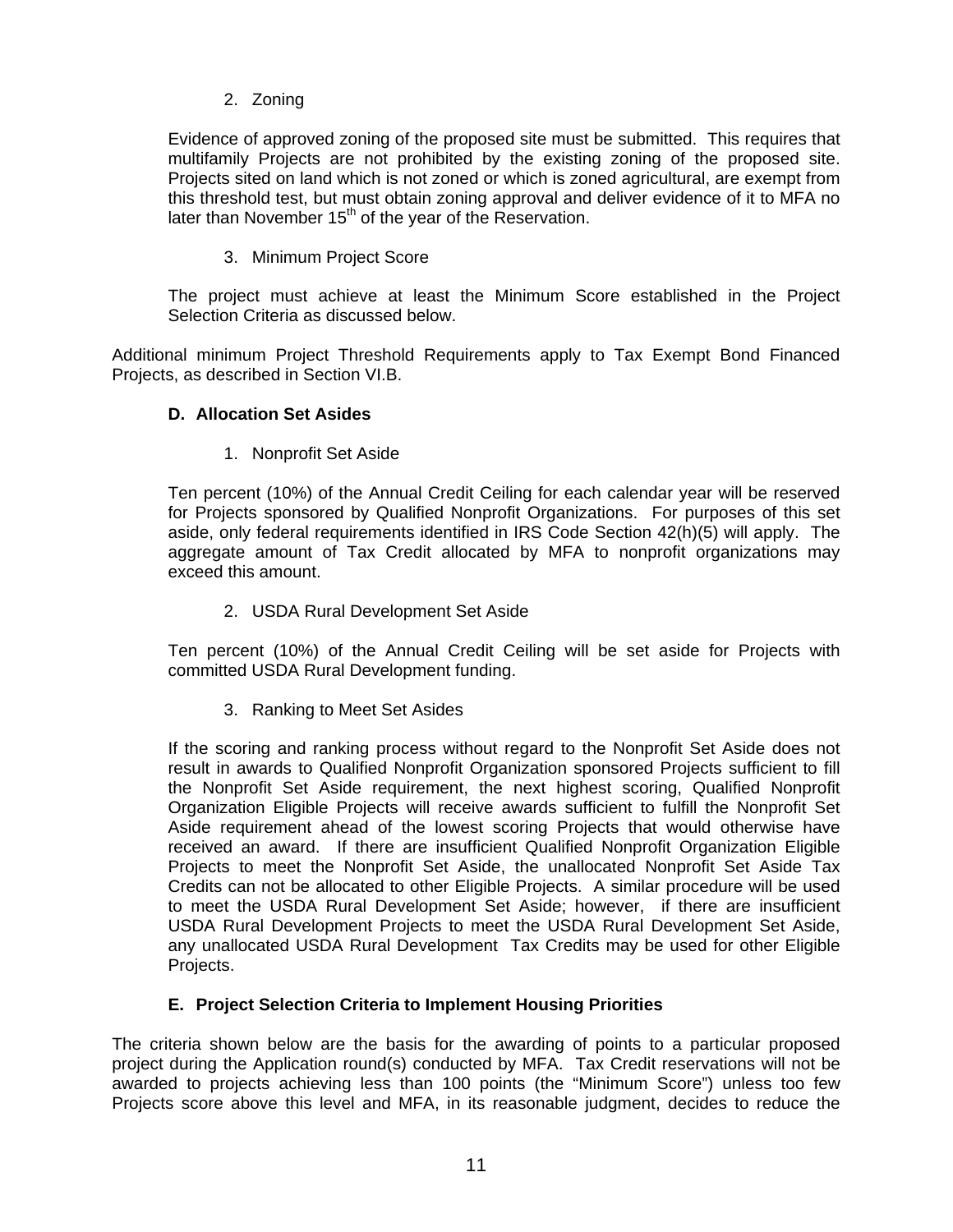Minimum Score. Projects scoring 100 or more points will be ranked according to their scores, and subject to Allocation Set Aside requirements Reservations will be made to these Projects, unless they are eliminated under subsequent processing, starting with the highest scoring projects, until all available Credits are used. Tax Exempt Bond Financed Projects will also be scored and must obtain a score of at least 60 points in order to obtain a determination that they are consistent with the QAP.

Although some criteria include scaled point structures, partial points will not be otherwise awarded. If two projects with equal scores would require more than the available Credits, the project with the lower Total Development Cost per Unit will be selected. If too few Credits are available to make a full award to the next lower scoring project, MFA will determine whether or not to award a partial allocation and/or a commitment of future year's Credits to the project, following requirements in Section VIII below. Regardless of strict numerical ranking, the scoring does not operate to vest in an Applicant or Project any right to a Reservation or Tax Credit Allocation in any amount. MFA will in all instances reserve and allocate Tax Credits consistent with its sound and reasonable judgment, prudent business practices, and the exercise of its inherent discretion.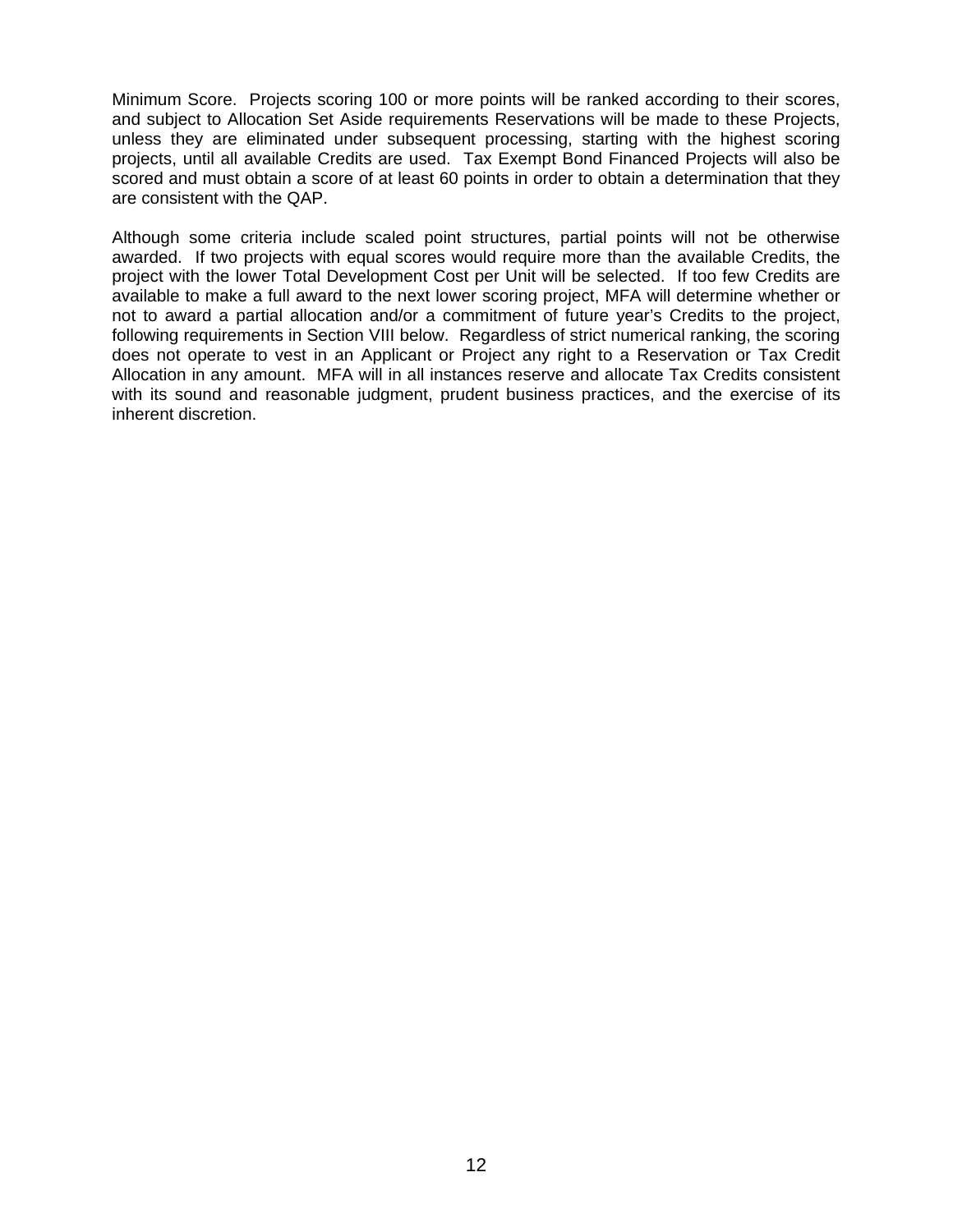# **Project Selection Criteria**

| 1. | Local Nonprofit or Local, State or Tribal Government Instrumentality<br>Participation<br>For private nonprofits this requires that the nonprofit have a board<br>comprised of a majority of New Mexico residents, was incorporated in New<br>Mexico before January 1 of the year in which the Application is submitted,<br>owns at least 51% of the general partner interest, meets the criteria of<br>Code Section 42(h)(5), and has submitted an IRS determination letter. In<br>addition, private nonprofits must also demonstrate financial capacity as                                                                                                                                                                                                  | 10 Points                                      |
|----|--------------------------------------------------------------------------------------------------------------------------------------------------------------------------------------------------------------------------------------------------------------------------------------------------------------------------------------------------------------------------------------------------------------------------------------------------------------------------------------------------------------------------------------------------------------------------------------------------------------------------------------------------------------------------------------------------------------------------------------------------------------|------------------------------------------------|
|    | evidenced by minimum net worth/net assets of \$250,000 or be an<br>approved Community Housing Development Organization ("CHDO").<br>For government or tribal instrumentalities this requires evidence that they<br>own at least 51% of the general partner interest, and organizational<br>documents verifying their governmental status.                                                                                                                                                                                                                                                                                                                                                                                                                    |                                                |
|    | For any entity to claim points under this criterion, the nonprofit, government<br>or tribal instrumentality must be receiving a minimum of 10% of the<br>Developer Fee as identified in the Project Application. When more than<br>one entity is receiving a portion of the developer fee, documentation will be<br>required evidencing the agreement among the entities as to the fee split<br>arrangement.                                                                                                                                                                                                                                                                                                                                                 |                                                |
| 2. | <b>Tax Credit Design Competition Winners</b><br>MFA will hold a juried competition emphasizing high quality design and<br>construction, for projects passing the Threshold Tests. The competition is<br>optional, and winning projects may receive points under this criterion. See<br>Attachments Checklist in Application Package for additional materials<br>needed to participate in the Design Competition.                                                                                                                                                                                                                                                                                                                                             | 15 Points                                      |
| 3. | Projects that benefit communities and the environment through more<br>efficient use of resources, smarter planning and sustainable development.<br>These points will be awarded to projects meeting minimum requirements in<br>incorporating green building, energy efficiency, water conservation, healthy<br>materials, and sustainability in the design and construction or rehabilitation<br>of the Project. Projects seeking points in this category must complete the<br>Green Building Criteria checklist, supported by the preliminary plans and<br>outline specifications, plus any additional required documentation.<br>See<br>Attachments Checklist in Application Package for additional materials<br>needed to obtain points in this category. | Range of<br>3 to<br>15 <sub>15</sub><br>Points |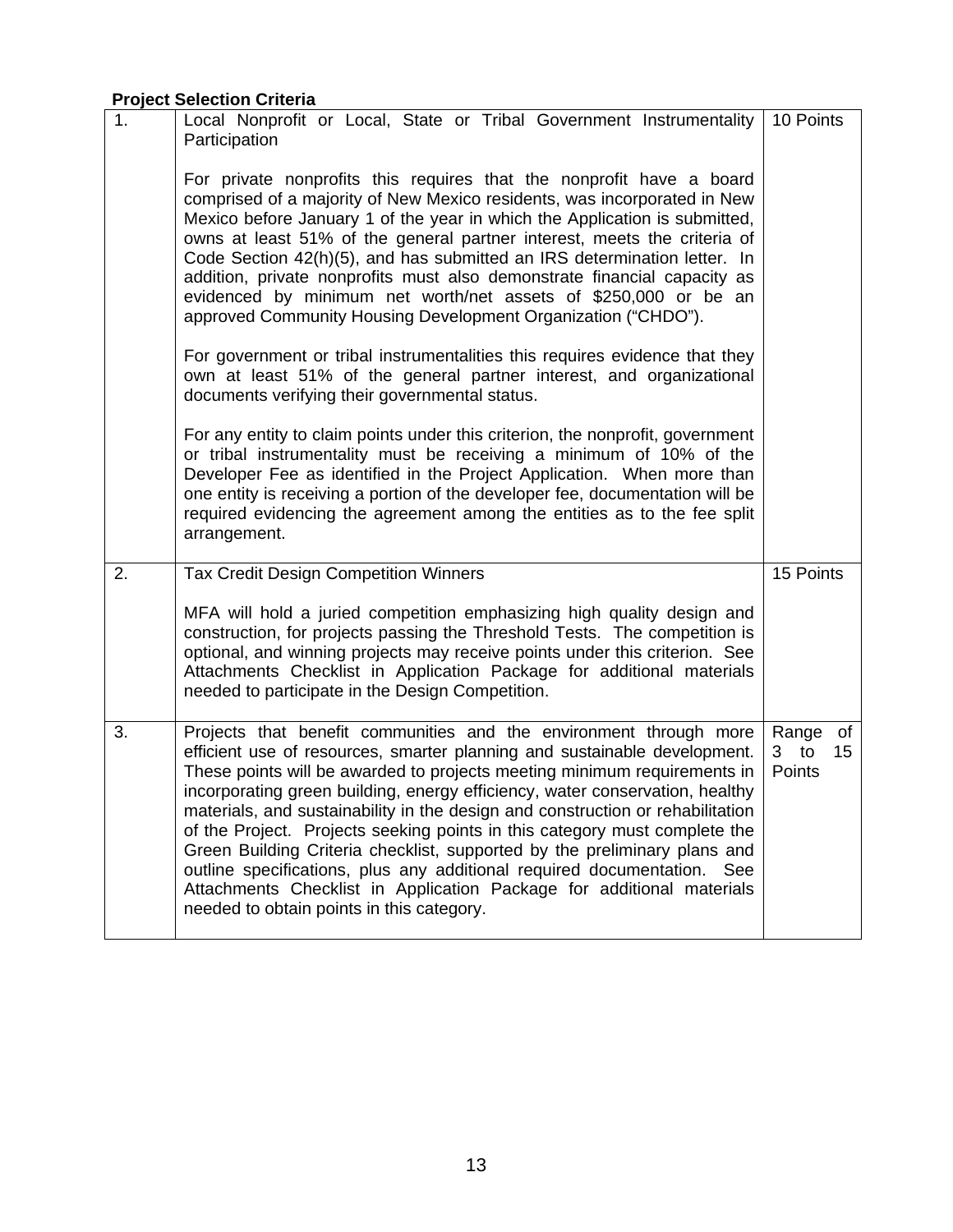| 4. | <b>Rehabilitation Projects</b>                                                                                                                                                                                                                                                                                                                                                                                                                                                                                | 15 Points                                                  |
|----|---------------------------------------------------------------------------------------------------------------------------------------------------------------------------------------------------------------------------------------------------------------------------------------------------------------------------------------------------------------------------------------------------------------------------------------------------------------------------------------------------------------|------------------------------------------------------------|
|    | These points will be awarded to all Projects incurring average rehabilitation<br>hard costs of \$10,000 per Unit or more. In combined new construction and<br>rehabilitation Projects, rehabilitated units must account for at least 20% of<br>the total Units and the separation of rehabilitation costs and new<br>construction costs should be designated in the application. These points<br>can be awarded in conjunction with points under #5 or #6 below, but<br>not with both.                        |                                                            |
| 5. | Conversion plus Rehabilitation                                                                                                                                                                                                                                                                                                                                                                                                                                                                                | 15 Points                                                  |
|    | These points will be awarded to projects that meet the rehabilitation<br>requirements of criterion 4 above and convert at least 50% of the existing<br>Market Rate Units to Low Income Units.                                                                                                                                                                                                                                                                                                                 |                                                            |
| 6. | Preservation of Affordable Housing                                                                                                                                                                                                                                                                                                                                                                                                                                                                            | 15 Points                                                  |
|    | These points are awarded to previously subsidized projects in which rents<br>for 75% of the Units are currently in excess of HTC Ceiling Rents and will<br>be reduced to HTC Ceiling Rents, or for which use restrictions are to expire<br>on or before December 31 <sup>st</sup> , 2008. (See Attachments Checklist for<br>additional materials required to obtain these points.) Rents will be limited<br>to HTC ceilings despite other subsidy rules, except in projects with project-<br>based subsidies. |                                                            |
| 7. | Projects with the following Average Gross Median Income (AGMI) Levels:                                                                                                                                                                                                                                                                                                                                                                                                                                        | $51 - 65%$<br>45 Points                                    |
|    | To calculate the AGMI, calculate a weighted average based on the number<br>of units Set Aside at each income level. Market Rate Units will be treated<br>as if they were Set Aside at 100% of Area Gross Median Income. Round<br>to zero (0) decimal points while calculating, according to the example in the<br>Glossary definition of "AGMI."                                                                                                                                                              | 50% or<br>less,<br>65 Points                               |
| 8. | Projects that incorporate Market Rate Units equal to at least 15% of the<br>total Units.                                                                                                                                                                                                                                                                                                                                                                                                                      | 20 Points                                                  |
| 9. | Projects committed to an Extended Use Period of the following:                                                                                                                                                                                                                                                                                                                                                                                                                                                | 35 Yrs -                                                   |
|    | 40 Years10 Points 45 Years15 Points<br>35 Years5 Points<br>This period encompasses the 15 Year IRS Compliance Period.                                                                                                                                                                                                                                                                                                                                                                                         | 5 Points<br>40 Yrs -<br>10 Points<br>45 Yrs -<br>15 Points |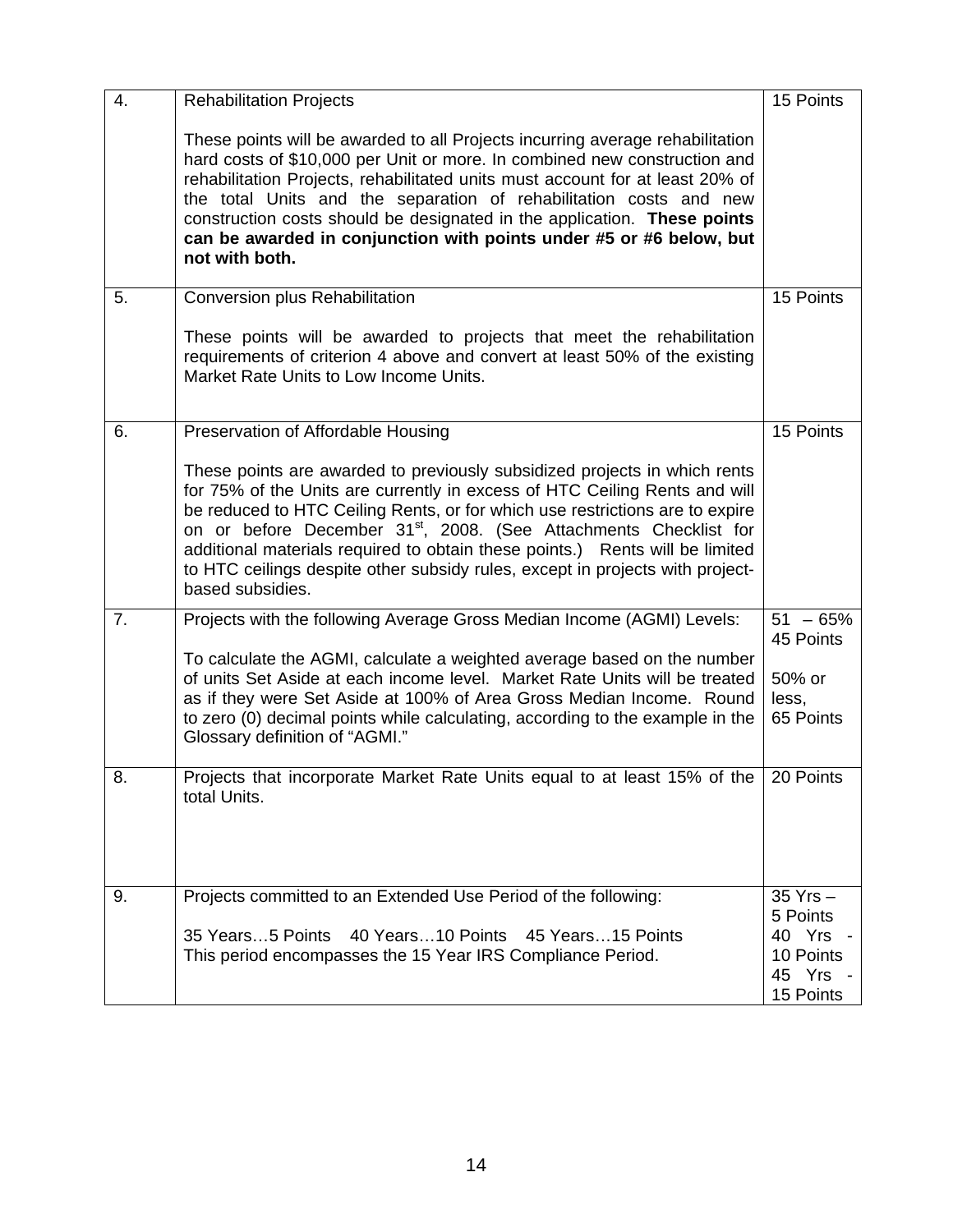| 10. | Projects in which at least 25% of all Units are Reserved for Special Needs   15 Points<br>Households                                                                                                                                                                                                                                                                                                                                                                                                                                                                                                                                                   |           |
|-----|--------------------------------------------------------------------------------------------------------------------------------------------------------------------------------------------------------------------------------------------------------------------------------------------------------------------------------------------------------------------------------------------------------------------------------------------------------------------------------------------------------------------------------------------------------------------------------------------------------------------------------------------------------|-----------|
|     | "Reserved" for Special Needs Households (see definitions of Special<br>Needs Household and Reserved in glossary) will mean that the units may<br>not be rented to other households unless the owner demonstrates a<br>subsequent change in the level of demand for such units and after<br>demonstrating a good faith effort to obtain the originally targeted Special<br>Needs tenants. Social services tailored to the needs of the Special Needs<br>Households to be served must be provided, and a Social Services Plan<br>(see definition) is required to obtain points under this criterion.                                                     |           |
| 11. | Projects Reserved for Elderly Households                                                                                                                                                                                                                                                                                                                                                                                                                                                                                                                                                                                                               | 15 Points |
|     | These points benefit Projects specifically designated for exclusive use by<br>elderly residents. The projects should feature independent living, central<br>common areas that can be used for resident activities and serving meals<br>with an adjoining kitchen area, and an appropriate management<br>arrangement. "Elderly Household" is defined as a household including at<br>least one person 62 years of age or older. A Social Services Plan is<br>required (see definition in glossary). These points are not available if<br>points are awarded for Special Needs Households.                                                                |           |
| 12. | Projects in which at least 25% of all Units are Reserved for Households<br>Comprised of Individuals with Children                                                                                                                                                                                                                                                                                                                                                                                                                                                                                                                                      | 5 Points  |
|     | "Reserved" for Households Comprised of Individuals With Children will<br>have the same meaning as "Reserved" for Special Needs Households as<br>described in criterion 10 above. A Social Services Plan, which meets the<br>needs of individuals with children, is required. In addition the applicant<br>must provide a description of the Project's specific design elements that<br>serve the needs of families with children. In new construction Projects, at<br>least 30% of all the Units must have 3 or more bedrooms. Projects<br>receiving points for Special Needs or Elderly Households may not<br>also receive points for this criterion. |           |
| 13. | <b>Native American Projects</b>                                                                                                                                                                                                                                                                                                                                                                                                                                                                                                                                                                                                                        | 15 Points |
|     | These points are for Projects on Native American Trust Lands, and/or<br>Projects owned by tribal entities or nonprofit organizations whose primary<br>offices are located on trust lands and whose proposed site is on or<br>immediately adjacent to Native American Trust Lands.                                                                                                                                                                                                                                                                                                                                                                      |           |
| 14. | Projects which include 60 or fewer Set Aside Units                                                                                                                                                                                                                                                                                                                                                                                                                                                                                                                                                                                                     | 10 Points |
|     | For purposes of scoring, Projects to be located on adjacent sites proposed<br>by the same Applicant in the same allocation round will be treated as a<br>single Project.                                                                                                                                                                                                                                                                                                                                                                                                                                                                               |           |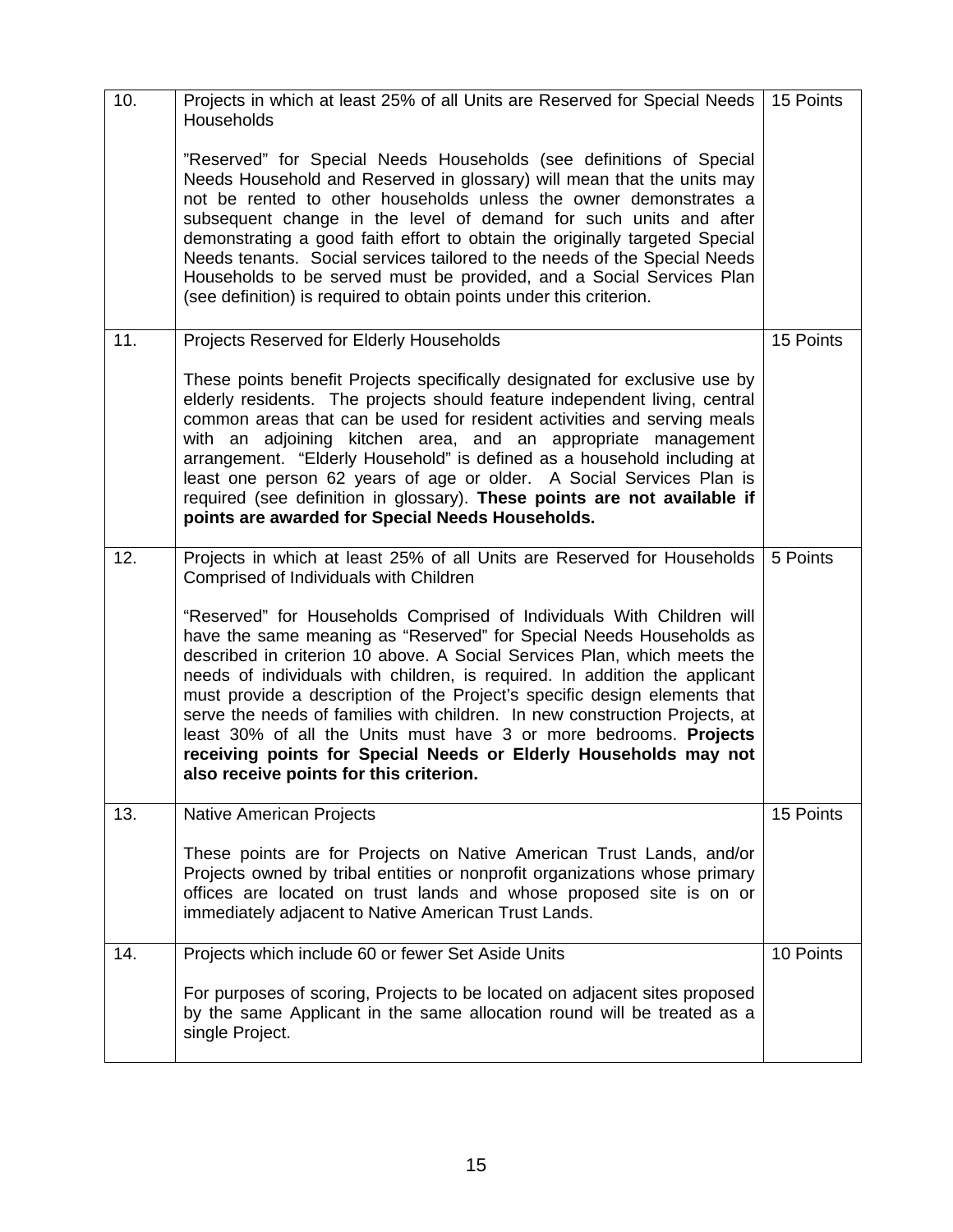| 15. | Projects in which at least 10% of the Total Development Cost is to be made<br>permanently available to the Project or endowed by formal resolution of a<br>state, local, or tribal government entity.<br>The commitment from a state, local, or tribal government entity may be<br>made in the form of cash, financing guaranties, or land and buildings. Tax<br>Exempt Bond Financing, HOME funds awarded by MFA, non verifiable<br>sources, or sources available to the Project for less than ten years will not<br>be counted in meeting this criterion. Appraisals dated no earlier than six<br>months prior to the Application date and completed by MAIs licensed in<br>New Mexico must be submitted for all Applications in which land or building<br>values are counted toward this 10% figure, unless the land is Native<br>American Trust Land. For Native American Trust Land donations, a<br>certified copy of the tribal resolution will be required. | 10 Points |
|-----|--------------------------------------------------------------------------------------------------------------------------------------------------------------------------------------------------------------------------------------------------------------------------------------------------------------------------------------------------------------------------------------------------------------------------------------------------------------------------------------------------------------------------------------------------------------------------------------------------------------------------------------------------------------------------------------------------------------------------------------------------------------------------------------------------------------------------------------------------------------------------------------------------------------------------------------------------------------------|-----------|
| 16. | Projects for which Complete Applications have been Submitted<br>Points are awarded to Applications that meet all the standards described in<br>Section IV.A.4 under "Content and Format".                                                                                                                                                                                                                                                                                                                                                                                                                                                                                                                                                                                                                                                                                                                                                                          | 15 Points |
| 17. | Projects providing a commitment to market the Units to households listed<br>on public or Indian housing agency waiting lists.<br>A letter from the PHA or Tribally Designated Housing Entity, which serves<br>the jurisdiction of the proposed site verifying this commitment, will be<br>required to obtain points for this criterion.                                                                                                                                                                                                                                                                                                                                                                                                                                                                                                                                                                                                                            | 5 Points  |
| 18. | Projects located in Difficult Development Areas ("DDA's") or Qualified<br>Census Tracts ("QCT's"). A chart of DDA's and QCT's may be found on<br>the MFA web site.                                                                                                                                                                                                                                                                                                                                                                                                                                                                                                                                                                                                                                                                                                                                                                                                 | 5 Points  |
| 19. | Projects located in QCT's, the development of which contributes to a<br><b>Concerted Community Revitalization Plan.</b>                                                                                                                                                                                                                                                                                                                                                                                                                                                                                                                                                                                                                                                                                                                                                                                                                                            | 5 Points  |
| 20. | Projects in which at least half of the units are intended for eventual tenant<br>ownership. The Project design must be conducive to this purpose, using<br>single family homes, duplexes, and/or townhomes that have individually<br>metered utilities and public streets. This commitment will be evidenced by<br>submission of a long-range Tenant Conversion Plan, and it will be<br>documented in the LURA.<br>These points may not be awarded in<br>combination with points under criterion 9.                                                                                                                                                                                                                                                                                                                                                                                                                                                                | 5 Points  |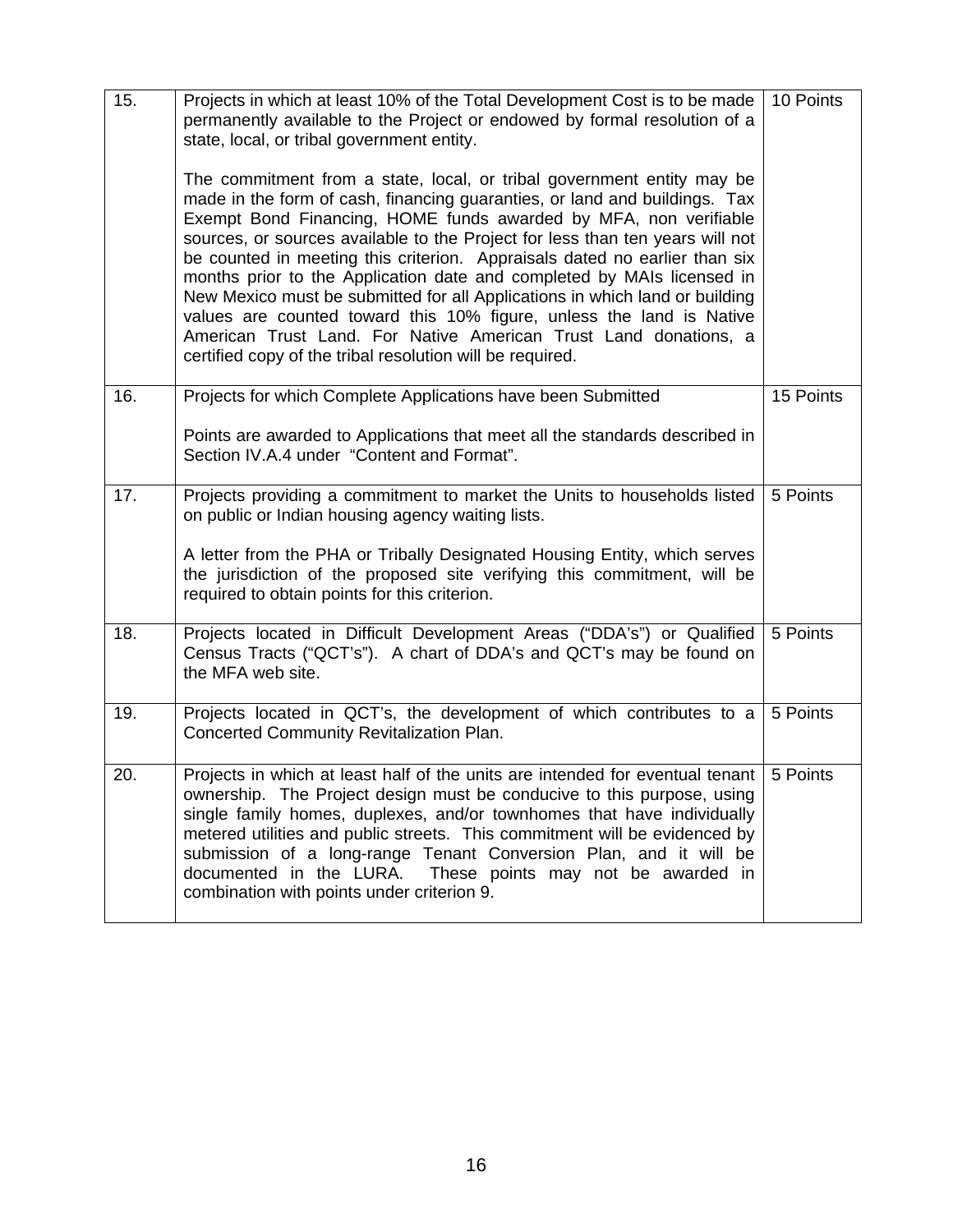| 21. | Projects in which the Applicant has developed a comprehensive program to<br>facilitate eventual homeownership for tenants. The program should include<br>owner funded incentives to assist tenants in saving for the purchase of a<br>new home, such as establishing individual tenant accounts funded from a<br>portion of tenant's monthly rent payment in which participants earn<br>matching contributions from owner, and/or a program which earns credits<br>toward the purchase of a home through partnerships with area builders. In<br>addition to assisting the participating tenants with saving for a new home,<br>the program should also provide for homeownership training, credit<br>counseling, and other services necessary to help tenants prepare for<br>homeownership. Finally, the program should outline the requirements for<br>tenant participation. In order to obtain points under this criterion, the<br>program must fully outline all terms and conditions of participation, | 5 Points  |
|-----|------------------------------------------------------------------------------------------------------------------------------------------------------------------------------------------------------------------------------------------------------------------------------------------------------------------------------------------------------------------------------------------------------------------------------------------------------------------------------------------------------------------------------------------------------------------------------------------------------------------------------------------------------------------------------------------------------------------------------------------------------------------------------------------------------------------------------------------------------------------------------------------------------------------------------------------------------------------------------------------------------------|-----------|
|     | demonstrate a feasible and tangible benefit to the tenants and are funded<br>as part of owner's operating budget for the project. The Applicant must<br>submit a written description of the program that addresses all of the above<br>criteria.                                                                                                                                                                                                                                                                                                                                                                                                                                                                                                                                                                                                                                                                                                                                                           |           |
| 22. | Projects located in Priority Geographic Areas or Specifically Designated<br>Target Areas identified by the MFA Board.                                                                                                                                                                                                                                                                                                                                                                                                                                                                                                                                                                                                                                                                                                                                                                                                                                                                                      | 15 Points |
|     | <b>Priority Geographic Areas</b><br>Eligible Projects are located in the counties of: Catron, Curry, Dona Ana,<br>Harding, Los Alamos, McKinley, Mora, Roosevelt, San Juan, Santa Fe,<br>Torrance, and Union Counties.                                                                                                                                                                                                                                                                                                                                                                                                                                                                                                                                                                                                                                                                                                                                                                                     |           |
|     | <b>Specifically Designated Board Target Areas</b><br>The Board designated the following counties for 2005 and 2006:<br>Catron, Colfax, DeBaca, Eddy, Harding, Hidalgo, Mora, Quay, Rio Arriba,<br>Roosevelt, Sierra, Socorro and Torrance.                                                                                                                                                                                                                                                                                                                                                                                                                                                                                                                                                                                                                                                                                                                                                                 |           |
|     |                                                                                                                                                                                                                                                                                                                                                                                                                                                                                                                                                                                                                                                                                                                                                                                                                                                                                                                                                                                                            |           |

# **F. Additional Credits for Projects with Partial Allocations**

If an Applicant receives a partial allocation in a given round, and requests additional Credits in a subsequent round, the Minimum Project Threshold Requirements and the Project Selection Criteria for scoring used in the initial allocation year will be applied to the evaluation of the Project in the subsequent allocation year. The Project's ranking relative to Initial Application year Projects will be determined by calculating the Project Score as a percentage of the highest score in its initial allocation round, and multiplying that percentage by the highest score in the subsequent Application round to derive its subsequent Application year score and ranking among the subsequent round Applications.

# **G. Additional Supplemental Tax Credits for Cost Increases**

Projects with increased Eligible Basis as a result of increases in hard construction costs may apply for additional Tax Credits in subsequent allocation rounds prior to issuance of an IRS Form 8609. Full applications will be required for competition within an allocation round, and the Project will compete on the same basis as that of subsequent round Projects. However, Projects for which increased credits have been requested cannot exceed MFA's cost limits for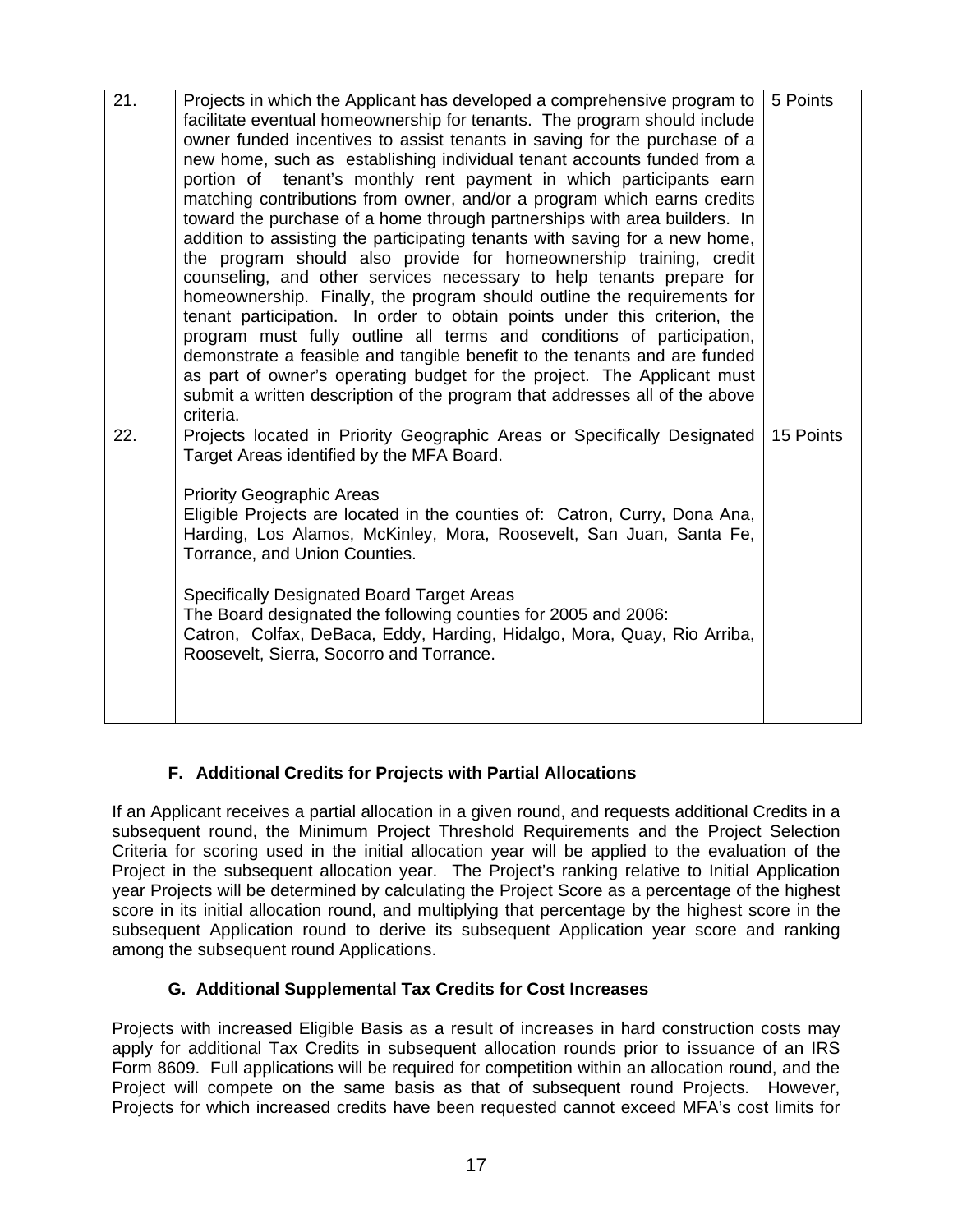the year of the initial award. Applications that are submitted for additional Tax Credits will be subject to MFA's evaluation process and the availability of Credits, as well as limitations on the time period for allocation of additional Credits under Section 42. Only one additional Tax Credit Allocation will be permitted by MFA for any given Project. The process is intended for hardship cases, and hardship will have to be documented accordingly in any such request.

## **H. New Allocations to Projects Previously Subsidized with Credits**

Existing Projects that previously received Tax Credit Allocations and are now eligible under Code Section 42(d)(2) for new acquisition tax credits may apply for a current allocation. However, because of prior subsidy investment in the project, the scarcity of the resource, and to insure that the subsidy is not being used primarily for ownership transfer, the Projects must demonstrate a real risk of loss of affordable units and an addition of significant improvements and services to enhance livability for the tenants. These may qualify for standard Tax Credit Applicable Percentages (as described in Section II.N).

However, in a proposed sale transaction when there is an identity of interest between the seller and Principal(s), the Project will be eligible for reduced Credits and Developer Fees as follows:

> 1. The Applicable Credit Percentage to yield a present value of 30% of eligible costs (maximum 4%) will be used for **both** the Acquisition and Rehabilitation Costs.

> 2. The Developer Fee percentages described in Section IV.D.2.b) will be calculated on Total Development Cost less Acquisition Costs.

## **I. Property Standards**

All newly constructed properties must meet applicable state and local building codes, the Uniform Building Code, the National Standard Plumbing Code and the National Electrical Code Handbook. Rehabilitation Projects should meet these codes when reasonable. Projects containing facilities that are available to the general public must meet the Americans with Disabilities Act (ADA) requirements, and projects combining housing Tax Credits with another federal source of funding must comply with HUD Section 504 requirements. Federal fair housing accessibility requirements promulgated through the Fair Housing Accessibility Guidelines {56 FR 9472, 3/6/91} must also be adhered to. Finally, conformance to *MFA Mandatory Design Standards for Multifamily Rental Housing, in the Application Package, is* mandatory for all Projects including Tax Exempt Bond Financed Projects. All of these requirements are to be verified through certifications by project architects.

# **IV. ALLOCATION PROCEDURE AND APPLICATION REQUIREMENTS**

## **A. Allocation Rounds**

1. Submission Date(s)

MFA intends to conduct one Application round each calendar year. However, MFA reserves the right to conduct additional rounds or to award Credits outside of the rounds. **Applications will be accepted between the hours of 8:00 AM and 5:00 PM Mountain Standard Time on business days from January 17th through January 31st, 2006.** If the projects submitted do not use all of the available Credits, or if additional Credits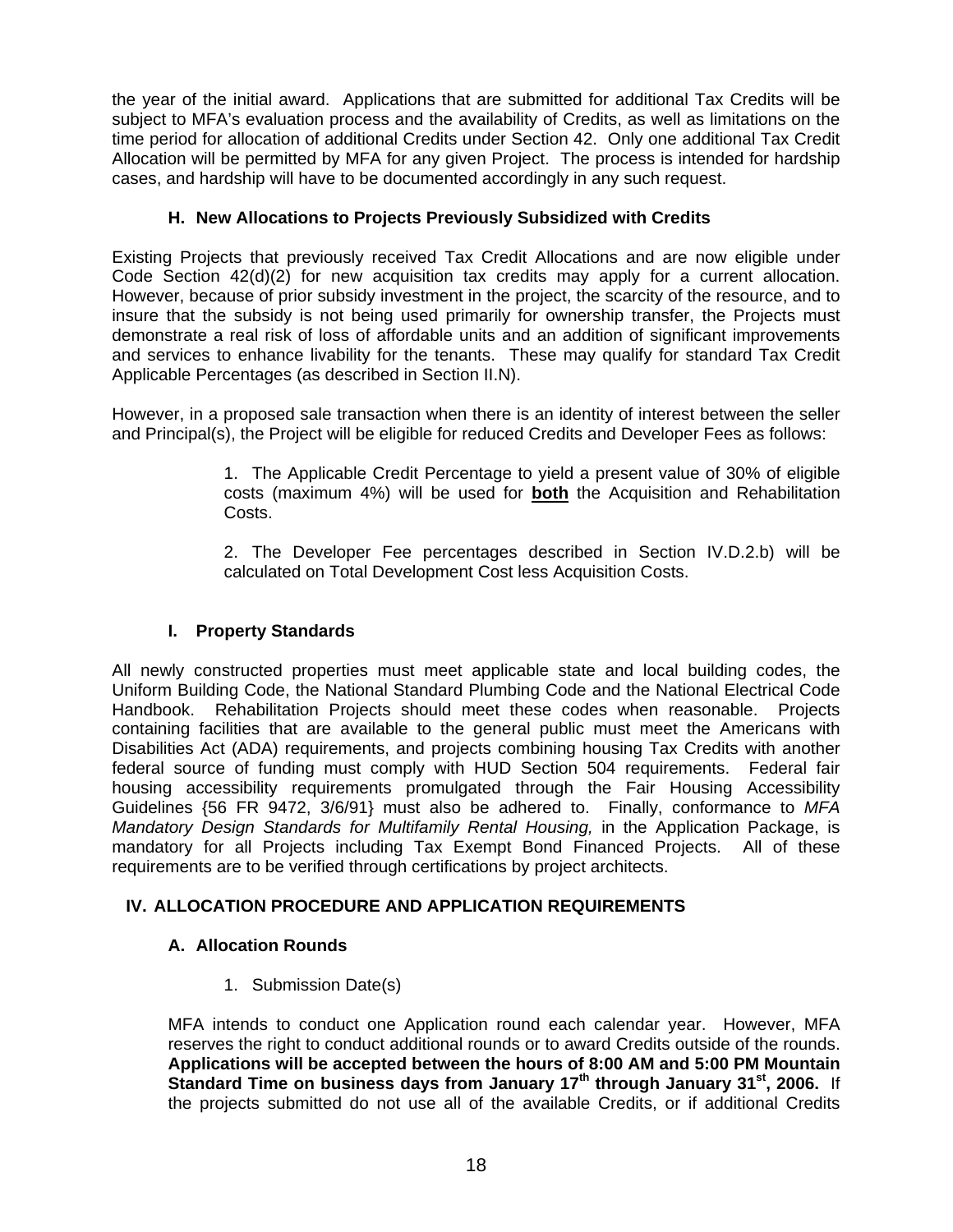become available later in the year, MFA will consider a second round or make allocations to lower scored, Eligible Projects at MFA's sole discretion.

Applications for Tax Exempt Bond Financed Projects are accepted on a continuous basis, subject to the timing requirements outlined in Section VI.B.

2. Place of Submission:

Applications may be delivered by U.S. mail, by courier service, or by hand to the following address:

> New Mexico Mortgage Finance Authority 344 Fourth Street SW Albuquerque NM 87102 (505) 843-6880 ATTN: Director of Housing Development

3. Form of Submission

Applications may not be delivered by facsimile transmission. Only one complete, original hard copy is needed, and applicants are encouraged to submit diskette copies of MFA-provided forms in addition to hard copies. The required forms will be provided electronically and may be downloaded from MFA's web site at http://www.housingnm.org/developer/. All Applications should be marked "HTC APPLICATION" in readily visible print. On receipt, MFA will date and time stamp the cover.

4. Content and Format: Complete Applications

Complete Applications will meet the following standards when they are initially submitted and without benefit of any subsequent submissions, including the deficiency correction period:

> a) All Application documents that require signatures must be included and bear the original signature of one of the Principals in the Project.

> b) They will include the Application Form, the HTC Application Attachments Checklist found in the Initial Package, and all mandatory items listed on the HTC Application Attachments Checklist.

> c) All architectural and design materials submitted must provide enough detail to clearly demonstrate that they are consistent with the MFA Mandatory Design Standards.

d) They include Application fees as outlined in Section B.

e) Applications must be bound and submitted in a three ring binder, with all attachments provided in the order listed. Attachments must be separated by cover sheets provided in the Initial Application Package and by tabs numbered as in the Attachments Checklist.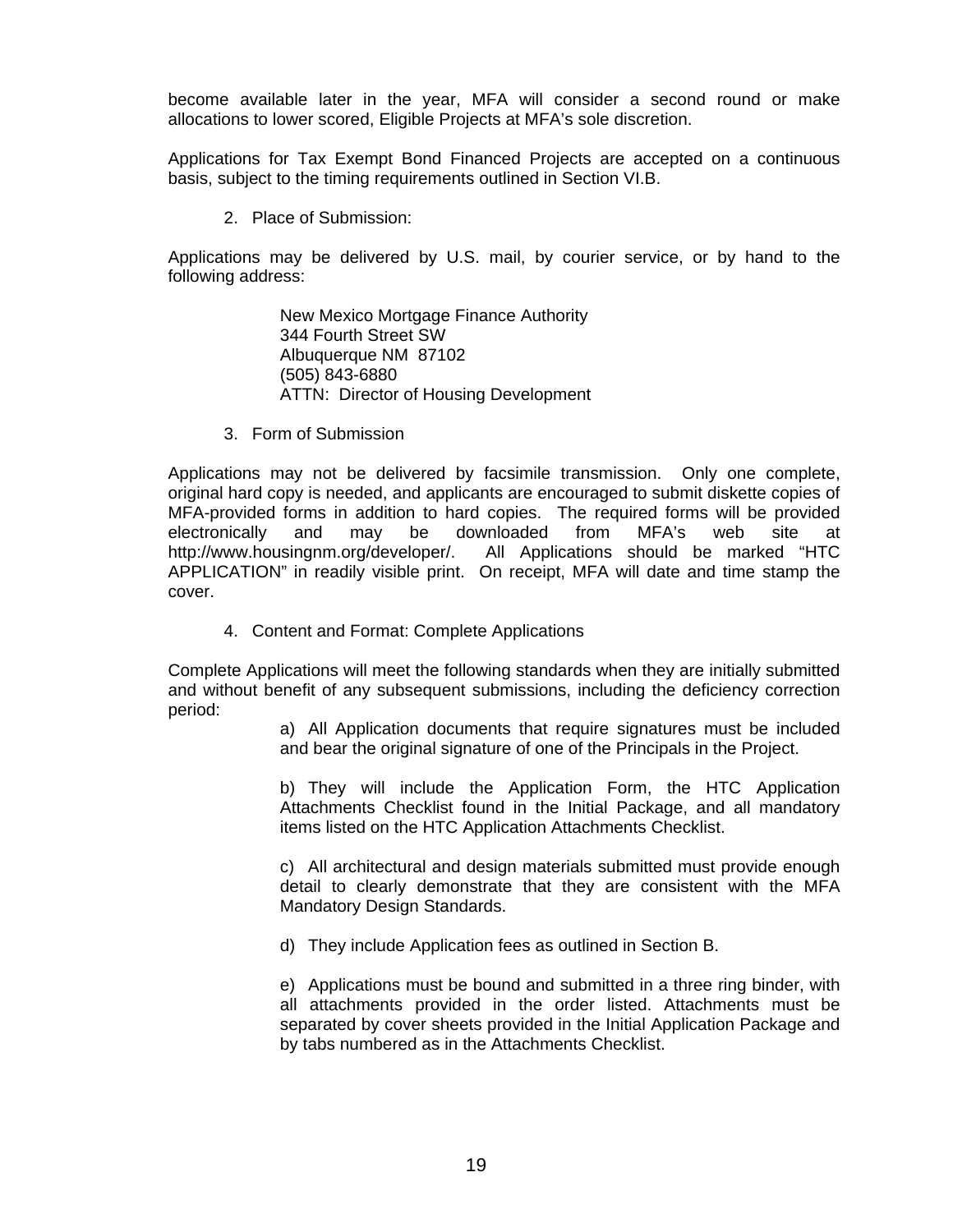f) No additional materials may be submitted after the Application is date and time stamped by MFA.

g) Current year MFA forms must be used when provided, and no substitutions will be accepted.

h) All information must be current, clearly legible and consistent with all other information provided in the Application.

i) Forms must be completely filled out and executed as needed. All signatures are to be made in blue ink.

i) All applications must be self-contained: MFA will not rely on any previously submitted information, written or verbal, to evaluate the Applications in a given round.

In determining whether the Application is complete, MFA will examine the package for both the availability of all required materials and for the content of those materials. Failure to provide or complete any element of the Initial Application Package, including all items on the Initial Attachments Checklist, may result in immediate rejection of the Application without complete review. When special materials required to obtain points under particular Project Selection Criteria are not provided, the related points will not be awarded.

MFA may request additional information as deemed necessary for a fair and accurate evaluation. MFA may also choose to accept inconsistent information, and if so, may select any of the inconsistent pieces of information over any other piece, in its reasonable judgment. However, MFA is under no obligation to seek further information or clarification, or to accept inconsistent responses.

The Applicant will bear full responsibility for submitting its Application in accordance with the requirements of the Code and the Qualified Allocation Plan and will be deemed to have full knowledge of such requirements regardless of whether or not a member of MFA's staff responds to a request for assistance from the Applicant or otherwise provides the Applicant assistance with respect to all or a portion of the Application.

5. Contact for Assistance

Please submit questions concerning the Application requirements by e-mail through MFA's web site at www.housingnm.org, or contact:

Linda Bridge Director of Housing Development (505) 767-2262 lbridge@housingnm.org

## **B. MFA Fees and Direct Costs**

All fees are non-refundable. They are due at the times and in the amounts shown below and they apply to both allocated and non-allocated Credits. Exceptions may be granted in MFA's sole discretion.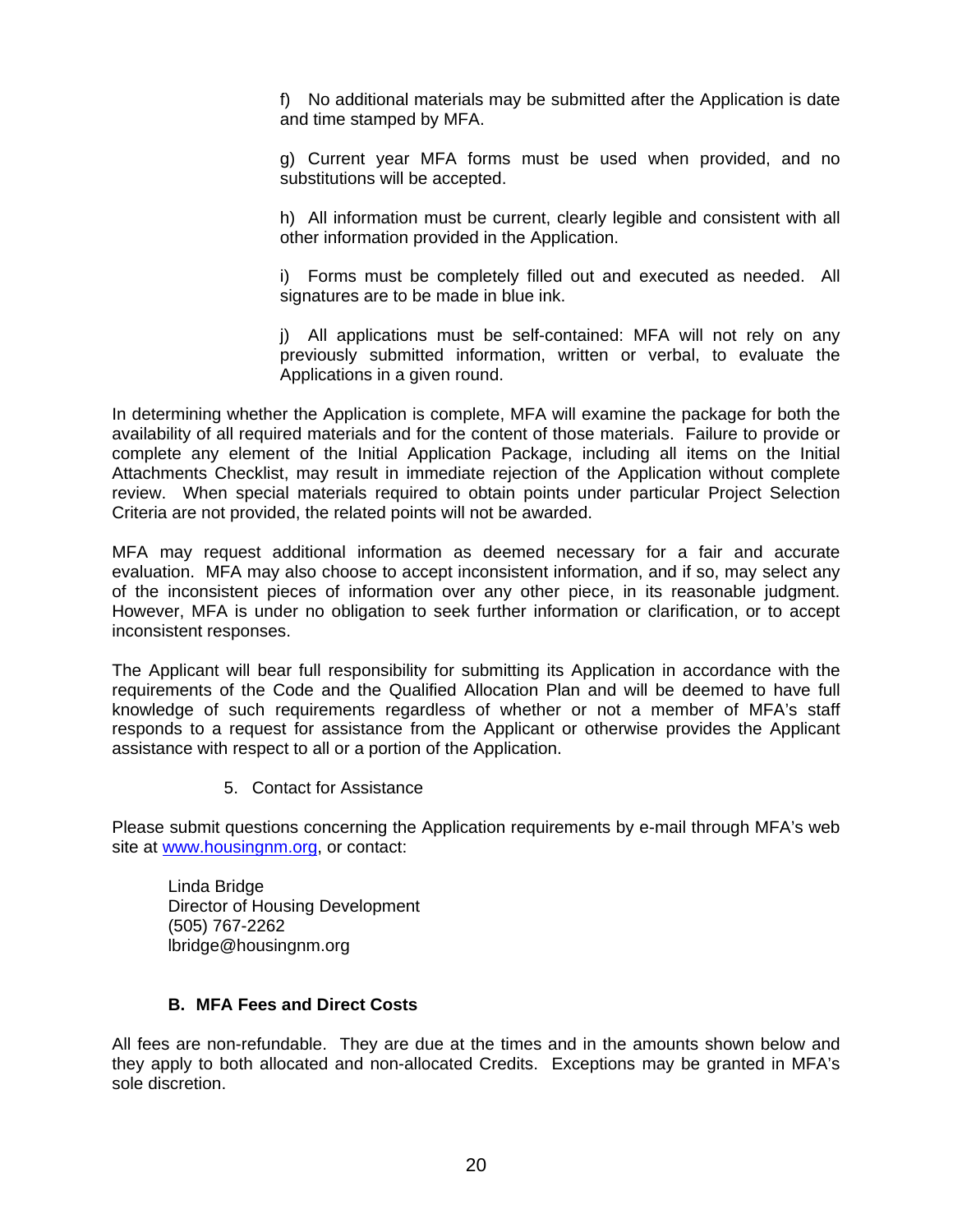#### For Projects receiving HTC Allocations

*Application Fee* (For Initial and Supplemental Requests) Due at submission of HTC Application \$500 for nonprofit or government entity Applicant; \$1,000 for a for-profit Applicant

#### *Market Study Deposit*

Due at submission of HTC Application \$4,500 deposit to cover cost of commissioned market study. If the market study costs more than the deposit, the difference will be billed. If the cost is less, the difference will be refunded.

*Processing Fee* Due at Execution of Reservation Contract 7.5% of the MFA-determined HTC Allocation amount

#### For Projects financed with Tax Exempt Bonds

#### *Application Fee*

Due at the submission of a request for determination of consistency with the QAP \$500 for nonprofit or government entity Applicant; \$1,000 for a for-profit Applicant

#### *Market Study Deposit*

Due at submission of Tax Exempt Bond request for consistency review \$4,500 deposit to cover cost of commissioned market study. If the market study costs more than the deposit, the difference will be billed. If the cost is less, the difference will be refunded.

#### *Processing Fee*

Due Prior to Delivery of Determination Letter 3.5% of the MFA-determined annual Tax Credit amount

#### All Projects

*Monitoring and Compliance Fees*  Due Annually by January 31<sup>st</sup> for each year of the Extended Use Period \$35.00/Set-Aside Unit/Per Year

*Appeal Fee*  Due at submission of appeal \$3,500.00

*Subsidy Layering Review, Request for Increase in Credits, and/or Request for Changes to a Project*  Due at submission of review request \$500.00

#### *Direct Cost of Market Study*

Any amount in excess of the \$4,500 deposit is due within ten days of billing by MFA. The cost of the study will be determined by a competitive bid process.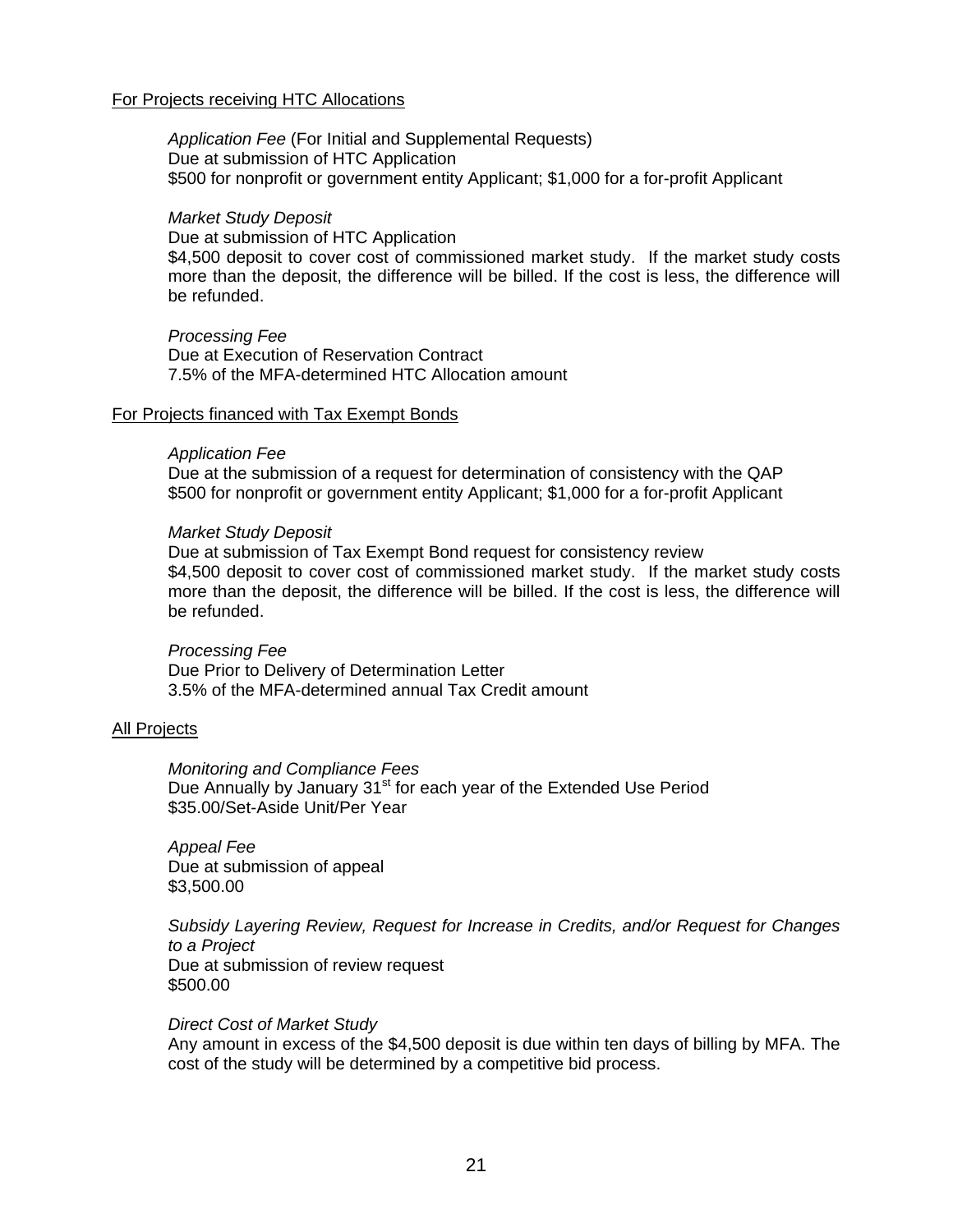Fees may be adjusted annually, as determined by MFA. Fees may be delivered in the form of personal or business checks, money orders or cashier's checks. Any check returned for insufficient funds will result in rejection of the Application, cancellation of the Reservation, or other actions available to MFA.

## **C. Staff Analysis and Application Processing**

1. Threshold Review

Following the Application Deadline MFA staff will undertake a Threshold Review to determine whether or not the Application meets the Minimum Project Threshold Requirements shown in Section III.C above. If the application fails the Threshold Review because it does not achieve the Minimum Score, it may be retained until MFA determines whether or not all Credits can be allocated to higher scoring Projects. If it fails to meet any of the other requirements however, the Application will be immediately rejected without further processing.

2. Cost Limits

Total Development Costs for various types of Projects may not exceed the following:

a) New Construction Projects. The Total Development Cost per Unit must not exceed 130% of the weighted average Total Development Cost per Unit for all new construction Projects submitted in the same round.

b) Acquisition/Rehabilitation Projects. The Total Development Cost must not exceed 100% of the weighted average Total Development Cost per Unit for all new construction Projects submitted in the same round.

c) Tax Exempt Bond Financed Projects. Total Development Cost must not exceed the limits established for new construction or acquisition/rehabilitation projects, as appropriate, submitted in the most recent allocation round.

d) Special Needs and Elderly Housing Projects (see definition in glossary). Developments having at least 10% of their gross square footage devoted to common areas for social and recreational use may not exceed 150% of the weighted average Total Development Cost per Unit for new construction projects or 115% of the limit established for acquisition/rehabilitation projects (as defined above.)

e) Rehabilitation and New Construction Projects. For Projects that involve both rehabilitation of existing units and construction of new units the costs related to each will be evaluated separately for comparison to the limits established in a) and b) above.

See the Glossary for the definition of the terms "Unit" and "Total Development Cost" as they apply to the cost limit calculations in this section.

Costs that exceed these limits will be excluded when calculating the Tax Credit Allocation amount. Furthermore, these limits are binding through Carryover and Final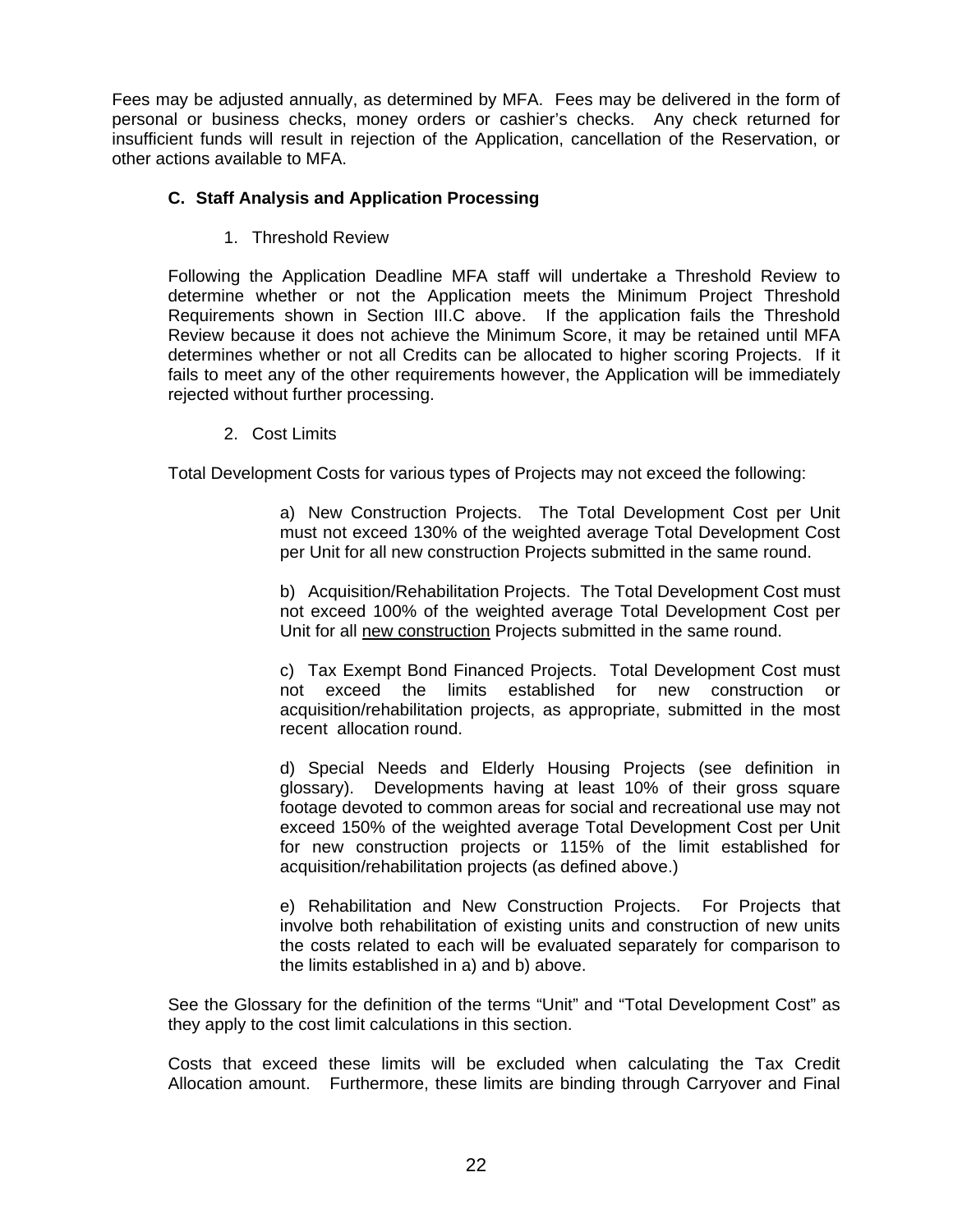Allocations. MFA will not approve budget changes that cause the proposed Project to exceed the cost limits described above.

## 3. Local Notice

The Chief Executive Officer of the local jurisdiction where the Project is located will receive a Local Notice from MFA stating that an Application has been received. The Local Jurisdiction and the Chief Executive Officer are to be identified by the Applicant in the Application form. The jurisdiction may be a municipality, town, county or tribal government. Such notification will be issued for all Applications no more than ten (10) business days after MFA's Application Deadline and the recipient will have thirty (30) days to respond. If MFA receives a negative response to this notice, the Application may be rejected with no further review and regardless of its scoring or Threshold results. No response will be interpreted as approval of the project by the local jurisdiction.

4. Site Visits

On completion of the Threshold Review, MFA will visit the proposed sites for the Project's most likely to receive an Allocation. Sites considered inappropriate due to current or foreseeable adverse health, safety, welfare or marketability risks, in MFA's reasonable judgment, may be cause for rejection of any Application, regardless of threshold or scoring results.

5. Deficiency Correction Period

MFA may provide a Deficiency Correction Period immediately after the Threshold Review. This process will apply only to Projects that have met all of the Threshold Tests during the initial Threshold Review. It is intended only to clarify ambiguous information or complete forms or make similar minor corrections to the Application. If the Deficiency Correction Period is used, MFA will provide notice to Applicants having shortcomings in their Applications via facsimile and U.S. mail and Applicants will have five (5) business days after the date of the transmission of the facsimile to submit additional materials. All materials must be submitted no later than 5:00 PM MST on the fifth business day, following "Form of Submission" requirements shown in Section A.3 above. Because it delays decisions a deficiency correction period is unlikely when MFA has received adequate numbers of Applications which meet all of the Threshold and Complete Application Requirements. Certain types of deficiencies, including failure to meet one or more of the Minimum Project Threshold Requirements at the Application Deadline, as well as others determined in MFA's reasonable judgment, cannot be corrected during the Deficiency Correction Period. Materials submitted during the Deficiency Correction Period will not alter the original scoring of the Application: They are only intended to complete the Application for further review. Furthermore, the Deficiency Correction Period may not be used by the Applicant to alter the original structure of the project. This prohibition includes, but is not limited to, all changes listed in the Section I below.

6. Local Jurisdiction Support

Allocations will be limited to Applications which include a local support letter, and which do not produce negative responses to MFA's Local Notice described in Section 1 above. The local support letter to be delivered under this requirement must 1) refer to the specific Project location proposed in the Application, 2) identify the nature of the development as affordable housing, 3) have a date no more than ninety (90) days prior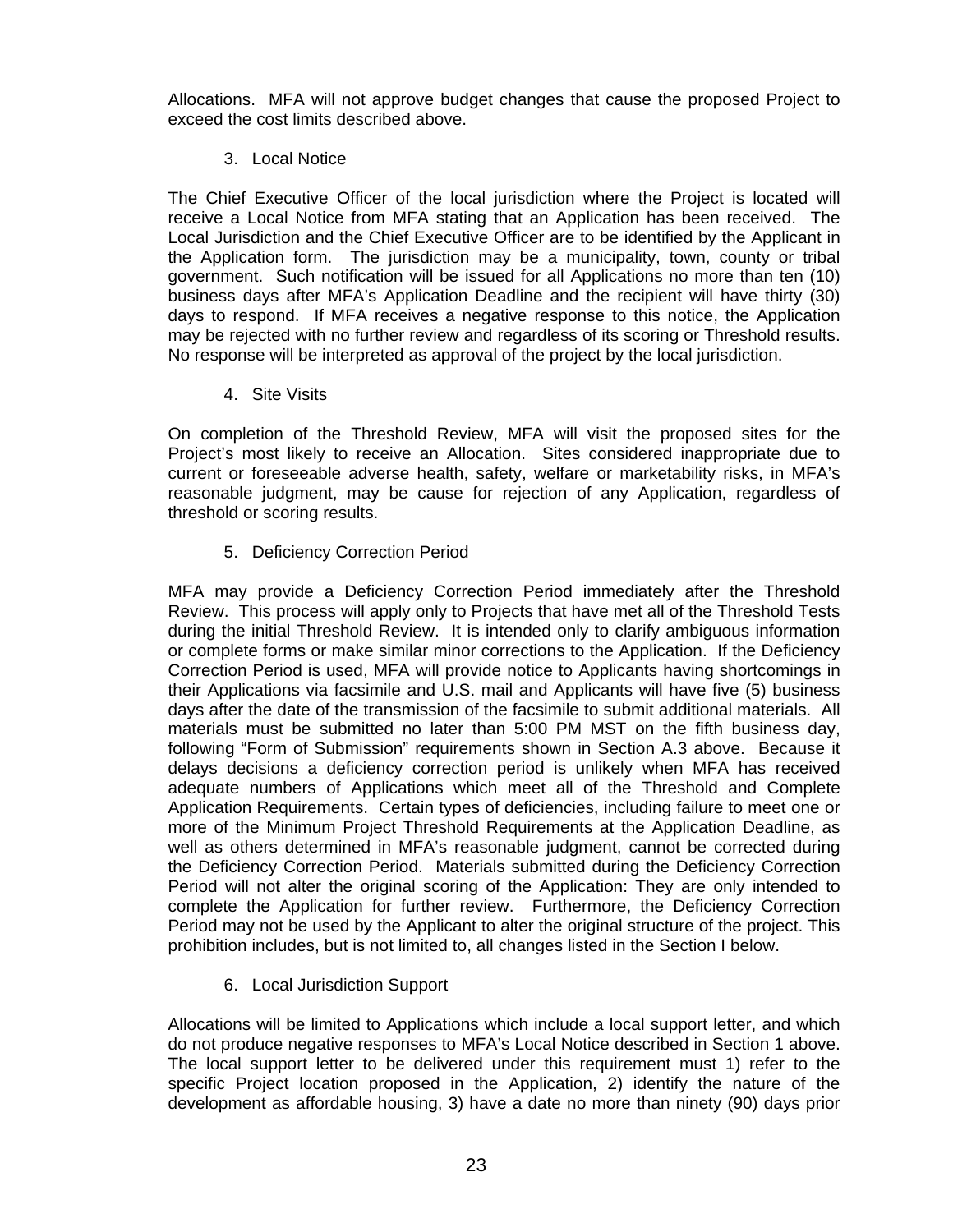to the Application Deadline, 4) be signed by the Chief Executive Officer or the Chief Administrative Officer of the jurisdiction in which the site is located, and 5) be conditional only on standard zoning and local regulatory process approvals. Signatures by designees of these officials will not be accepted.

7. Supplemental Information Submission

If at any point during the processing, staff determines that supplementary information is needed to complete its review, the Applicant will be notified in writing and will have five (5) calendar days after the date of MFA's notice to deliver a written response. This provision does not apply to incomplete Applications, which may be rejected during the Threshold Review or subject to the Deficiency Correction Period Process.

8. Design Review

All projects including Tax Exempt Bond Financed Projects, will be subject to a design review by an architect hired by MFA to determine compliance with MFA Mandatory Design Standards. For rehabilitation projects, a Capital Needs Assessment will be required subsequent to the initial Application (prior to the issuance of the determination letter for Tax Exempt Bond Finance Projects, and at Carryover Application for all other Projects) and this report may be reviewed by an architect hired by MFA for completeness and compliance with MFA Mandatory Design Standards. All plans and related design materials submitted as part of an Application must provide enough detail for MFA to determine compliance with the Mandatory Design Standards.

9. Design Competition

To improve the quality of the projects funded, MFA may hold a design competition for each allocation round. Participation in the competition is optional, but projects selected by a panel chosen by MFA will receive additional points in the scoring process. The additional materials required are shown in the Attachments Checklist, and the choice to participate should be noted in the Application. Winners of the Design Competition will be publicly announced by MFA, and participation in the Design Competition constitutes Applicant's concurrence to such publicity.

10. Market Study

For all projects passing the Threshold Review in an allocation round and all Tax Exempt Bond Financed Projects, MFA may commission a standardized market study by outside professionals chosen pursuant to the requirements of MFA's procurement policy and having no financial interest in any of the projects. A deposit of \$4,500 is required with each application. Any additional cost of these studies will be charged to the Applicant, and failure to pay within 10 days of the billing will result in rejection of the Application. A refund of the difference between the deposit and the cost of the study will be made to applicants if the cost is less than the deposit.

11. Other Project Compliance

All Principals (See Glossary), related entities, and affiliates must be in compliance with respect to all other federally subsidized housing or HTC projects that they own or operate throughout the country. Principals of Applicant shall submit a complete list of all projects in which Principals have a financial interest. Each Principal shall also submit an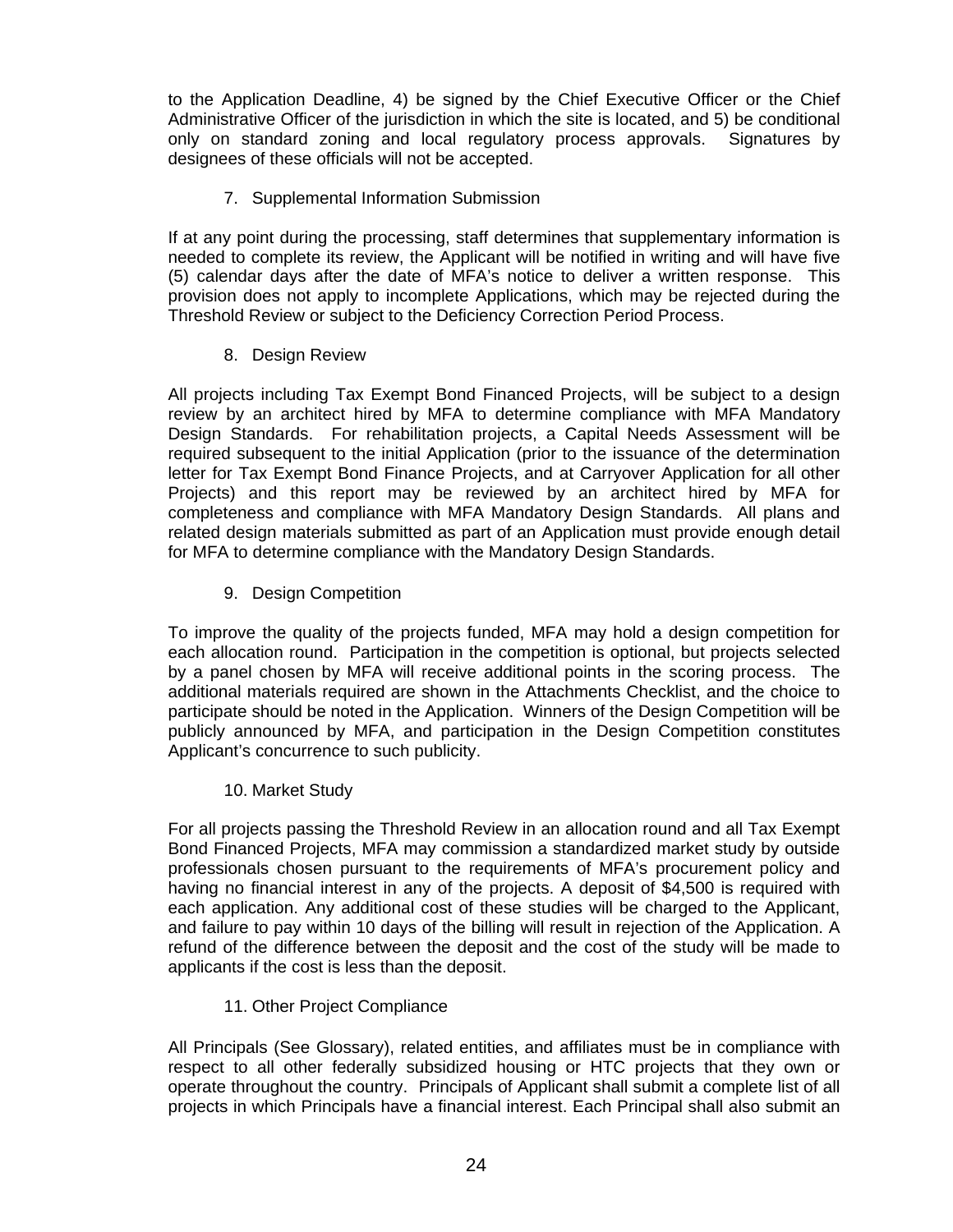affidavit certifying that Principal is not in default with respect to any material compliance matter with respect to any such property or shall state what defaults exist and what corrective action Principal is taking. If MFA determines either through information provided by Principal or through MFA's investigation that any projects in which Principal has a financial interest is in default of any material compliance matter, MFA may reject the Application.

# 12. Development Team Review

Staff will review the qualifications of each Development Team member to determine capacity to perform in the role proposed. Considerations may include related experience, financial capacity, performance history, references, management and staff, among others. An Application may be rejected or substitutions requested if the Development Team or any member thereof is unsuitable as determined by MFA.

# **D. Feasibility Analysis and Financial Considerations**

All Projects successfully completing the Threshold Review and ranking among the highest scoring Projects for which Credit Ceiling is available in a given year, as well as Tax Exempt Bond Financed Projects, will undergo financial analysis by MFA staff to determine whether or not the Projects are financially feasible. Such determinations will rely on both the financial data submitted by the Applicant and on staff judgments with respect to feasibility matters. Projects that do not appear financially feasible in MFA's judgment will be rejected without further processing. Although Financing Commitments will not be required at Initial Application, all sources must be clearly identified and their terms specified. Financing Commitments will be required as a "Subsequent Requirement" after the initial Reservations are made.

1. Development Costs

Development Costs will be evaluated against industry cost standards and the average costs of competing Projects. In the case of rehabilitation projects an appraisal and Capital Needs Assessment of the existing Project will be required (prior to the issuance of the determination letter for Tax Exempt Bond Finance Projects, and at the time of the Carryover Application for all other Projects), and used by MFA to evaluate Development Costs. The acquisition cost on which Tax Credits are calculated, for rehabilitation projects, will be held to the lesser of sale price or appraised value. Applicants submitting costs exceeding these cost standards or submitting costs substantially below costs typical in the marketplace must provide information acceptable to MFA, which justifies such costs. Projects with excessive costs will be subject to adjustments to the amount of Credits requested.

2. Developer and Other Fees

Fees are limited to the following standards:

a) Builder's Profit, Overhead and General Requirements

Builder's profit may not exceed 6% of Construction Costs: Builder's overhead may not exceed 2% of Construction Costs: And general requirements may not exceed 6% of Construction Costs. For purposes of these calculations, see definition of Construction Costs in the Glossary.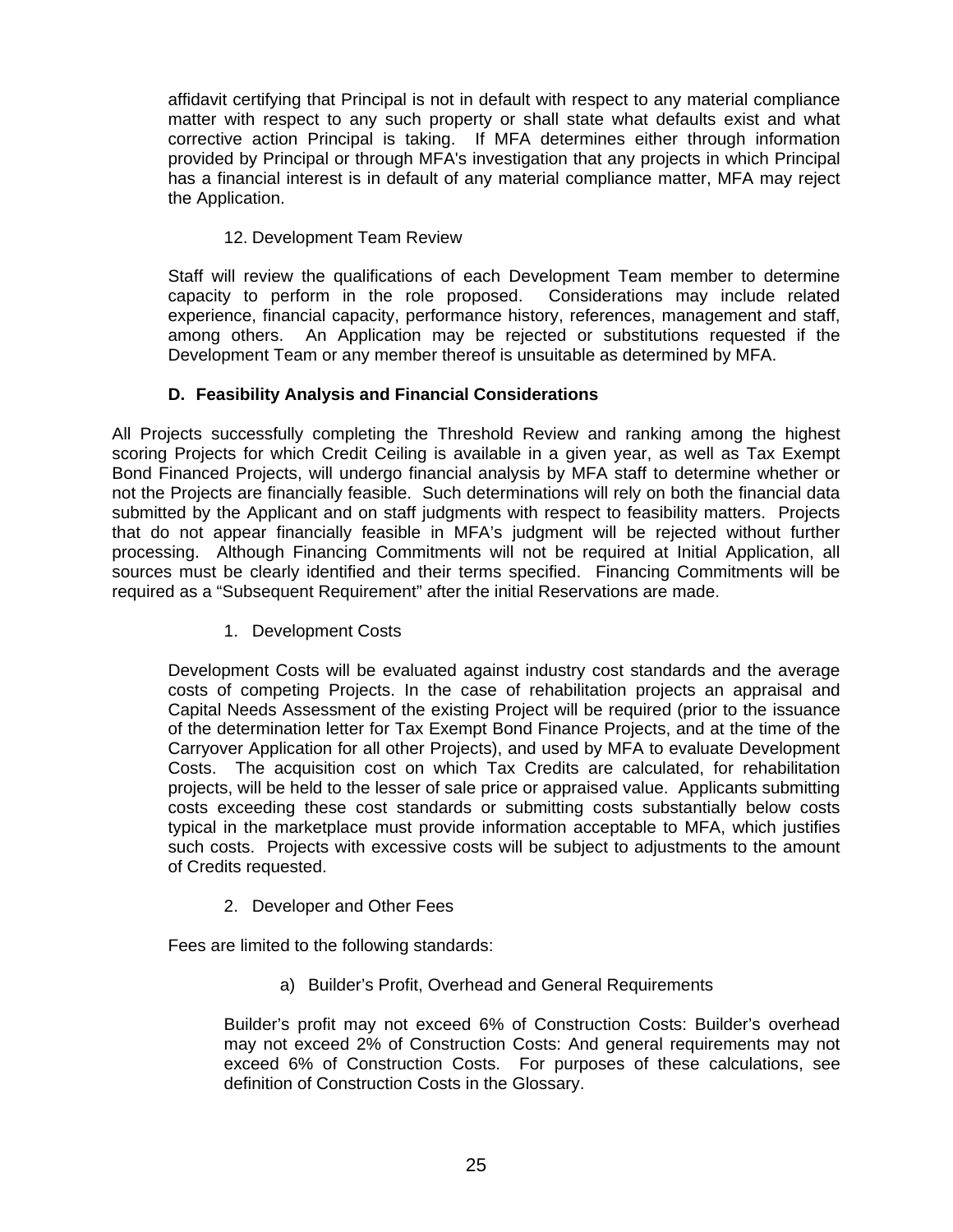## b) Sponsor's Profit/Developer's Fee

These fees may not exceed 15% of Total Development Cost for Projects of 30 or fewer units; 14% for Projects of 31 to 60 units; 13% for Projects of 61 to 74 units; 12% for Projects of 75 to 99 units; and 10% for Projects of 100 or more units. This fee includes all consulting costs. Any reserve, excluding the MFA required Project Reserve (see below), may be considered as part of the Developer Fee, if it is not held for the benefit of the Project for a minimum of 10 years. Where an identity of interest exists between the Developer and the builder, the abovementioned fees may be further reduced at MFA's discretion, if deemed to be excessive. For purposes of these calculations, Total Development Cost is adjusted to exclude developer's fees, consultant fees, and all reserves. If an identity of interest exists between a seller and a Principal, the above-mentioned fees may be further reduced at MFA's discretion, and as described in Section III.H for Projects previously subsidized with Credits.

Exceptions to these rules may be granted in MFA's sole discretion. Although the same standards will apply for Projects subject to Subsidy Layering Review, they will require Board approval for Subsidy Layering purposes whenever they exceed the federally defined "Ceiling Standard" limits, and only five such excess fee amounts can be approved in any given year.

Increases in Project costs subsequent to the Application Deadline may not result in an increase in any of the fees calculated above for Tax Credit Allocation purposes. These fees may be held to the same dollar amount as approved by MFA during the initial underwriting of the Project. Amounts presented in the original application regarding deferred and cash developer fees will be expected to remain as the assumptions used for the final application review and/or final cost certifications. Any changes in the amount of developer fee through the course of development will require approval of MFA and be justified by a change of scope of the development.

# 3. Reserves (Escrows) Included In Development Costs

The development budget must include an operating reserve equal to four months of projected operating expenses, debt service payments, and replacement reserve payments. Replacement reserve levels must be shown in the operating budget at the minimum of \$250 per unit per year for Elderly Housing (new construction projects only) and \$300 per unit per year for all other new construction and rehabilitation projects. Project reserves of any kind in the development budget will not be included in MFA's calculation of Eligible Basis for Tax Credit purposes.

# 4. Operating Expenses, Replacement Reserves and Debt Service Coverage

MFA will review the projected operating expenses, replacement reserves and loan terms and may, in its determination of economic feasibility, make adjustments based upon industry standards, its own underwriting parameters, the Capital Needs Assessment, or facts obtained from other appropriate sources. Applicants are urged to carefully review operating cost pro formas and include only achievable loan terms in their Applications. Applicants must include real estate taxes in their operating expenses, unless evidence of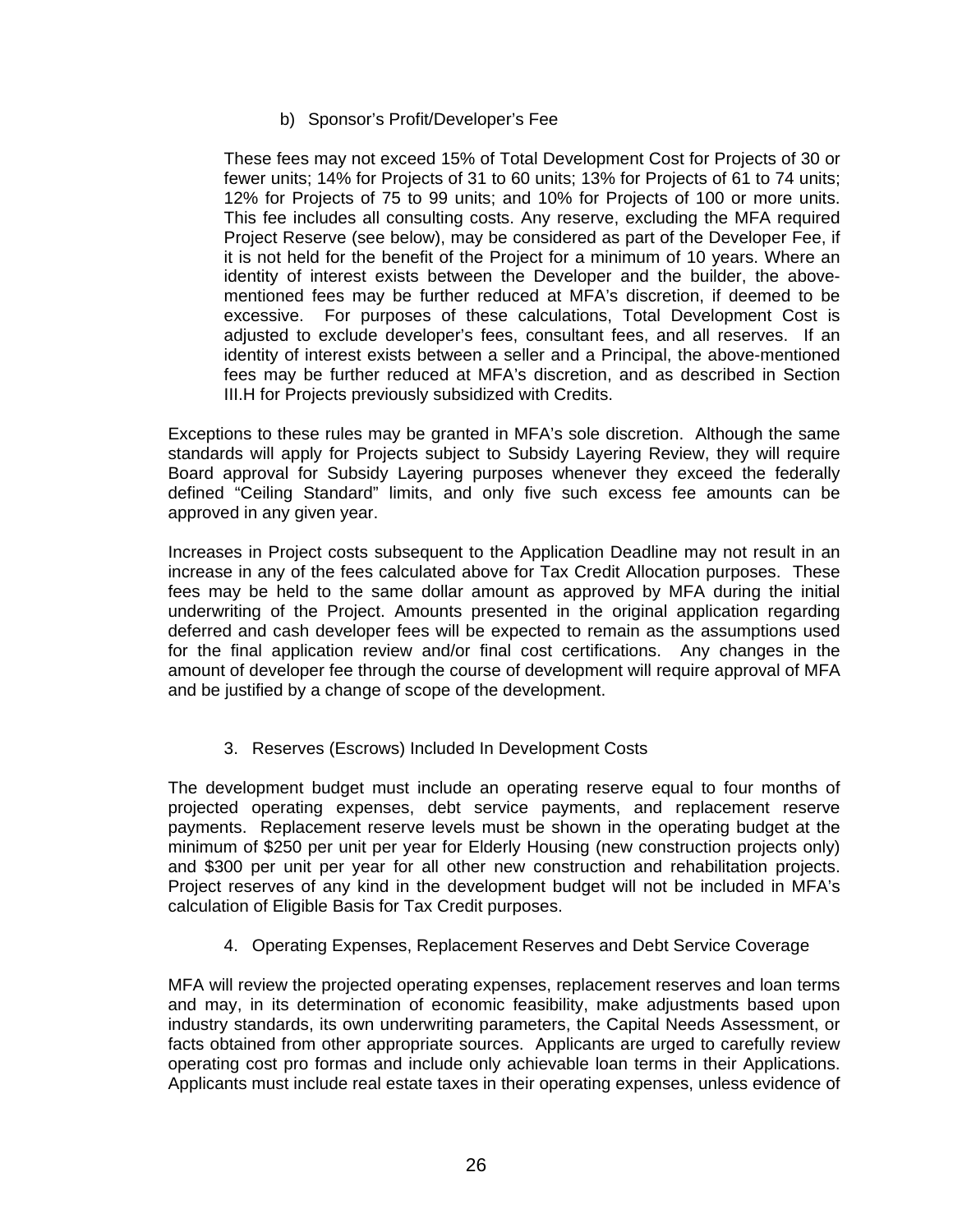a perpetual real estate tax waiver (throughout the term of permanent financing) is submitted with the Application.

5. Debt Service Coverage and Subordinate Debt

Applicants who are proposing subordinate debt must include the terms of the loan, and pro formas must reflect the ability to repay the senior and subordinate debt with an aggregate minimum debt service ratio of 1.15. Projects that have debt service ratios higher than 1.30 may receive smaller Tax Credit awards, smaller subsidized loans, or higher loan rates than requested in the application. MFA will consider total annual cash flow as well as debt service ratio when making this determination. MFA will generally not consider the repayment of deferred developer fee when underwriting for feasibility but may consider a project infeasible if the deferred fee represents a financial burden to the project.

6. Rent Considerations and Unit Distributions

For Projects with more than one income and rent Set Aside, all unit types must be distributed proportionately among each of the multiple Set Asides. That is, if 30% of the units are to be set aside for tenants earning no more than 50% of median income, then the units used for this income group must include 30% of all one-bedroom units, 30% of all two-bedroom units, etc. This is intended to prevent allocation of all of the high rent units to the higher income groups, thereby maximizing income while potentially violating the intent of fair housing law.

Although the Federal Tax Credit regulation allows tenant rents plus federal rent subsidies in excess of the Tax Credit Ceiling Rents as long as the tenant pays no more than 30% of household income toward rent, the practice is prohibited by MFA except in projects with project based subsidies.

# **E. Credit Calculation Method**

1. Tax Credit Calculations

During each evaluation, MFA will determine the amount of Tax Credits to be reserved, committed, or allocated by considering the following components of each Project:

- a) Development Cost;
- b) Funding sources available to the Project for construction and permanent financing:
	- (1) First mortgage loans;
	- (2) Grants;
	- (3) Tax Credit proceeds;
	- (4) Owner equity; and
	- (5) Subordinate debt.
- c) Projected operating income and expenses, cash flow and tax benefits;
- d) Maximum Tax Credit eligibility;
- e) Debt service coverage ratio compared to lender requirements or commercial lending practices, as applicable;
- f) Project reserves; and
- g) Developer fees and builder overhead and profit.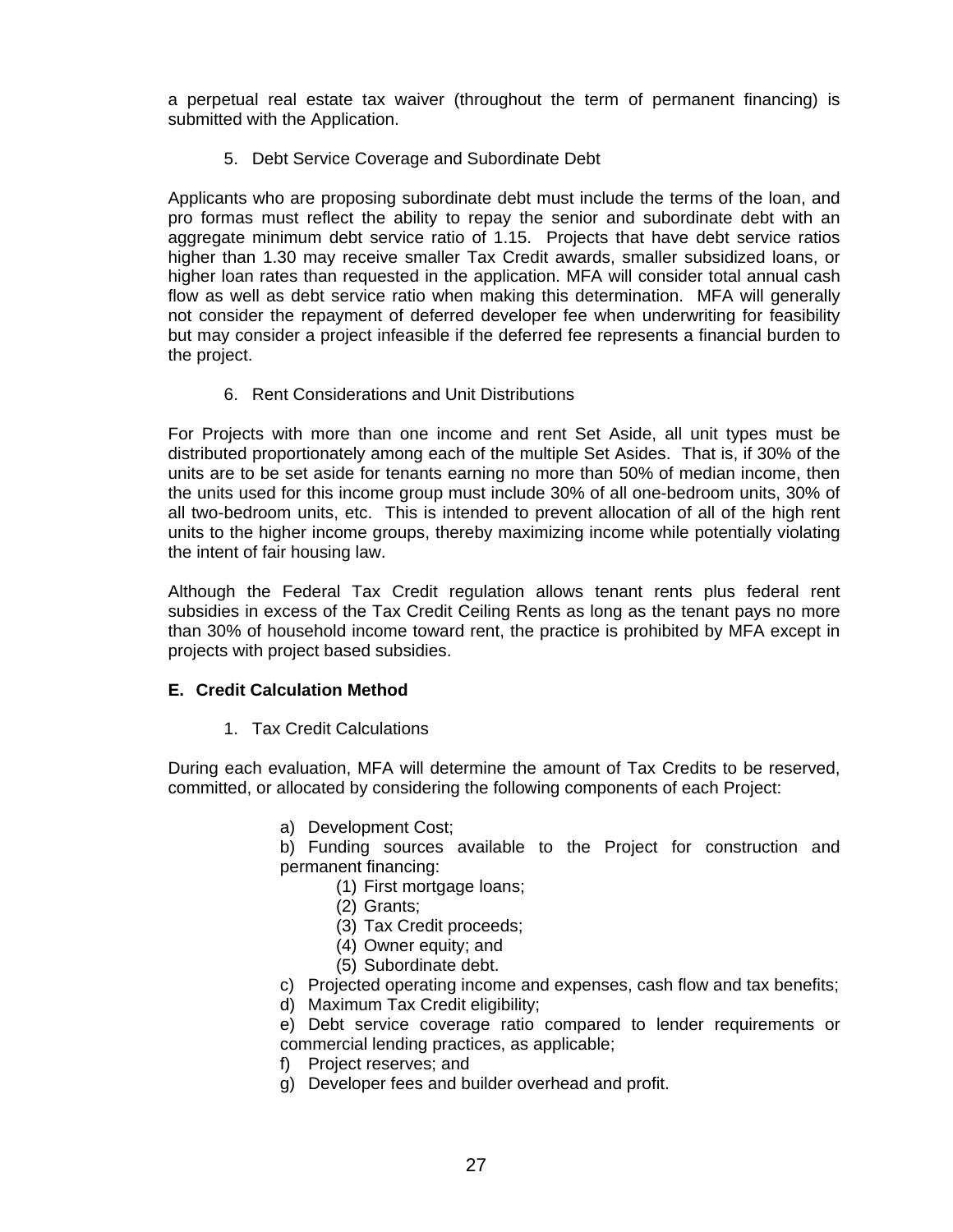2. Amount of Tax Credits for Reservation or Carryover Allocation

To estimate the amount of the Tax Credit Allocation for a project at Application or at Carryover MFA will use the lesser of 9% (4% if appropriate) of the Qualified Basis or the amount needed to fill the financing gap. The procedure to determine the amount to fill the financing gap is outlined in 3 below.

3. Tax Credit Proceeds

At the time of Application MFA will use current market conditions in selecting a single equity-pricing factor for all projects. The prior twelve months' average of Applicable Credit Percentage will be used, along with the equity-pricing factor to estimate the Tax Credit Proceeds. At the time of the Carryover Allocation, the owner must deliver a written letter of intent from a syndicator or equity provider that clearly states the equity factor. That equity factor along with the prior twelve months average Applicable Credit Percentage or if chosen the Applicable Credit Percentage at Carryover will be used to estimate the Tax Credit proceeds for the Carryover Allocation. The equity factor to be used at Final Allocation will be the actual equity factor contained in the Project's syndication agreement, and the Applicable Credit Percentage will have been determined at either Carryover or Placed in Service date.

4. Limitation on Tax Credit Awards to a single Project or Principal

No Project will receive an award in excess of 25% of the annual population-based Credit Ceiling amount for the year in which the allocation is made, and no single Principal or related entities will receive allocations in excess of 40% of the annual population-based Credit Ceiling amount (see Annual Credit Ceiling). Projects to be located on adjacent sites proposed by the same Applicant in the same allocation round will be treated as a single Project for purposes of this calculation. At MFA's discretion, exceptions to these limits may be made to ensure maximum distribution and/or effective utilization of the Tax Credits available in a given round.

5. Other Factors Limiting the Credit Reservation

The amount of Credit reserved, committed and finally allocated to a Project will be the lesser of:

a) The maximum Tax Credit eligibility of the Project;

Maximum Tax Credit eligibility is the maximum amount of Credit justified by a Project's qualified basis taking into consideration any increase in Eligible Basis approved by MFA and the Applicable Credit Percentage as described in Section 2 above or the Applicable Credit Percentage that was locked-in at Carryover or was in effect when the building was Placed in Service or;

- b) The amount requested in the Application; or
- c) The amount necessary to fill the funding gap.

The funding gap is the difference between Total Development Cost (exclusive of syndication related costs) and all available funding sources, including HOME funds awarded in conjunction with the HTC allocations. The terms of all proposed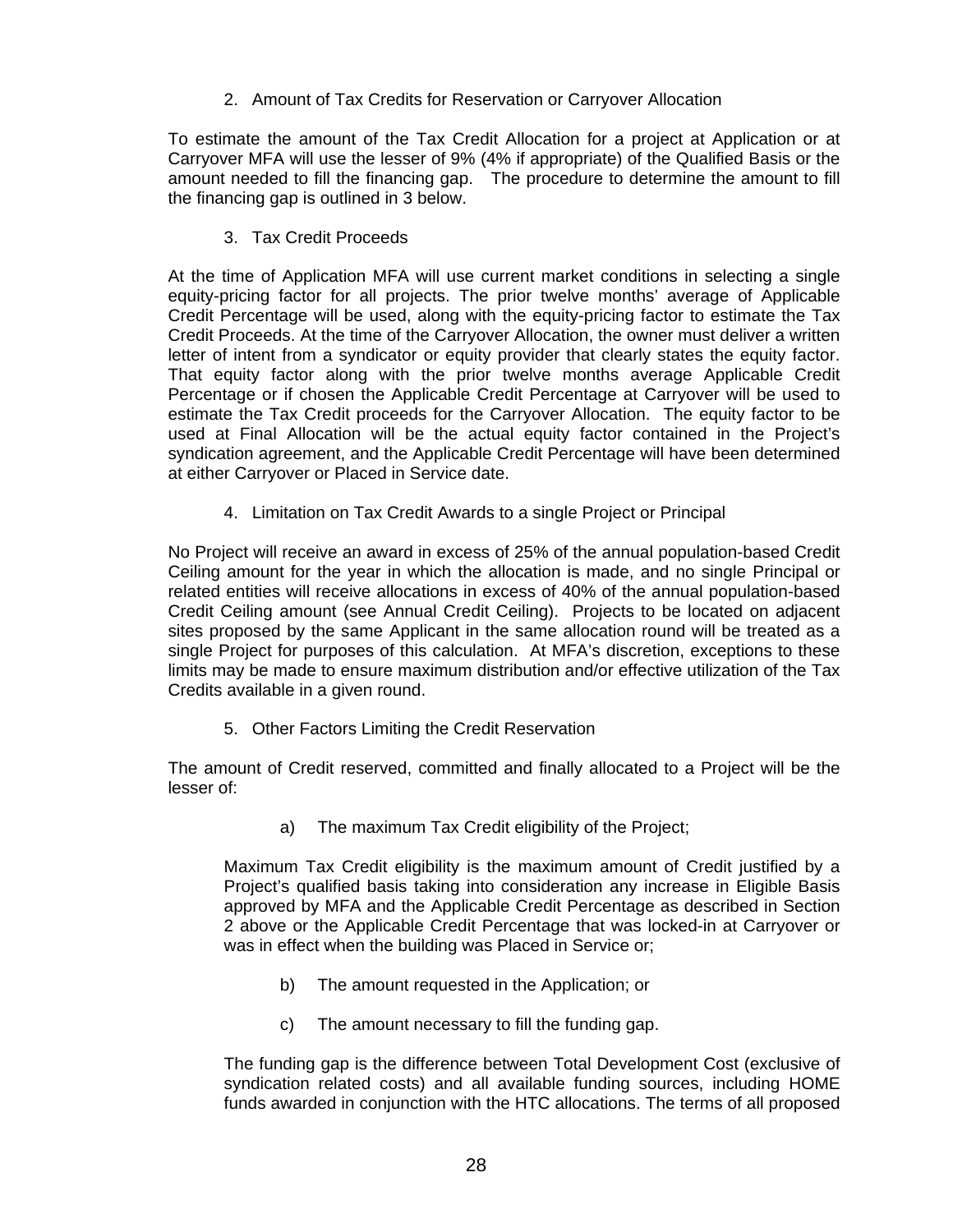sources must be within reasonable industry norms and financing for the Project has to be maximized when evaluating rate, term, debt service coverage, loan-tovalue, etc. The maximum Tax Credit amount allowed based on the funding gap, will be determined by the MFA limits stated in Section 3 above.

6. Increased Basis for High Cost Areas:

Additional Eligible Basis (up to 30% of the initial calculation) will be considered for Projects located in HUD-designated "Difficult Development Areas" (DDA) and "Qualified Census Tracts" (QCT) if deemed necessary for viability of the Project by MFA. Applicants requesting such increases must deliver evidence in the Initial Application Package that the Project is located in a DDA or QCT.

7. Adjustments to Credit Allocations

When actual Tax Credit proceeds are confirmed and final financial feasibility analysis is performed during review of Final Allocation Packages, there may be adjustments to the Tax Credit Allocation. Adjustments may also be made at Carryover when the 12-month average Applicable Credit Percentage has changed, and for rehabilitation projects when the Capital Needs Assessment and appraisal are provided. If actual Project costs or funding sources differ substantially from the projections submitted in the Application, MFA may reduce the final Tax Credit Allocation or the owner may establish project reserves to offset the deficit if the project has sufficient Credit eligibility in MFA's reasonable judgment. The conditions for such reserve accounts will be determined on a case-by-case basis.

8. Federally Required Subsequent Financial Analyses

Regulations require that Housing Credit Agencies conduct evaluations at three specific times to determine the amount of applicable Credits:

> a) Upon receipt of an Application for Low Income Housing Tax Credit Reservation; and

b) Prior to granting a Tax Credit Allocation; and

c) No earlier than thirty (30) days prior to awarding the Tax Credit Certification, IRS Form 8609.

#### **F. Final Processing and Awards**

1. Additional Considerations

All remaining processing will then be completed for submissions meeting the Threshold and Feasibility requirements described above. In this step all remaining determinations will be made with respect to development team capability, design, readiness to proceed, and other factors in MFA's reasonable judgment. Projects must meet MFA Mandatory Design Standards for Multifamily Housing available from MFA on the website. Debarment from HUD or other Federal housing programs, bankruptcy, criminal indictments or convictions, poor performance on prior MFA or Federally financed Projects (for example, late payments within the 18 month period prior to the Application deadline, misuse of reserves and/or other project funds, default, fair housing violations, non-compliance, or failure to meet development deadlines or documentation requirements) on the part of any proposed development team member or owner or other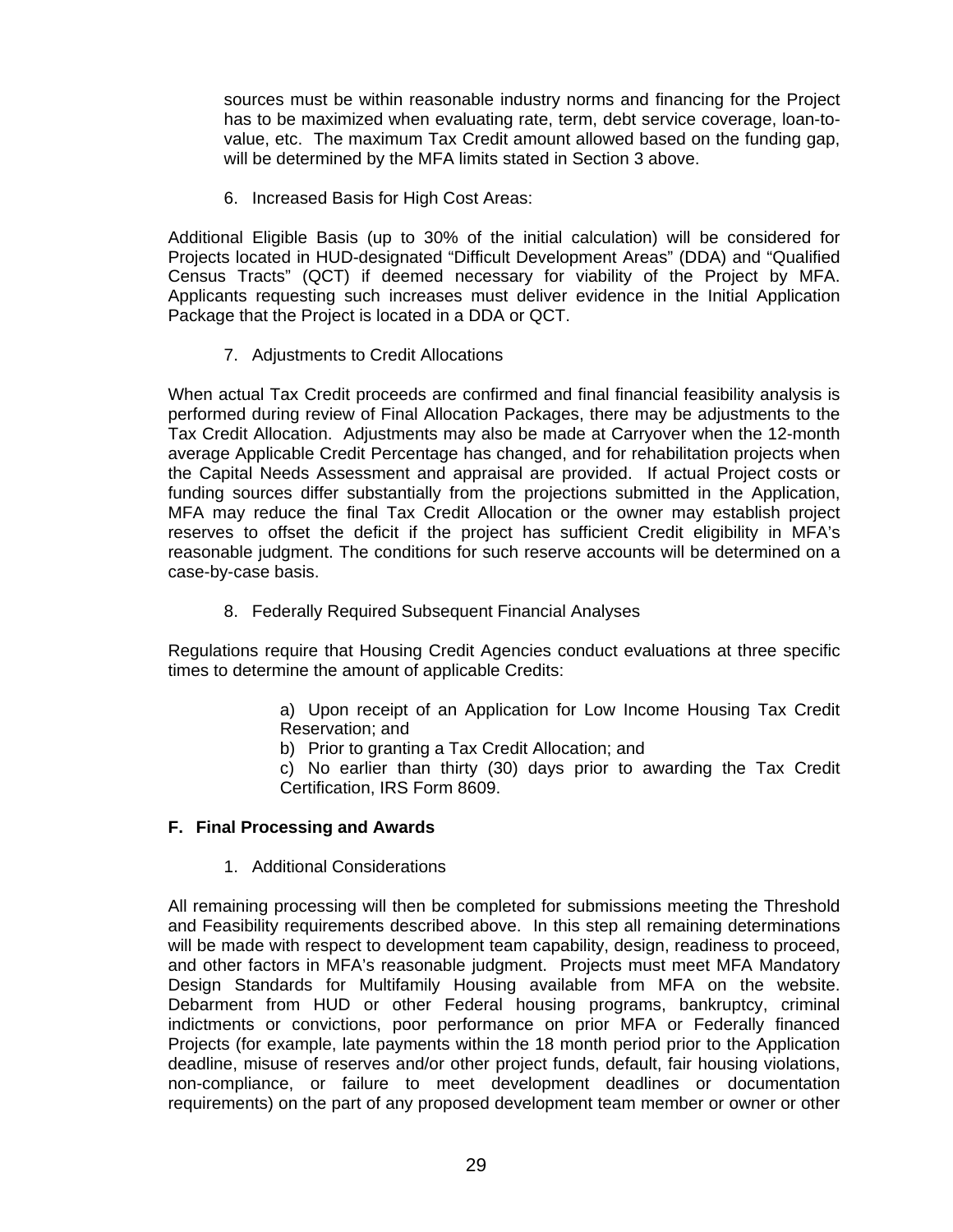Principal may result in rejection of an Application by MFA. When scoring and ranking generates multiple projects that would draw tenants from a single market area (as determined by the MFA market studies for the Projects in question), MFA may choose to eliminate the lower scoring or higher cost project to avoid overbuilding and distribute Credits more evenly throughout the state. In addition MFA reserves the right to reject any Project, which the MFA in its reasonable judgment determines, is inconsistent with prudent business practices or with the intent and purpose of the Plan. MFA may also make awards conditional on specific modifications to the Project that MFA in its sound judgment considers necessary to enhance the feasibility or safety of the project.

2. Selection of Projects for Awards

After final processing, Projects will be ranked according to scores established in the Threshold Review. Awards will be made to the highest-ranking Projects following procedures and Set Aside adjustments described in Section III.D and III.E, as well as adjustments made consistent with limits established in Section E.4. Staff will then prepare a summary of the Projects to be recommended for allocations. Eligible and ineligible Projects will be distinguished for purposes of subsequent awards if additional Credits become available.

3. Allocation Review Committee (ARC)

The Chairman of the Board of MFA will appoint an Allocation Review Committee. The functions of this committee will be to 1) review the Project rating and ranking results in the staff's proposed award summary, 2) determine whether or not the proposed awards have been made consistent with the criteria and other aspects of this Qualified Allocation Plan, 3) conduct the appeals process, and 4) make final award recommendations to the Board. MFA will notify successful Applicants of the preliminary status of their Projects with the use of a Preliminary Reservation Letter or rejection letter, after the committee's approval of the staff's proposed awards and before the appeal process begins. Such letters will be scheduled to be issued approximately ninety (90) days after the Application Deadline. These letters will also be used to initiate the appeals process. When appeals or other matters cannot be decided by the ARC, they will be referred to the Board of Directors.

4. Appeal Process

Applicants wishing to appeal a rejection of their Application or the amount of MFA's allocation may do so in writing delivered to MFA no later than 5:00 PM local time on the fifteenth day after the date of the Preliminary Reservation Letter or rejection letter. Appeal requests must be specific as to the decision being appealed, and they must be accompanied by a fee payment in the amount shown in Section B. Appeals for a given Project can only be appealed by that Project's Applicant. The rejection or allocation amount will stand unless the Applicant can prove or justify why the decision should be changed. The Allocation Review Committee will review the appeal and take whatever action it deems appropriate. The decision by the Committee or the Board, if the matter is referred to the Board, will be final; no further appeals will be entertained. Appeals may result in re-ranking of the Projects, in rejection of previously approved Projects and/or in approval of previously rejected Projects. Once the appeals process is completed, and the resulting recommendations are approved by MFA's Board of Directors, final Reservation Letters and rejection letters will be issued.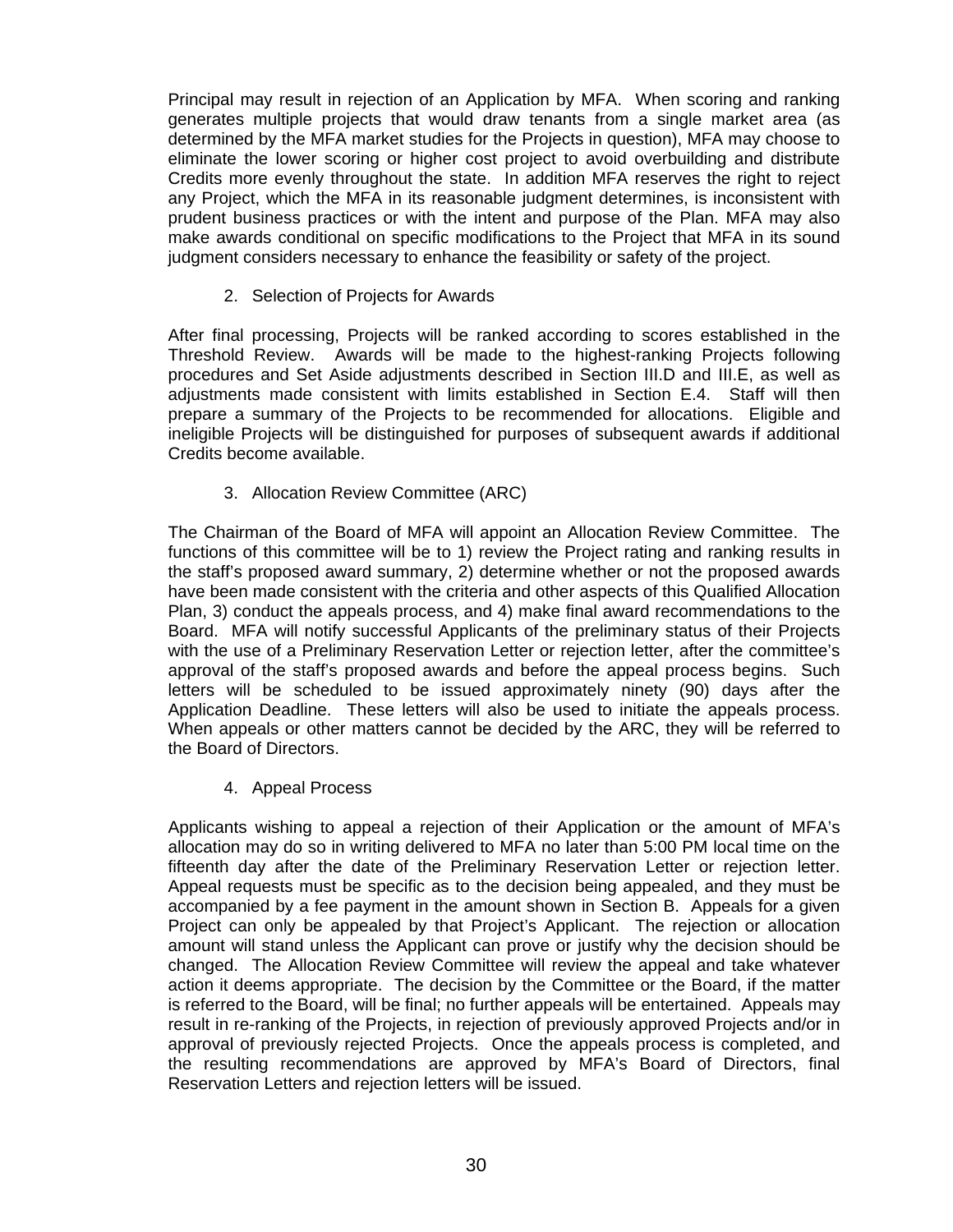5. Board of Directors

The Board will make final awards for each round, although for logistical reasons the Preliminary Reservation Letters and rejection letters may be issued prior to the appeals process and the Board's final decisions. Final Reservation Letters and rejection letters will be issued following the Board decision. The Board will approve projects considered to be Eligible Projects, and these may include Projects for which Tax Credit Allocations are not immediately available. If any Projects receiving Reservations fail to meet subsequent requirements, Credits may be revoked and then awarded by staff to the next highest scoring Eligible Project(s) on the waiting list. Any conflicts of interest of Board members are to be disclosed and Board members having such conflicts will abstain from votes approving or disapproving Tax Credit Projects.

# **G. Notification of Approval and Subsequent Project Requirements**

The Applicant will be notified of MFA's allocation decision in the form of a Reservation Letter.

**Affirmative actions after Reservation.** From the date of the Reservation, the applicant must meet each of the deadlines specified below for follow up activity in order to maintain its Reservation or Carryover Allocation. **MFA has no obligation to provide any further notice to applicants of these requirements, and failure to submit any one or more of the items may cause the Reservation to be terminated or the Carryover Allocation to be cancelled**. Applicants must further agree to voluntarily return their Reservations or Tax Credit Allocations for reallocation to other projects by MFA if any of the deadlines below are not met.

1. At Reservation

The Processing fee must be paid at this time, and any other conditions noted in the Reservation Letter, which may include evidence of continued site control, must be satisfied.

- 2. By November  $15<sup>th</sup>$  (See Glossary) of the allocation year
	- a) Threshold Requirement #2

Applicants whose Projects were not required to meet Threshold Requirement #2 (zoning) at the Application Deadline must submit evidence that all required zoning approvals for the proposed Project have been obtained; and

b) All Applicants must deliver:

(1) The Contractor's Resume, if it was not included in the Application; and

(2) Financing Commitment(s) (See definition) for construction and permanent financing and any other rental or other subsidy, as applicable. Commitments must be submitted from all funding and subsidy sources including construction and first mortgage lender(s) and all secondary financing sources (i.e., grants, loans, in kind contributions).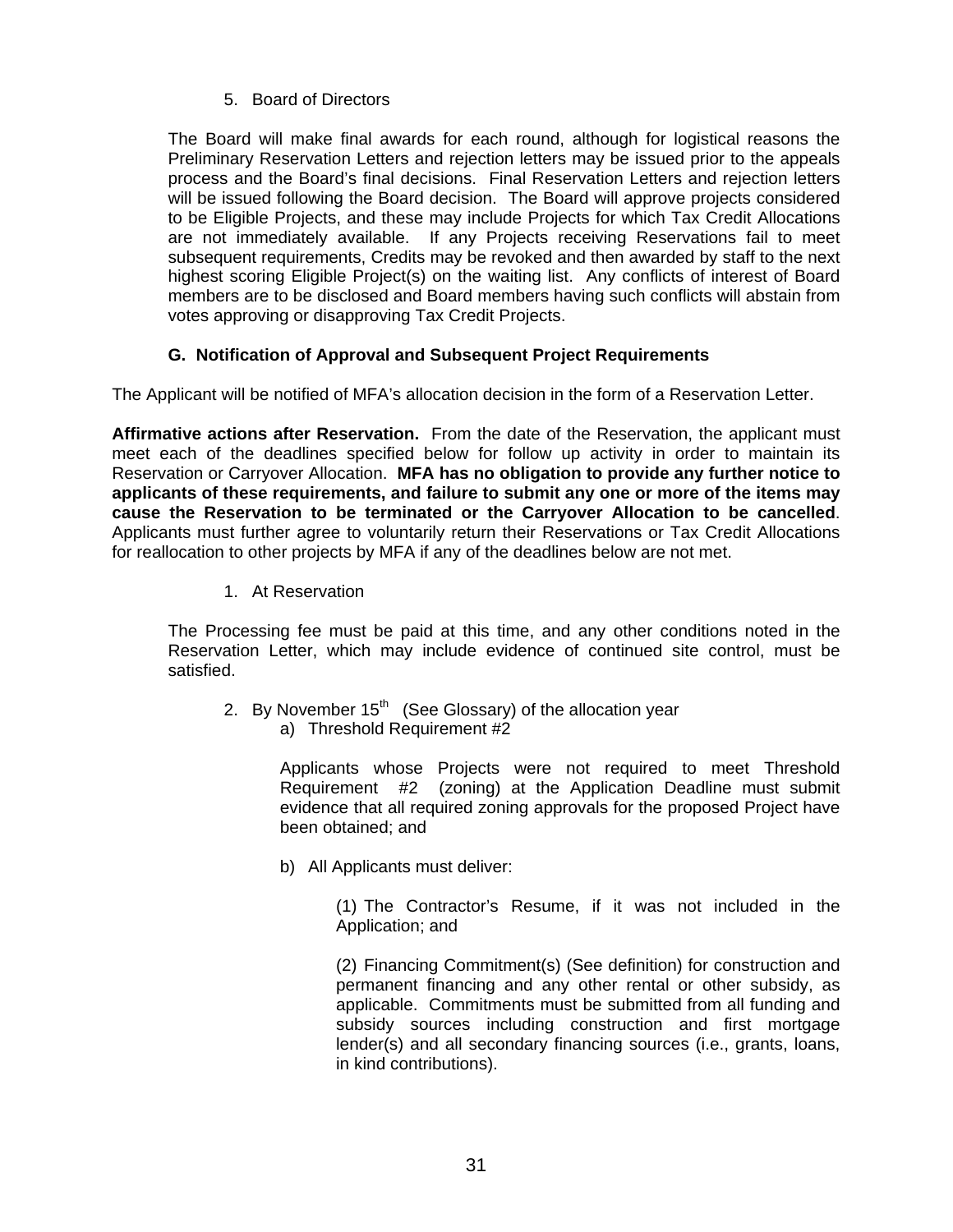(3) For a Project to be financed by HUD, evidence that the Applicant has submitted a SAMA Application to HUD.

(4) For a Project to be financed by MFA's 542(c) Risk Sharing or 538 Loan Guaranty Programs, submission of the complete loan application including fee payments and all required materials, and construction financing commitments, if from other institutions.

c) Carryover Allocation Requirements. If the Project will not be Placed In Service during the calendar year in which the reservation is made, the Applicant must request a Carryover Allocation, which allows for twentyfour (24) additional months to complete the Project. The complete Carryover Allocation Package must be delivered to MFA by November 15<sup>th</sup> of the year in which the Reservation was made. It must contain all items on the Carryover Allocation Requirements Checklist, which include, among others, an updated Application Form, and recorded deed or lease to the site. The Applicant must own or hold long-term lease rights to the land or depreciable real property that is expected to be part of the Project. All Tax Credit fees must be paid to date.

d) Rehabilitation Projects. In addition, rehabilitation Projects must provide with the Carryover Application an appraisal and a Capital Needs Assessment of the existing Project.

3. March 1 of the Year following Carryover

If applicable, the MFA 542(c) Risk Sharing or 538 Guaranty Loan commitment is to be fully executed.

4. April 30 of the year following Carryover

The Applicant must submit evidence that the basis in the Project exceeds 10% of the reasonably expected total basis in the Project, an Independent Auditor's Report and Cost Certification, and an Owner's Attorney's Opinion and any other documentation required by MFA.

5. April 1 of the second year after Allocation

a) No Later than April  $1<sup>st</sup>$  of the year in which the Project must be completed, the owner must deliver evidence acceptable to MFA that construction of the Project has begun. This will include, at a minimum, building permits and site photographs.

b) At the same time the Applicant must deliver an executed syndication commitment.

6. November  $15<sup>th</sup>$  of the Second Year following the initial allocation

Final Allocation and Placed in Service Requirements. On or before November 15<sup>th</sup> of the second year following the initial allocation, a Placed in Service Application or a Final Allocation Application must be submitted for each project. **Failure to meet this requirement will result in the loss of Tax Credits.** If the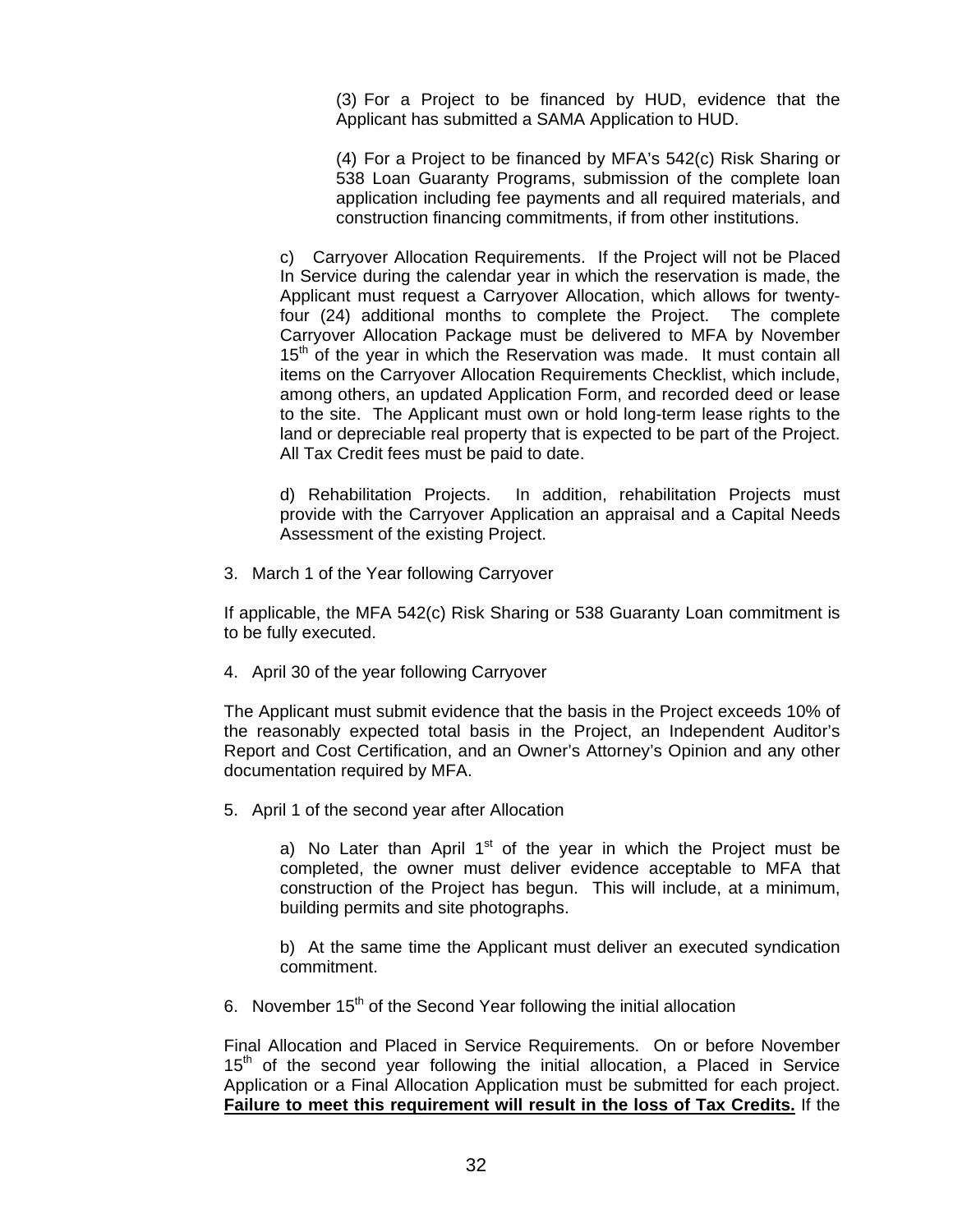project is to be Placed in Service but the Applicant is not yet ready to request 8609's, the Placed in Service portion of the Final Allocation Package must still be submitted. Prior to the issuance of 8609's for the Project, the owner must submit a complete Final Allocation Package, containing all items on the Final Allocation Checklist, which include, among other items, the following:

a) Cost Certification: A Cost Certification, prepared by a Certified Public Accountant, must be delivered by the owner prior to the issuance of the Low Income Housing Tax Credit Allocation Certification (IRS Form 8609). This form and required documentation must be completed within sixty (60) days after the Project is Placed In Service. MFA is under no obligation to issue 8609's for the current year if the package is received after November 15<sup>th</sup>.

b) Architects Certification: A certification from the Project architect that the Project has been built in conformance with MFA Mandatory Design Standards and all applicable codes.

c) Owner's Attorney's Opinion: An owner's attorney opinion submitted on firm's letterhead with required text.

d) Land Use Restriction Agreement (LURA): Prior to December 31 of the year in which the buildings are placed in service, the owner must submit an executed and recorded LURA, satisfactory to MFA in form and content.

7. Other Developer Responsibilities and Elections

The developer has several options concerning the month in which the Applicable Credit Percentage is locked in, for both taxable and tax exempt Projects. Additionally, the Developer must place the buildings in service and claim Credits within certain time periods. MFA must be notified of these dates to ensure that all necessary administrative actions are taken in a timely manner. Otherwise Credits may not be able to be claimed as desired.

8. Land Use Restriction Agreement ("LURA") or Extended Use Agreement

Section 42(h)(6) of the Code requires imposition of "an extended low-income housing commitment". MFA complies with this requirement with a LURA filed at the time of Placement in Service or Final Allocation. The LURA sets forth, as covenants running with the land for a minimum of 30 years (or longer if the developer commits to a longer restriction period), the compliance fees, the low income Set Asides, the percentages of median income to be served, the special housing needs to be served (if any) and any other such requirements that obtain as a scoring matter or that may be imposed through this QAP and Code Section 42. The LURA may not be terminated prior to its term for any reason other than foreclosure and the Owner will not have the right to require the MFA to present a "qualified contract" in accordance with Code Section 42(h)(6). The developer will also have to deliver subordination agreements from all lenders, giving lien priority to the Tax Credit restrictions.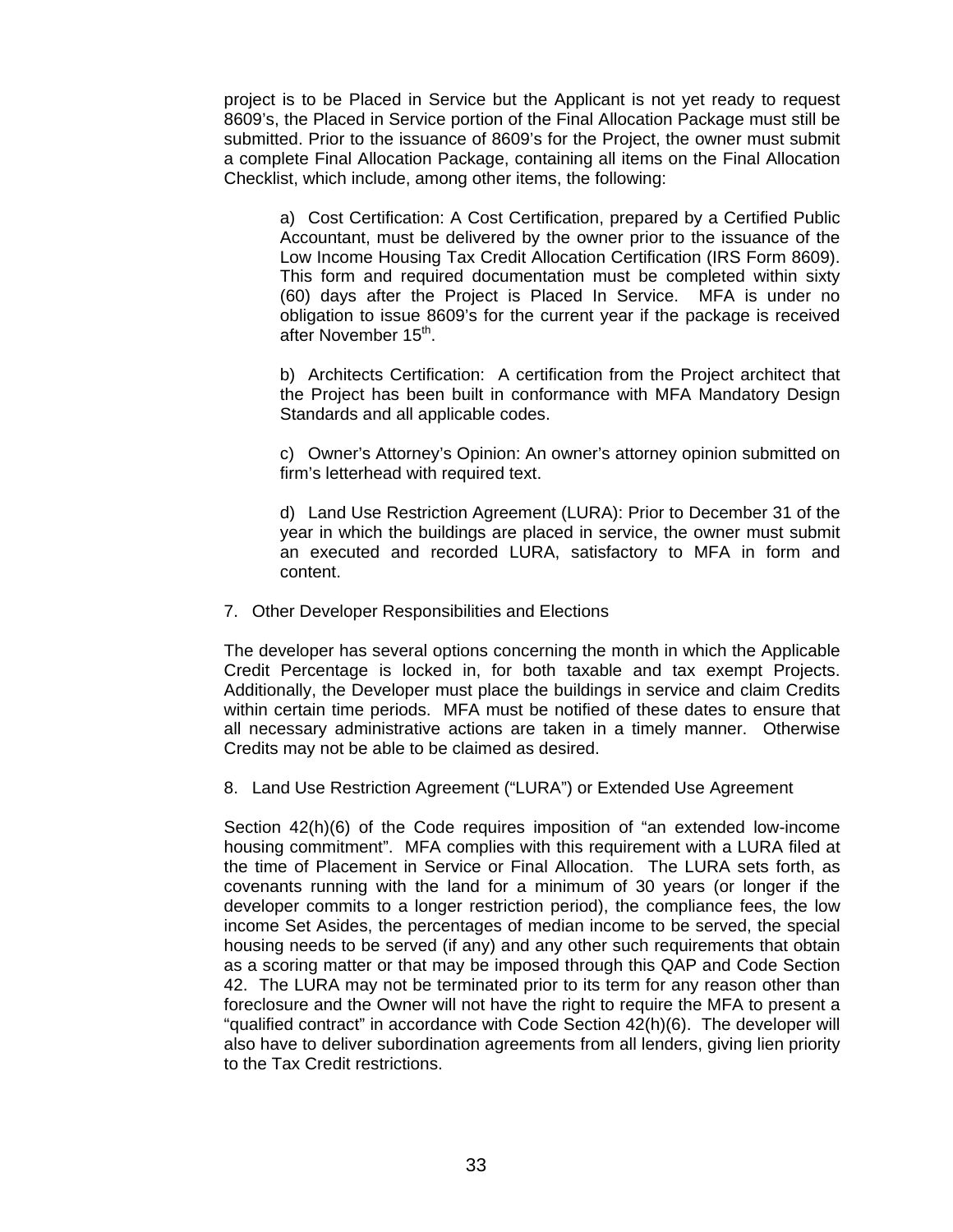# **H. Termination of Reservations or Rejection of Applications**

Any of the following events or actions on the part of the Applicant at any time subsequent to the Application Deadline may cause the Application to be rejected, or the Reservation to be terminated in MFA's sole discretion:

1. Loss of Site Control or Site Change;

2. Submission of any false or fraudulent information in the Application or in other submissions;

3. Failure to meet the conditions in Section C and G above or in the Reservation Letter;

4. Subsequent regulations issued by U.S. Treasury or the IRS pertaining to Section 42;

5. Failure to promptly notify MFA of any material or adverse changes in the facts of the original Application pursuant to Section I below.

6. Instances of non-compliance continuing beyond the specified cure period on Applicant's or Principals other projects.

7. Any other change which would alter the original scoring of the Application, or which was not approved in advance by MFA.

8. Debarment from HUD or other Federal programs, bankruptcy, criminal indictments or convictions, poor performance on prior MFA or HUD financed Projects (including but not limited to late payments within the 18 month period prior to the Application Deadline, misuse of reserves and/or other project funds, default, fair housing violations, non-compliance, failure to meet development deadlines, or documentation requirements) on the part of any development team member or owner or other Principal.

9. Change in the Federal Set Aside Election or other set aside proposed in the Initial Application, subsequent to the Application Deadline.

## **I. Notification to MFA of Changes to the Project**

It is the Applicant's responsibility to notify MFA immediately, in writing, of any changes to the Project subsequent to submission of an Application, including the changes listed below and any other material changes. If any proposed change results in adjustments to the Project's original scoring, regardless of the Project's ranking, or if the proposed changes would have prevented the project from achieving one or more of the original Minimum Project Threshold Requirements at Initial Application, MFA may reject the proposal and/or revoke the Reservation or Tax Credit Allocation. Failure to notify MFA may result in the rejection of an Application or loss of a Reservation or Tax Credit Allocation. Approval of such changes will be made in MFA's sole discretion, and the change may result in a change in the Tax Credit amount or other action by MFA. A \$500 fee payment is required at the time of the request.

1. Site control or rights of way are lost;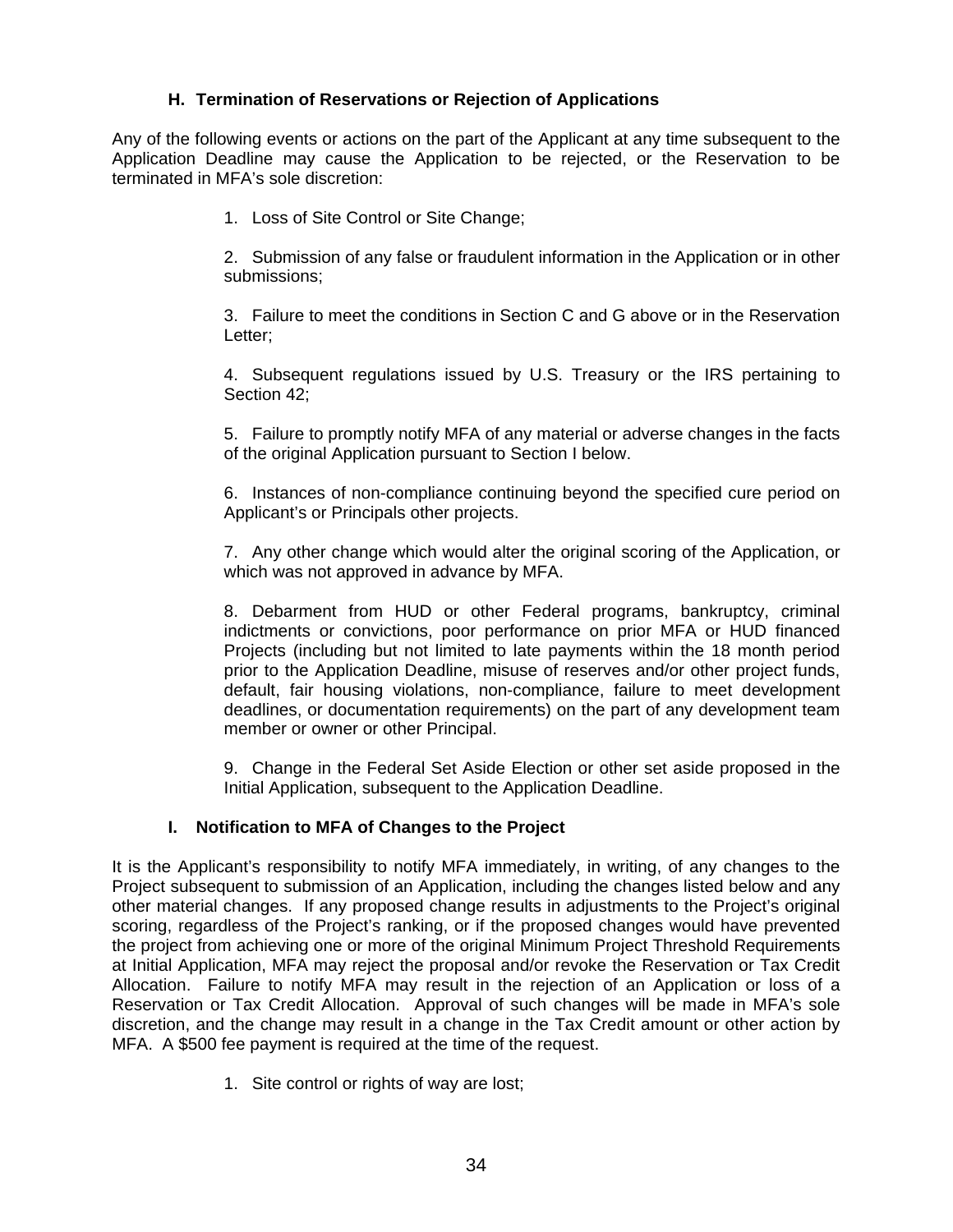2. Project costs change in excess of five percent (5%) of the Total Development Cost shown in the Initial Application;

3. Applicant obtains additional subsidies or financing other than those disclosed in the Application; loses subsidies or financing included in the Application; or the amount of any such financing or subsidy changes by 10% or more from the amount shown in the Application;

4. Development Cost Contributions made by a state, local or tribal government entity are reduced, increased, withdrawn or substituted with other types of contributions than the ones originally proposed in the Application;

5. The syndication payment timing and/or net proceeds change from those stated in the Application;

6. The parties (other than the Limited Partner(s)) involved in the ownership entity as represented in the Application change;

7. The unit design, square footage, unit mix, number of units, or number of buildings changes (fee will be waived when changes are required by local regulatory codes). Substantial changes of this sort may result in a requirement to produce a new Market Study;

8. The general contractor or other member of the original development team changes; and/or

9. Any other factor deemed material by MFA in its reasonable judgment.

## **J. Notice Provisions**

MFA will typically provide notice to Applicants through either certified mail or courier service, and facsimile or email transmission. Consequently street addresses, email addresses and fax numbers must be provided clearly in the Application Form**. Such notices will be provided only to the single contact person shown in the Application Form. MFA will not be liable if unable to give notice due to a change in contact person information that was not reported to MFA.** 

## **K. Applications are Public Records**

All information contained in Applications for Tax Credits are public records subject to inspection under state and federal open records laws. In addition, MFA may share information and details obtained from Applications with other public agencies.

## **V. COST CERTIFICATION**

## **A. Applicability of Cost Certification**

Prior to the issuance of a Carryover Allocation or a Low Income Housing Tax Credit Allocation Certification (IRS form 8609), MFA will require a Cost Certification, prepared by an independent Certified Public Accountant, which meets the MFA requirements for all Projects.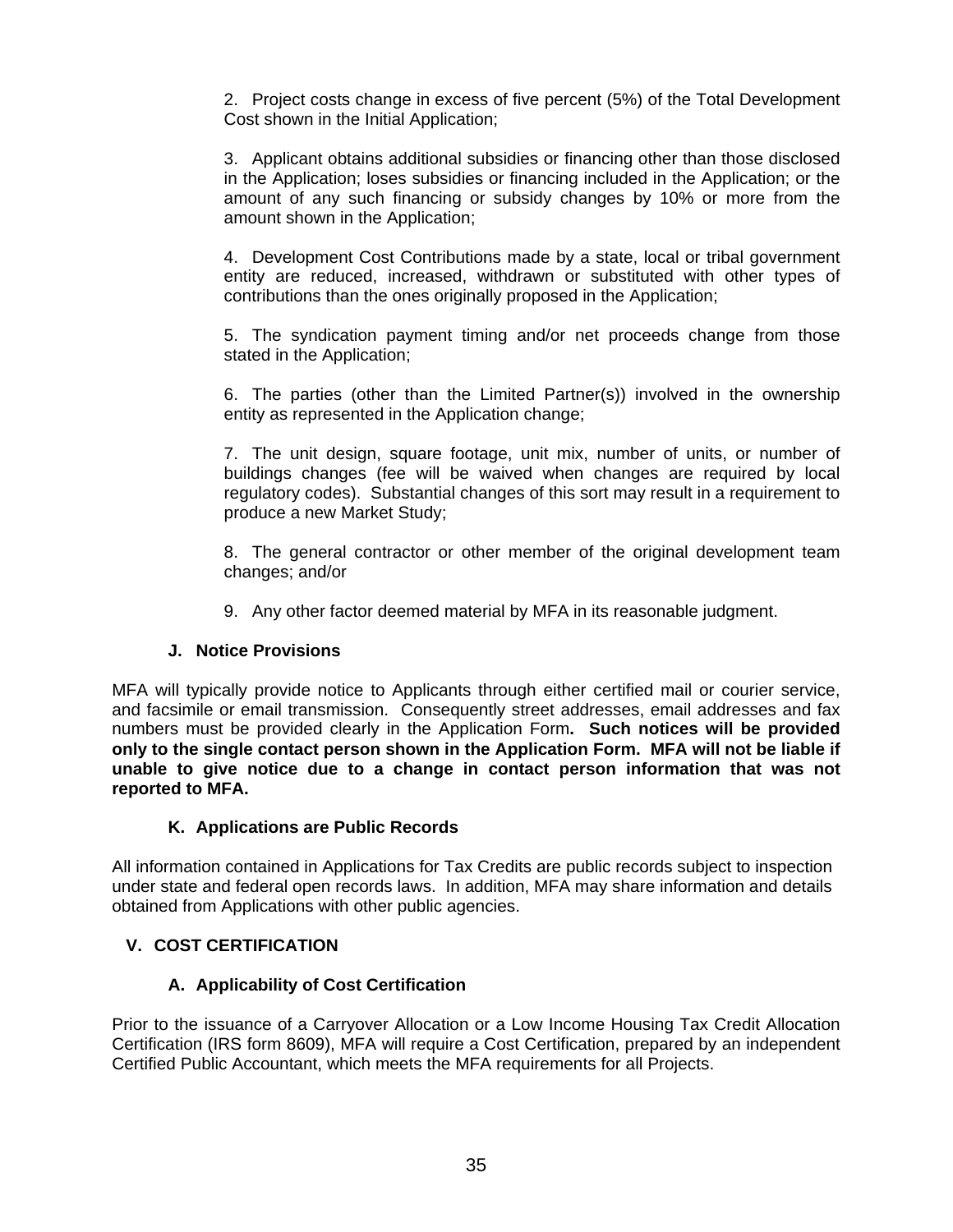# **B. Requirements**

The Cost Certification must meet the following requirements:

1. The accountant preparing the Cost Certification must certify that all costs are related to the development and do not include costs for organization, syndication, professional or consultant fees related to syndication.

2. All fees, including the developer fee, which are paid to the Developer or to an entity with an identity of interest with the Developer, must be clearly identified. If all or a portion of the developer fee is deferred, copies of the promissory note or other substantiation of the validity of the fee must be reviewed.

3. If the land is purchased from a related party, the owner must submit an appraisal to substantiate fair market value.

4. Legal fees related to land acquisition must be clearly identified.

5. Interest expense related to land must be clearly identified.

6. The sources of all funding including loans, Tax Credit proceeds, developer equity and all other sources must be certified.

# **C. Authority to Determine Maximum Qualified Basis**

MFA may challenge the costs provided in the certification, impose the limitations set forth in this Plan and at its sole discretion, determine the maximum Qualified Basis against which Credit is allocated.

# **VI. AUXILIARY FUNCTIONS**

As HCA, MFA conducts certain Tax Credit related functions which are separate from the regular allocation and monitoring process, including the following;

# **A. Subsidy Layering Review**

Pursuant to Section 911 of the Housing and Community Development Act of 1992, HUD is required to determine that Projects receiving both Tax Credits, and federal, state, or local assistance do not obtain subsidies in excess of that which is necessary to produce affordable housing. This responsibility has been delegated to MFA, and MFA's review process will follow the Administrative Guidelines issued December 15, 1994. An essential component of this review is an analysis of the reasonableness of fees paid to sponsors, developers, and builders. Consequently for purposes of Section 911 Reviews, fees used to calculate Tax Credit amounts will not exceed the limits stated in Section IV.D, "Developer and Other Fees", above. Some of these maximum fees allowed by MFA exceed the "Safe Harbor" fee amounts, which apply to Section 911 reviews. Special factors that justify these published higher fees (which do exceed "ceiling" amounts) include, but are not limited to: The relatively high cost of construction and land within the State of New Mexico; the lack of state or local funded soft second financing or operating subsidies; and the general inability of local governments to donate land and/or other services to worthy Projects due to the state's "Anti-Donation" clause.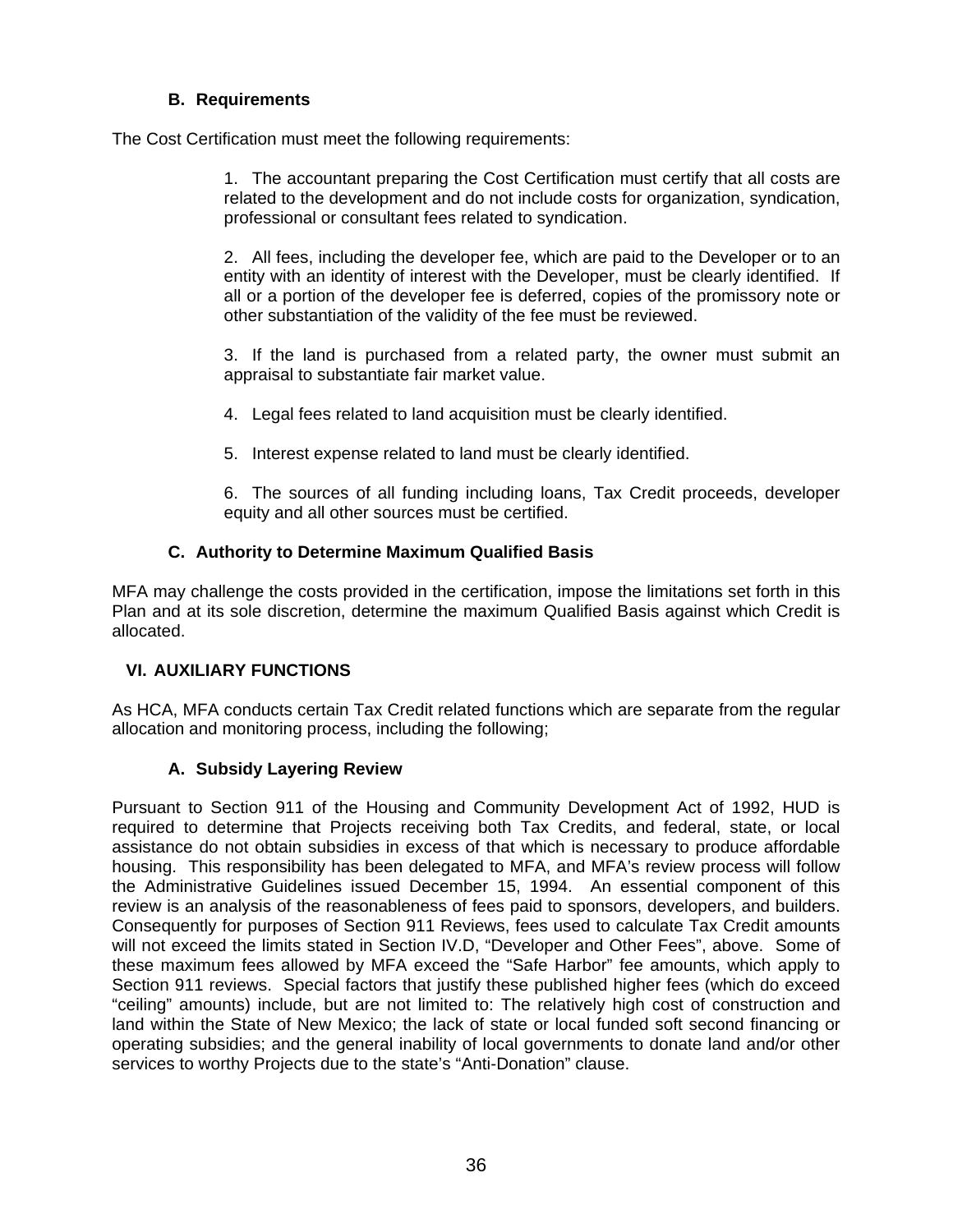The MFA reserves the right to include, or consider, other criteria to justify exceeding Safe Harbor limits for fees associated with projects requiring Subsidy Layering Reviews. The MFA also reserves the right to limit Projects to Safe Harbor limitations for any reason that it deems reasonable. This paragraph applies to all Projects that require Subsidy Layering Reviews.

Requests for Subsidy Layering Reviews may be made at any time by a developer/sponsor, and must include a \$500 review fee along with the full HTC Application Form as well as HUD Form 2880 (as applicable), among other materials. More detailed Application Packages may be obtained from MFA. Responses will be provided no later than thirty (30) business days subsequent to receipt of the request by MFA, unless the request is submitted less than ninety (90) days subsequent to an allocation round deadline.

# **B. Processing of Tax Exempt Bond Financed Projects**

Projects financed with Tax Exempt Bond volume cap allocated by the state may receive 4% Tax Credits without participating in the HTC allocation process described in this Plan. However, under IRS Code Section  $42(m)(1)(D)$ , such Projects must receive a determination that they "satisfy the requirements for allocation under the qualified Allocation Plan…" MFA's determination that a Project satisfies the requirements of the Qualified Allocation Plan will be based on the Project's meeting all Minimum Project Threshold Requirements, Staff Analysis, Application Processing, Feasibility Analysis, and Property Standards described in the Qualified Allocation Plan in effect when the determination is made, with one exception. That is, the Minimum Score for Tax Exempt Bond Financed Projects will be only 60% of the Minimum Score stated in Section III.E. MFA will also undertake an analysis to determine the Credit amount necessary for financial feasibility.

Requests for these determinations must be made by a Developer/Sponsor no more than 60 days after an award of bond volume cap is made by the State Board of Finance, and no less than 60 days prior to the anticipated bond issuance date. Requests must include a Review Fee as listed in Section IV.B, a \$4,500 deposit toward the cost of a market study to be ordered by MFA, and the Development Project Application Form with needed schedules, the Attachments Checklist, and any other material specified by MFA. For these PABVC financed projects only, MFA may accept the Applicant's market study and waive the \$4,500 deposit if the Applicant's study meets all of the requirements of MFA's studies, in MFA's determination, and is dated no more than 180 days prior to the date on which a complete Application is received by MFA. Prior to the release of the determination letter by MFA a processing fee in the amount of three and one half percent (3.5%) of the approved annual Credit amount will be due. Responses will be provided no later than sixty (60) business days subsequent to receipt of the complete request by MFA.

Tax Exempt Bond Financed Projects may receive Credits on the full amount of their Eligible Basis only if at least 50% of the development's "aggregate basis" is financed with Tax Exempt Bonds. Additionally, numerous bond-financing rules apply and many Tax Credit requirements are different for bond-financed projects. MFA recommends that developers undertaking these projects obtain advice from qualified tax professionals to ensure that such requirements are met.

To ensure that these Credits are used to leverage the greatest possible amount of resources, the following additional Minimum Project Threshold Requirements will apply:

1. Percent of Total Sources Limit: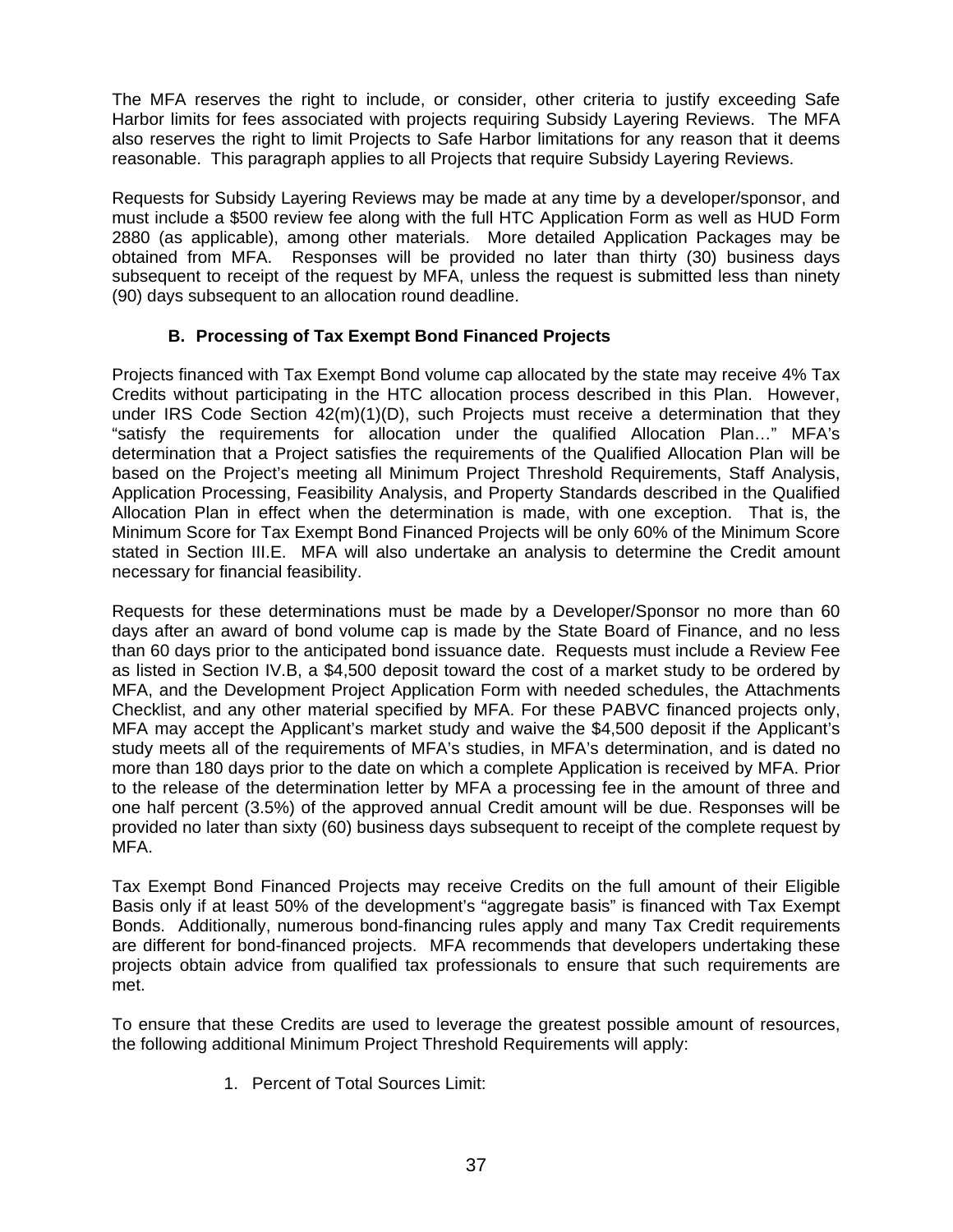The private activity bond volume cap allocation by the State Board of Finance must not exceed seventy percent (70%) of the Project's total permanent sources of funds; and

2. Dollar Limit:

The private activity bond volume cap allocation to the proposed Project must not exceed \$8 million; however, limited waivers will be considered when adequate availability of private activity bond volume cap exists, the Applicant has demonstrated the need for additional tax exempt debt for project feasibility, and is warranted based on project size; and

3. Costs of Issuance Limit:

Costs of issuance may not exceed five percent (5%) of the bond issue for projects with total financing sources of \$2,000,000 or more, and seven percent (7%) for projects with total financing sources of less than \$2,000,000.

## **VII. AMENDMENTS TO THE ALLOCATION PLAN AND WAIVERS OF PLAN PROVISIONS**

MFA reserves the right to modify this Qualified Allocation Plan, including its compliance and monitoring provisions, as required by the promulgation or amendment of IRS Code Section 42, from time to time, or for other reasons as determined by MFA. MFA will, however, make available to the general public a written explanation of any allocation of Housing Tax Credits that is not made in accordance with established priorities and selection criteria of the agency.

## **VIII. FUTURE YEAR'S BINDING COMMITMENTS**

MFA staff shall have the authority to advance allocate up to \$300,000 in future year's Tax Credits to Board-approved Eligible Projects. However, advance allocations are made solely at MFA's discretion and no advance allocation may be made to any project whose Credit amount is not at least 50% funded by the current year's Annual Credit Ceiling. Future year commitments in excess of \$300,000 in any given year must be approved by the Board.

## **IX. DISASTER RELIEF ALLOCATIONS**

The Board will retain the authority to allocate current or future year's Credits at any time and in any amount to Projects approved by the Board that are intended to alleviate housing shortages in communities affected by natural disasters.

# **X. MFA TAX CREDIT MONITORING AND COMPLIANCE PLAN SUMMARY**

## **A. General Requirements**

Federal Law requires MFA to develop and implement a compliance-monitoring program for completed Projects that have received Low Income Housing Tax Credits. A compliance plan contained in a manual has been developed and is available to the Project owners at MFA's website www.housingnm.org. Compliance monitoring is required for a minimum of 15 years after receipt of an allocation. Each owner has chosen to utilize Low Income Housing Tax Credits to take advantage of the tax benefits provided. In exchange for these tax benefits, certain requirements must be met so that the Project will benefit Low Income Tenants.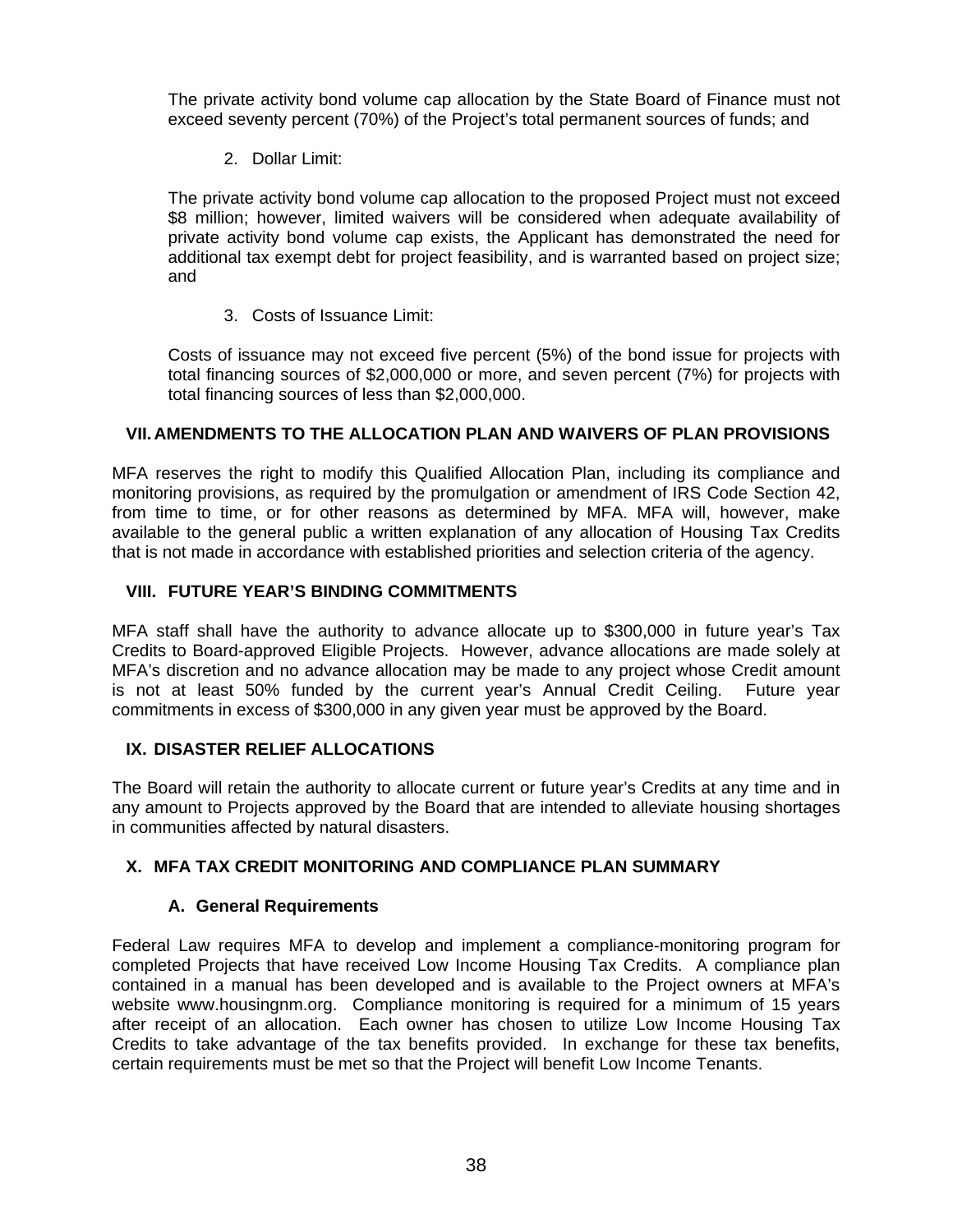Owners will be required to submit a quarterly report to MFA for each of the first four calendar quarters after a Project is Placed In Service. At that time, if the Project is determined to be in compliance with the Tax Reform Act, reports may be filed on an annual basis. Owners will be required to submit to MFA a copy of all federal form 8609's, including schedule A, filed with the IRS in the first year that credits are claimed, and at any subsequent time as requested by MFA.

## **B. Inspections**

MFA will conduct on-site inspections of at least thirty-three percent (33%) of the Projects under the MFA's jurisdiction. Each inspection will include a review of the Project's low income certifications, supporting income documentation, leases, rent records (including utility documentation) and unit inspections in at least twenty percent (20%) of the Project's Set Aside units and a physical inspection of the entire Project (interior and exterior). In mixed-use properties, one hundred percent (100%) of the units may be monitored. If Projects are determined to be in noncompliance, site visits may occur more often. MFA may conduct inspections upon thirty- (30) day's notice.

During the Compliance Period, MFA reserves the right, under the provisions of Section 42 of the Internal Revenue Code, to perform an audit of any Project that has received an allocation of Tax Credits. This audit will include an on-site inspection of all buildings, and a review of all tenant records and certifications and other documents supporting criteria for which the owner received points in the Application for an allocation of Credits.

# **C. Record Keeping and Record Retention**

Under the provisions of the Tax Credits, the owner of the project will be required to keep records as defined below for each building within a particular development. These records must be retained by the owner for a minimum of six (6) years beyond the owner's income tax filing date for that year. However, first year Project records must be maintained for six (6) years beyond the tax filing date of the final year of the Project's eligibility for Tax Credits. The owner must annually report to MFA, through MFA's *Compliance On-Line* system, and maintain records for each qualified Low Income building in the Project showing:

- 1. the total number of residential units in the building (including the number of bedrooms and size in square feet of each residential unit);
- 2. the percentage of residential units in the building that are Set Aside Units;
- 3. the rent charged on each residential unit in the building (including utility allowances);
- 4. the number of occupants in each residential unit in the building;
- 5. the low income unit vacancies in the building and documentation of when and to whom the "next available units" were rented;
- 6. the income certification of each Low Income Tenant;
- 7. the documentation to support each Low Income Tenant's income certification;
- 8. the Eligible Basis and Qualified Basis for each building; and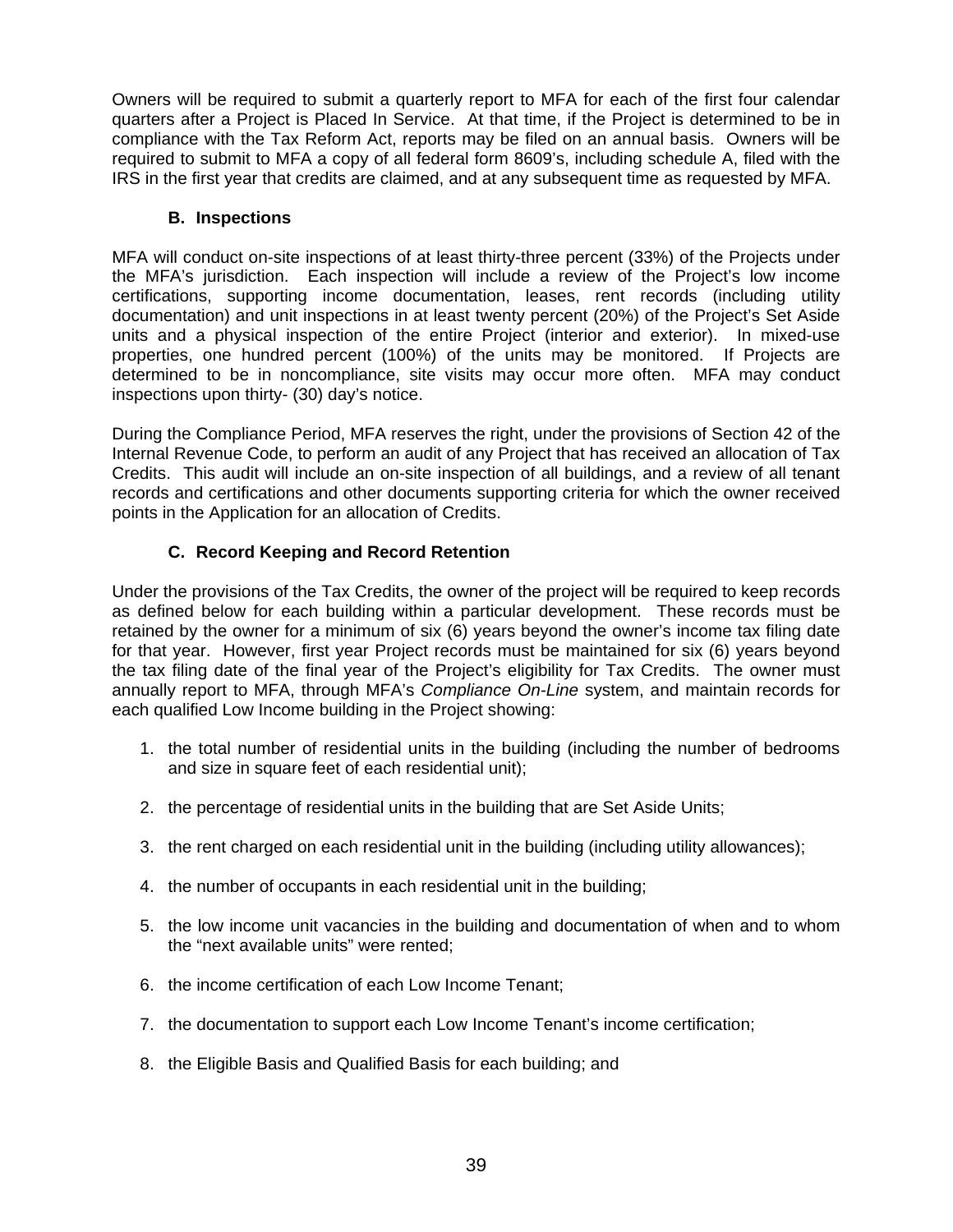9. the character and use of any nonresidential portion of the building included in the building's Eligible Basis (this includes separate facilities such as clubhouses or swimming pools whose Eligible Basis is allocated to each building).

Failure to annually report is deemed as noncompliance and is reportable to the IRS.

## **D. Annual Certification Review**

It is the responsibility of the Project owner to annually certify to MFA that the Project meets the requirements of Section 42 of the Internal Revenue Code, whichever Set Aside is applicable to the Project. Failure to certify is deemed as noncompliance and is reportable to the IRS. This annual certification requires the Project owner to certify that:

- 1. there has been no change in the applicable fraction;
- 2. an annual Low Income certification has been received from each Low Income Tenant and documentation is available to support that certification;
- 3. each Low Income Unit is rent restricted under Section 42 of the Internal Revenue Code;
- 4. subject to the income restrictions on the Project all units in the Project are for use by the general public and are used on a non-transient basis;
- 5. there has been no finding of discrimination under the Fair Housing Act;
- 6. each building within the Project is suitable for occupancy taking into account local health, safety, and building codes;
- 7. there has been no change in any building's Eligible Basis under Section 42 of the Internal Revenue Code, or if there has been a change, adequate explanation of the nature of the change has been given;
- 8. all tenant facilities included in the Eligible Basis of any building in the Project are provided on a comparable basis, without a separate fee, to all tenants in the building;
- 9. if a Low Income Unit in the Project becomes vacant during the year, reasonable attempts are made to rent that Unit to tenants having a qualifying income, and while the Unit is vacant no Units of comparable or smaller size are rented to tenants not having a qualifying income;
- 10. if the income of Low Income Tenants of Units increases above one hundred forty percent (140%) of the applicable income limit allowed in Section 42, the next available unit of comparable or smaller size will be leased to tenants having qualifying income.
- 11. owner has not refused to lease a Unit to an applicant based exclusively on their status as a holder of a Section 8 voucher and the Project otherwise meets the provisions outlined in the extended low-income housing commitment;
- 12. if the owner received its Tax Credit Allocation from the state ceiling set aside for projects involving "qualified non-profit organizations", the non-profit entity materially participated in the operation of the development;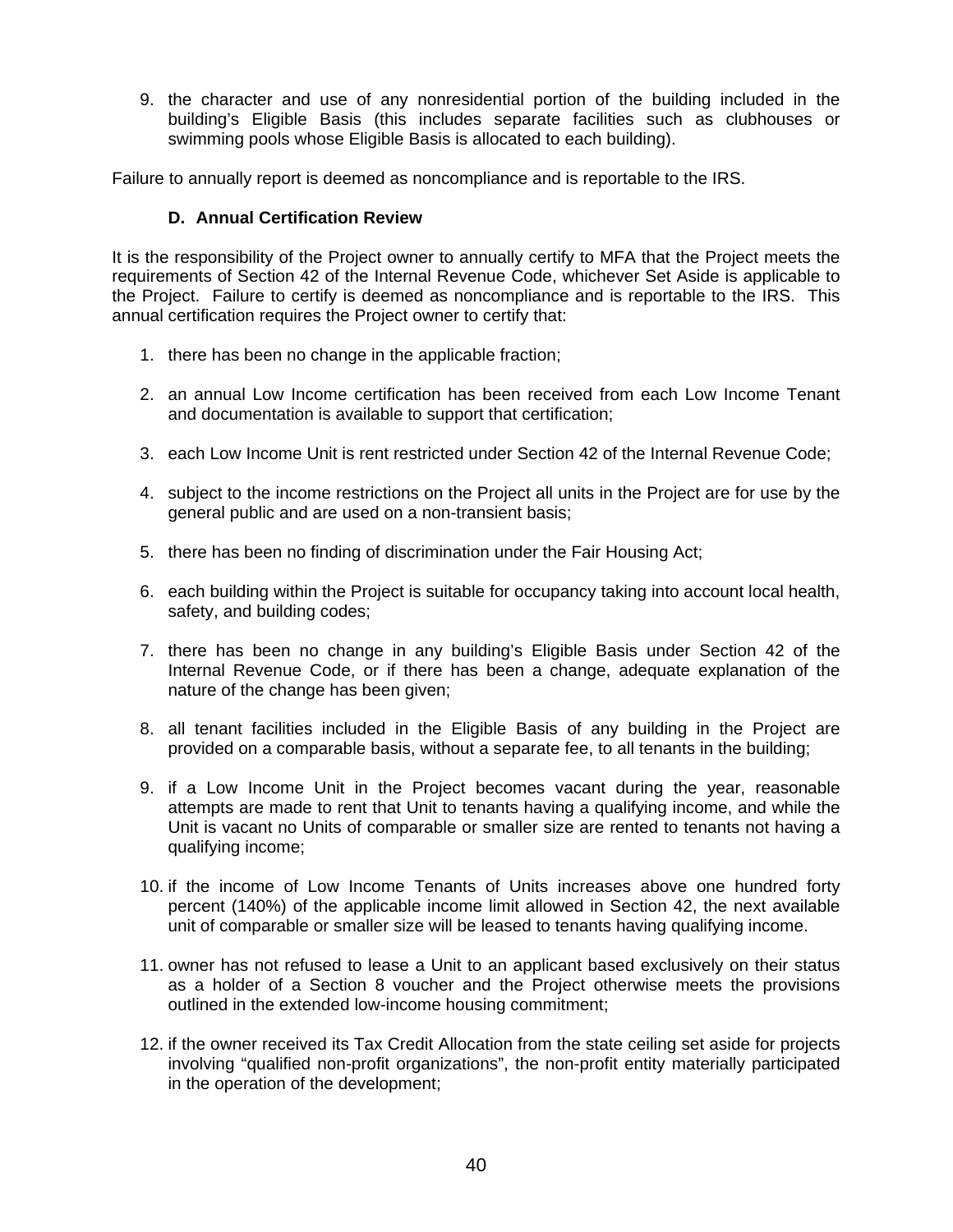13. there has been no change in ownership or management of the project.

As an exception, only for RD Projects, MFA may accept a certification from RD that income is based upon annual tenant certifications/re-certifications, and that third party verification has been obtained. This certification will be in a form that is acceptable to both RD and MFA. Owners must furnish RD certifications annually, verifying that Projects are in compliance with Section 42 of the Code.

Tax Exempt Bond Financed Projects in which fifty percent (50%) or more of the aggregate basis is funded with the proceeds of bond financing may also be exempt, in MFA's discretion, from many of the certification and review provisions outlined within this document. The monitoring and certification guidelines for these Projects will be in a form that will satisfy those agencies issuing the bonds and MFA. The monitoring procedures must, at a minimum, satisfy the compliance guidelines set forth by Section 42 of the Code.

The owner of any exempted Project must certify to MFA on an annual basis that the Project is in compliance with the requirements for RD assistance or the Tax Exempt Bond Financing guidelines, as applicable, and that all requirements of Section 42 are also being met. The owner must inform MFA of any noncompliance or if the owner is unable to make one or more of the required certifications.

# **E. Compliance Review**

MFA may elect to subcontract the monitoring procedure to other agents. In doing so, MFA would designate the subcontractor as the compliance-monitoring agent who would perform MFA's function.

In the event that any noncompliance with Section 42 is identified, a discrepancy letter entitled "Notice of Non-Compliance", detailing the noncompliance will be forwarded promptly to the owner and management company of the Project. The owner must then respond in writing to MFA within thirty (30) days after receipt of the discrepancy letter. The response must address all discrepancies individually and must indicate the manner in which corrections will be made. The owner will then have a cure period of thirty (30) days from the date of the discrepancy letter to correct the noncompliance detected and to provide MFA with any documentation or certification found to be missing during the annual management review. The cure period may be extended for periods of up to six (6) months. Extensions will be based on a determination by MFA that there is good cause for granting the extension.

MFA will notify the Internal Revenue Service within forty five (45) days after the expiration of the cure period of any non-compliance that has been detected. All corrections made by the owner within the cure period will be acknowledged within this notice. A copy of the owner's response to the noncompliance will accompany the notice to the IRS.

If potential noncompliance is discovered during a compliance monitoring review, the owner will be required to have his managing agent attend a compliance training session within two (2) months following the compliance monitoring review.

In order to offset the cost of monitoring procedures, an annual fee of \$35.00/Set-Aside Unit/Per Year will be assessed for each year of the Extended Use Restriction Period. Annual certifications and reports are due in the MFA office by January  $31<sup>st</sup>$  of each year (for the past reporting year). Annual Compliance Reports are due by January 31<sup>st</sup> of each year, through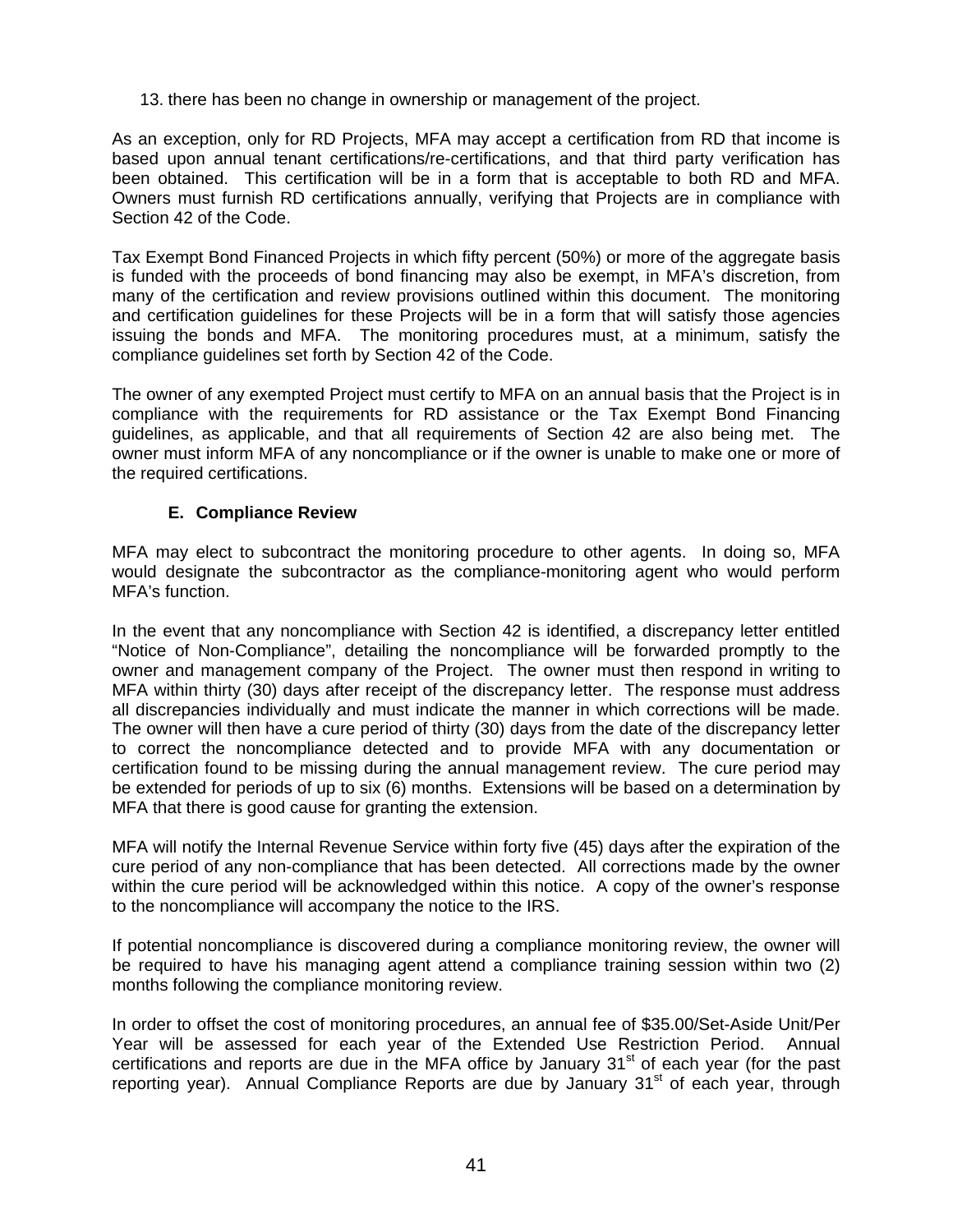MFA's *Compliance On-Line* System. A notice will be mailed to each property owner or a designated representative to remind them that the certification, reports and fees are due.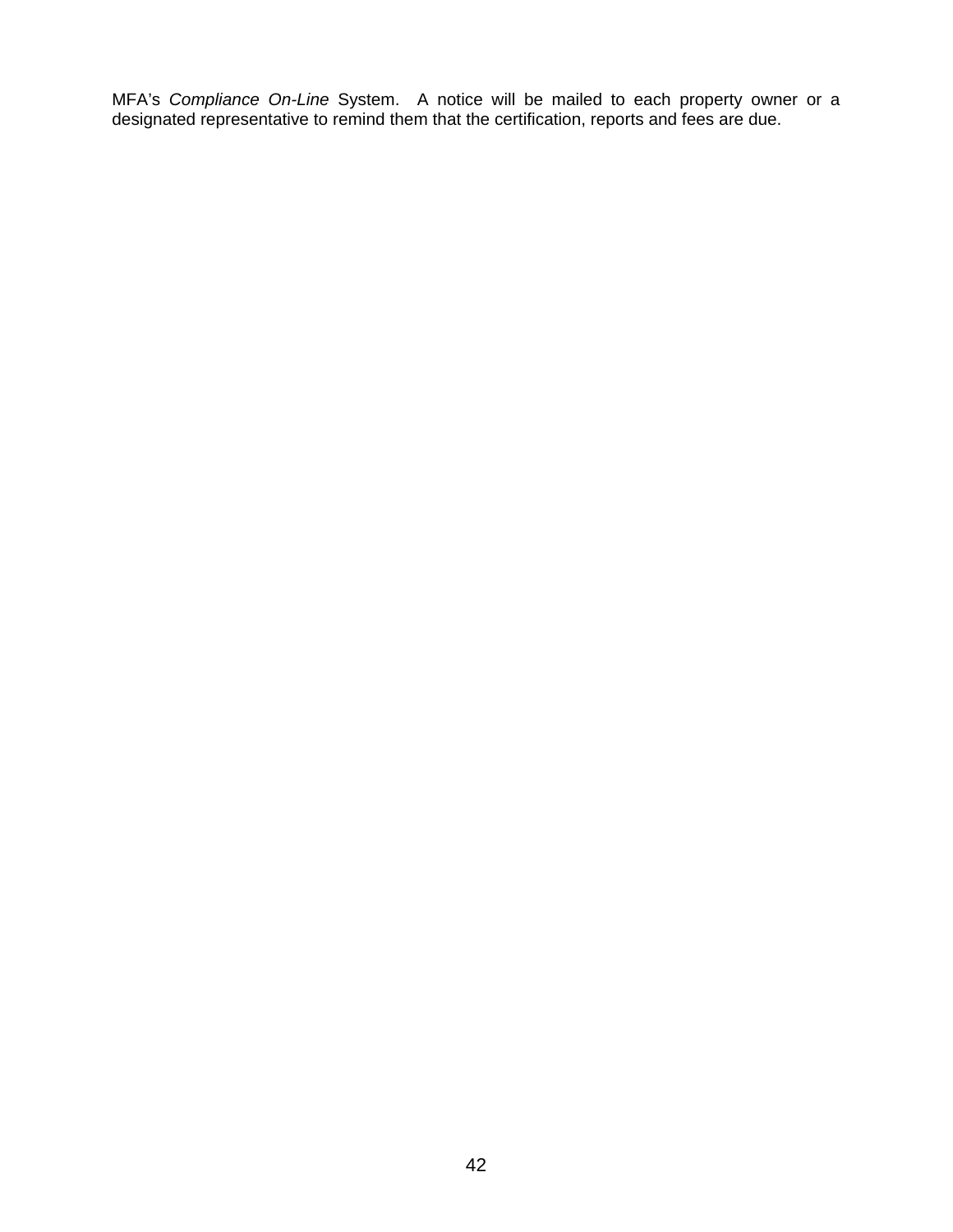## **XI. GLOSSARY**

**"Agency"** means New Mexico Mortgage Finance Authority (MFA).

**"Allocation Review Committee"** means a committee appointed by the Chairman of the MFA Board to review Projects' rating and ranking results, to determine if the proposed allocations have been made consistent with the Project Selection Criteria and the Qualified Allocation Plan, and to hear appeals and decide their outcome.

**"Allocation Set Asides"** means the federally mandated Tax Credit allocation set aside requirement for Projects involving Qualified Nonprofit Organizations, as well as other Tax Credit allocation Set Asides designated by MFA from time to time and incorporated into the Qualified Allocation Plan.

**"Annual Credit Ceiling"** means the total dollar volume of Tax Credits available for distribution by the Agency and authorized pursuant to Section 42 of the Code, in a given year. The Population-based Ceiling Amount is the amount of Tax Credits allocated to the state each year based on the state population.

**"Applicable Credit Percentage"** means the monthly interest rate issued by the Treasury Department and used to discount the present value of the 70% Tax Credit (approximately 9% yearly) and the 30% Tax Credit (approximately 4% yearly).

**"Applicable Fraction"** means the fraction, the numerator of which is the number of Tax Credit Units and the denominator of which is the total number of residential rental units less any unit exempted by Revenue Ruling 92-61; or the fraction, the numerator of which is the floor space of the Tax Credit Units and the denominator of which is the total floor space of the residential rental units less any unit exempted by Revenue Ruling 92-61, whichever is less. The Eligible Basis of a building is multiplied by the Applicable Fraction to determine the Qualified Basis of a building for Tax Credit purposes.

**"Applicant"** means any person or public entity; public or private, for-profit or not-for-profit, proposing to build or rehabilitate affordable rental housing with the use of the HTC program as defined in Section 42 of the Code.

**"Application"** means the completed forms, schedules, checklists, exhibits, computer disks and any additional documentation requested in the Initial Application Package, Carryover Allocation Package, and Final Allocation Package, as well as any supplemental materials requested by MFA. They must be submitted to MFA in accordance with the Qualified Allocation Plan in order to apply for the HTC Program.

**"Application Deadline"** means 5:00 p.m., Mountain Standard Time on the final day of the Application Period, except for Tax Exempt Bond Financed Projects, for which the submission date is specified in Section VI.B.

**"Application Package"** means the forms, schedules, checklists, exhibits, computer disks and instructions thereto obtained from the Agency, which shall be completed and submitted to the Agency in accordance with all regulations in order to apply for the HTC Program.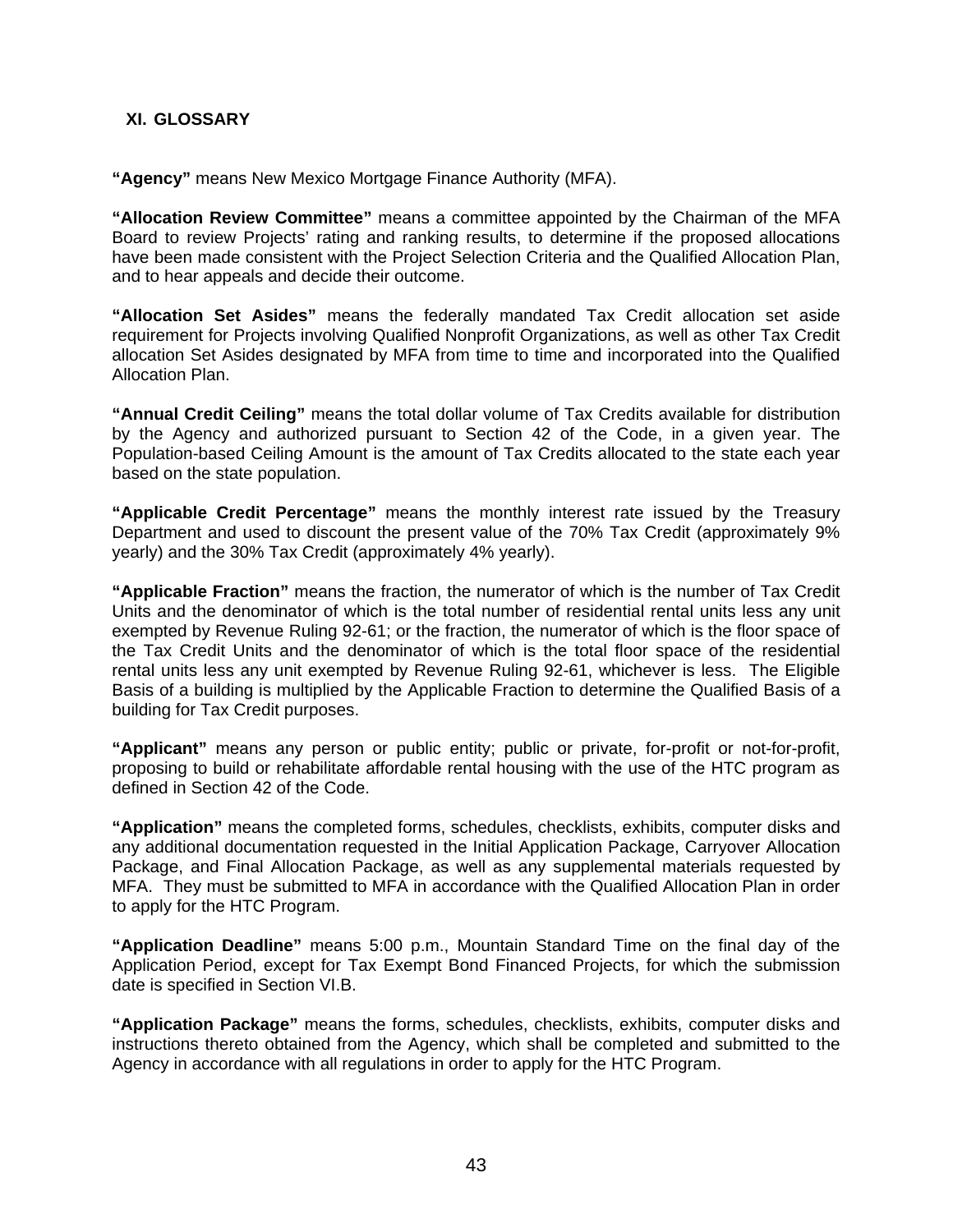**"Application Period"** means the period during which Applications will be accepted by MFA as described in the Qualified Allocation Plan.

**"Area Gross Median Income"** means the median income level, issued annually by HUD for each metropolitan area and for each county outside a metropolitan are, which is adjusted for family size and used to calculate maximum income of eligible persons and rents for rent restricted units.

**"Average Gross Median Income"** or **"AGMI"** means, for a Project, the average area gross median income level(s) at which units are set aside, weighted by the number of units set aside at each income level. AGMI calculations are rounded to the nearest whole number. Market Rate Units will be treated as if they were set aside at 100% of Area Gross Median Income.

An example of the calculation of AGMI in a 60-unit project with no management employee units is as follows:

- 50% of the units are set aside at 50% of Area Gross Median Income; and
- 25% of the units are set aside at 60% of Area Gross Median Income; and
- 25% of the units are Market Rate.

The AGMI calculation would be as follows:

| Percent of<br><b>Total Units</b> |   | Set Aside Income Level<br>(As a % of Median) | Weighted<br>Average |
|----------------------------------|---|----------------------------------------------|---------------------|
| 50%                              | х | 50%<br>$=$                                   | 25%                 |
| 25%                              | X | 60%<br>$=$                                   | 15%                 |
| 25%                              | x | $100\% =$                                    | 25%                 |
|                                  |   |                                              |                     |

#### **Total AGMI: AGMI for Scoring 65%**  65%

Units to be provided for management or maintenance staff should not be included in the calculation.

**"Binding Commitment"** means an agreement between MFA and an Applicant by which MFA allocates and the Applicant accepts Tax Credits in accordance with Section 42(h)(1)(C) of the Code. MFA's Carryover Allocation is its Binding Commitment.

**"Board of Directors"** or **"Board"** means the New Mexico Mortgage Finance Authority Board of Directors.

**"Capital Needs Assessment"** means a report prepared by a competent third party licensed architect or engineer that addresses the following:

- 1. Site visit and physical inspection of the interior and exterior of units and structures.
- 2. Interview with available on-site property management and maintenance personnel regarding past and pending repairs/improvements and physical deficiencies.
- 3. Identification of the presence of any visible environmental hazards on the site.
- 4. Opinion as to the adequacy of the proposed budget for recommended improvements.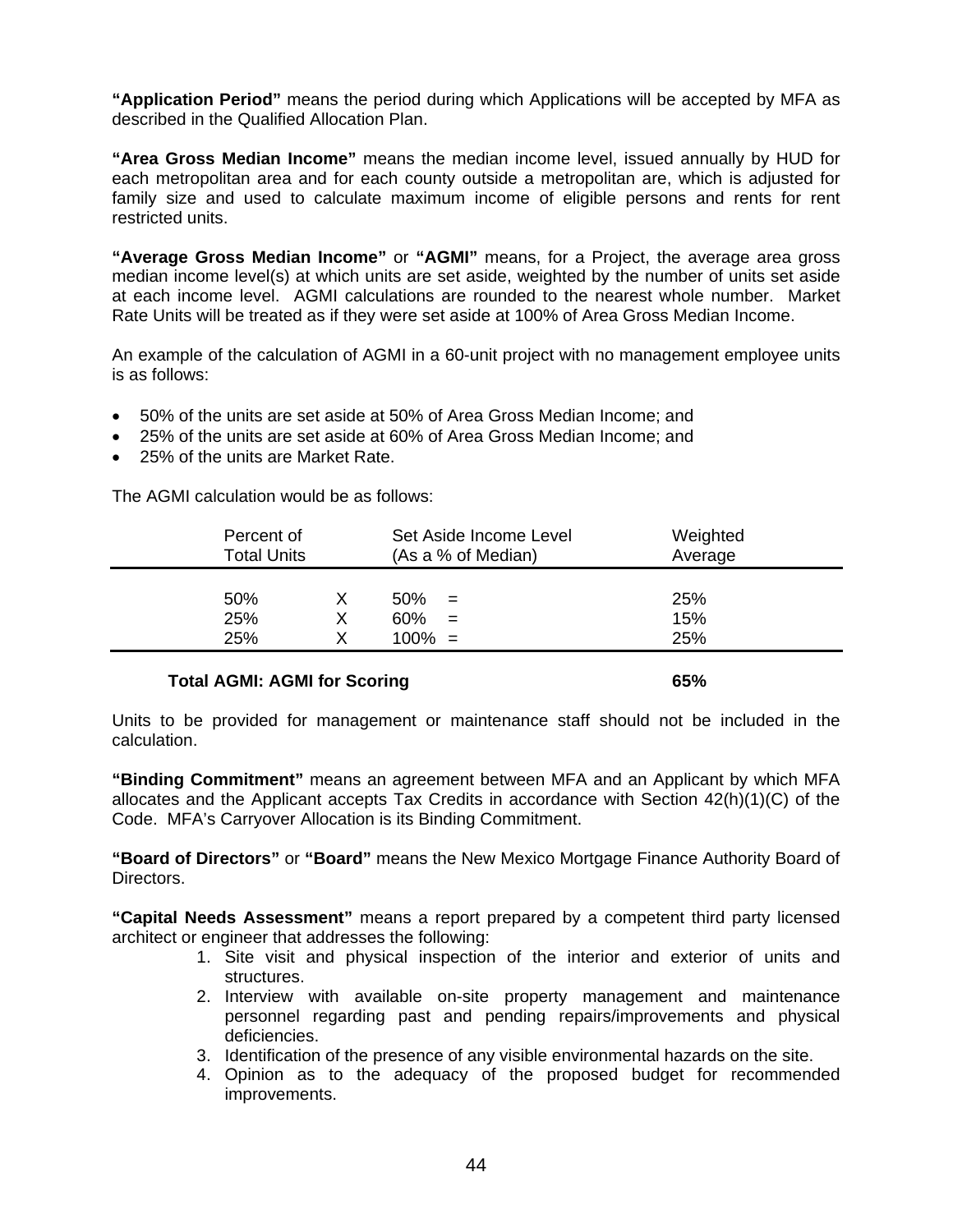- 5. Identification of critical building systems or components that have reached or exceeded their expected useful lives.
- 6. Projection of recurring probable expenditures for significant systems and components over 15 years.
- 7. Determination of the appropriate upfront and ongoing replacement reserve deposits.

**"Carryover Allocation"** means the provision under Section 42 of the Code which allows a Project, under certain conditions allowed by Section 42 of the Code, to receive a Tax Credit allocation in a given calendar year and to be Placed In Service within a period of two calendar years after the calendar year in which the Applicant qualifies for a Carryover Allocation. The Carryover Allocation is MFA's Binding Commitment for Tax Credits.

**"Code"** means the Internal Revenue Code of 1986, as in effect on the date of the Qualified Allocation Plan, together with corresponding and applicable final, temporary or proposed regulations and revenue rulings issued with respect thereto by the Treasury or the Internal Revenue Service of the United States.

**"Complete Application"** is an Initial Application meeting all of the requirements in "Content and Format" in Section IV.A.4.

**"Compliance Monitoring"** means the Agency's procedure, as required by Section 42 of the Code and detailed in MFA's Tax Credit Monitoring and Compliance Plan, of auditing and inspecting all completed Tax Credit Projects.

**"Compliance Period"** means, with respect to any building that is included in a Tax Credit Project, a minimum period of 15 years beginning on the first day of the first taxable year of the Tax Credit period with respect thereto in which a Tax Credit Project shall continue to maintain the Low Income Units as Low Income Units pursuant to the Applicant's Set Aside Election in the Application, pursuant to Section 42 of the Code.

**"Concerted Community Revitalization Plan"** means a written plan, prepared and enacted by a local, county or tribal government at least six months prior to the application deadline, which identifies various revitalization activities within an area having distinct geographic boundaries.

**"Consolidated Plan"** means the plan prepared in accordance with HUD Regulations, 24 C.F.R. 91 (1994), which describes needs, resources, priorities and proposed activities to be undertaken with respect to certain HUD programs.

**"Construction Costs"** means, for purposes of calculating builder profit, overhead and general requirements, the on-site and construction costs in the construction contract, before profit, overhead and general requirements, and at Initial Application and Carryover a reasonable construction contingency.

**"Contact Person"** means a person identified in the Initial Application with decision-making authority for the Applicant, Developer or the owner of the Project, with whom MFA will correspond concerning the Application and /or the Project.

**"Cost Certification"** A certification prepared by a Certified Public Accountant on forms provided by MFA, indicating the method of certification, all identities of interest, and certification that all Project costs included are related to the Project.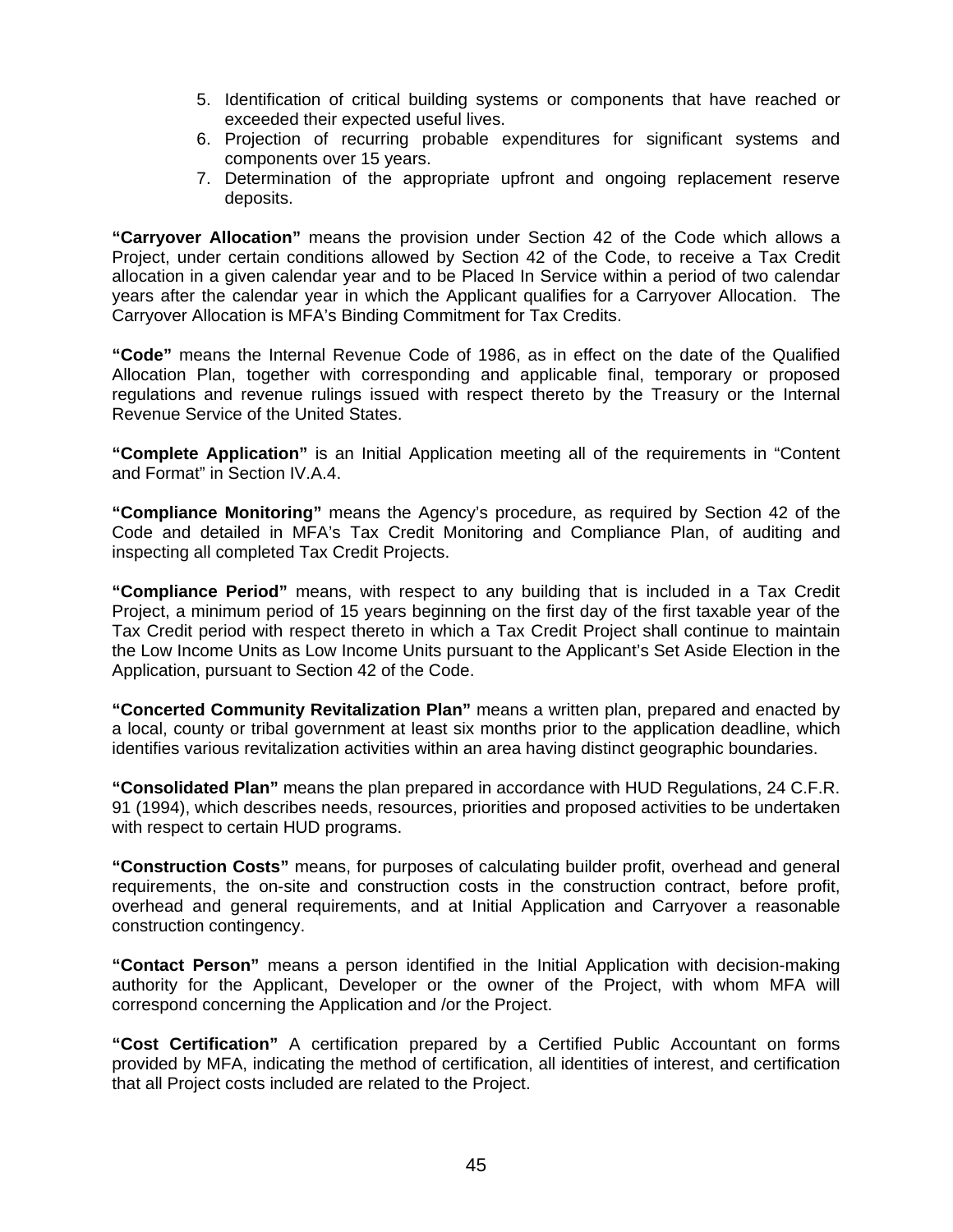**"Credit Period"** means with respect to any building that is included in a Tax Credit Project, the period of 10 years beginning with (i) the taxable year in which the building is Placed In Service, or (ii) at the election of the Developer, the succeeding taxable year.

**"Developer"** means any individual, association, corporation, joint venture, or partnership, which possesses the requisite skill, experience, and credit worthiness to successfully produce affordable multifamily housing.

**"Development Costs"** means the sum total of all costs incurred in the development of a Project all of which shall be subject to approval, and are approved by MFA as reasonable and necessary. Such costs may include, but are not limited to:

- (a) The cost of acquiring real property and any building thereon, including payment for options, deposits, or contracts to purchase properties.
- (b) The cost of site preparation, and development.
- (c) Any expenses relating to the issuance of Tax Exempt Bonds or taxable bonds by the Agency, if any, related to the Project.
- (d) Fees in connection with the planning, execution, and financing of the Project, such as those of architects, engineers, attorneys, accountants, and the Agency.
- (e) The cost of studies, surveys, plans, permits, insurance, interest, financing, tax and assessment costs, and other operating and carrying costs incurred during construction, rehabilitation, or reconstruction of the Project.
- (f) The cost of the construction, rehabilitation, and equipping of the Project.
- (g) The cost of land improvements, such as landscaping and off-site improvements related to the project, whether such costs are paid in cash, property, or services.
- (h) Expenses in connection with initial occupancy of the Project.
- (i) Allowances established by the Agency for working capital, contingency reserves, and reserves for any anticipated operating deficits during the first 2 years after completion of the Project.
- (j) The cost of such other items, including relocation cost, indemnity and surety bonds, premium on insurance, and fees and expenses of trustees, depositories, and paying agents for bonds.

**"Difficult Development Area"** means any area designated by the Secretary of Housing and Urban Development as having high construction, land, and utility costs relative to Area Gross Median Income in accordance with Section 42(d)(5) of the Code.

**"Elderly Households"** means households that include at least one person 62 years of age or older.

**"Elderly Housing"** means Projects specifically designed for exclusive use by elderly tenants. Elderly is defined as those persons 62 years of age or older.

**"Eligible Application" or "Eligible Project"** means an Application or Project which has met all Minimum Project Threshold Requirements.

**"Eligible Basis"** means the sum of the eligible cost elements that are subject to depreciation, such as expenditures for new construction, rehabilitation and building acquisition.

**"Eligible Persons"** or **"Eligible Households"** means one or more natural persons or a family, irrespective of race, creed, national origin or sex, determined by the Agency to be of low or very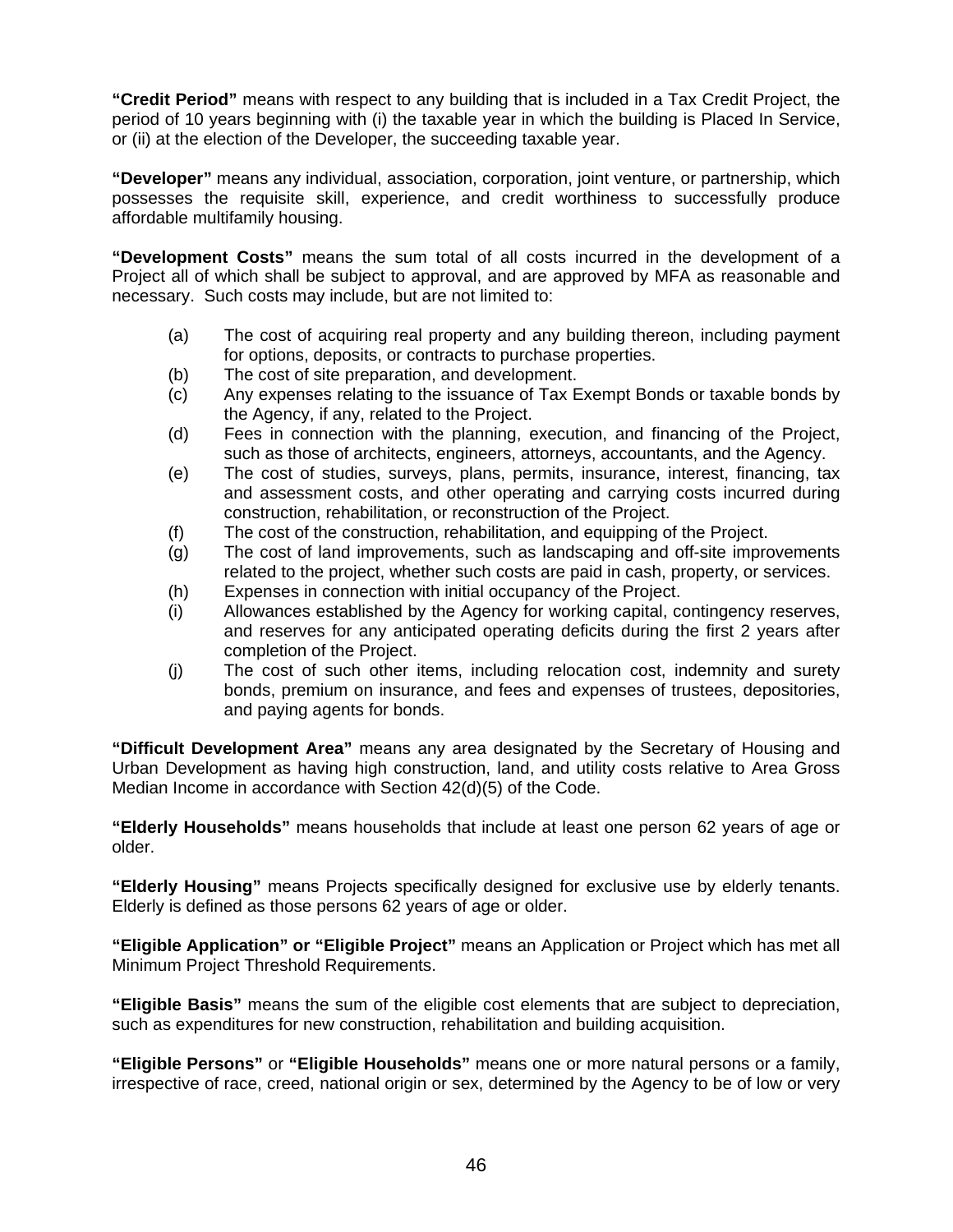low income. In determining the income standards of eligible persons for its various programs, the Agency shall take into account the following factors:

- (a) Requirements mandated by federal law;
- (b) Variations in circumstances in the different areas of the state;
- (c) Whether the determination is for rental housing; and
- (d) The need for family size adjustments.

**"Executive Director"** means the Executive Director of the New Mexico Mortgage Finance Authority.

**"Extended Use Period"** means, with respect to any building that is included in a Tax Credit Project, the period that begins on the first day of the Compliance Period and ends on the later of (i) the ending date of the term specified by the Applicant in the Initial Application Package and recorded in the Land Use Restriction Agreement or (ii) the date that is the fifteenth anniversary of the last day of the Compliance Period, unless earlier terminated as provided in Section 42(h)(6) of the Code or more stringent requirements of the HCA as reflected in the LURA.

**"Feasibility Analysis"** means a financial analysis based on rules established by the IRS and MFA to determine a Project's financial feasibility, which is completed to ascertain a Tax Credit amount, the adequacy of financing sources, the income required to support operation of the project, etc.

**"Federal Subsidy"** means other project funding to include federal grants and below market rate federal loans through programs such as those administered by HUD (excluding CDBG) and Rural Development, tax exempt financing and any other locally administered low interest loan or grants from federal sources.

**"Federally Assisted Units"** means any housing receiving project based rental assistance, operating subsidies, mortgage interest reduction payments or other forms of Federal Subsidy. The universe includes public housing, USDA financed properties, Section 235 and Section 221(d) interest reduction payments, and project based Section 8, rent supplement, or rental assistance payments contracts.

**"Final Allocation"** means a determination by MFA that a Project is complete and that a certain amount of Tax Credits is warranted. The Final Allocation must be requested by the owner, and culminates in delivery of IRS Form 8609 by MFA.

**"Financing Commitment"** means a commitment for permanent or construction financing which 1) is not subject to further approval by any loan committee or board of directors or other entity of the creditor making the commitment, 2) contains specific terms of funding and repayment, and 3) contains language stating that the loan will be subordinated to the LURA.

**"Government Entity"** means any agency or other government created entity of the State of New Mexico, the counties or municipalities of New Mexico, or the tribal governments of New Mexican tribes and pueblos.

**"Homeless"** means a) an individual or family which lacks a fixed, regular, and adequate nighttime residence; or b) an individual or family which has a primary nighttime residence that: 1) a supervised publicly or privately operated shelter designed to provide temporary living accommodations (including welfare hotels, congregate shelter, and transitional housing for persons with mental illness); 2) an institution that provides a temporary residence for individuals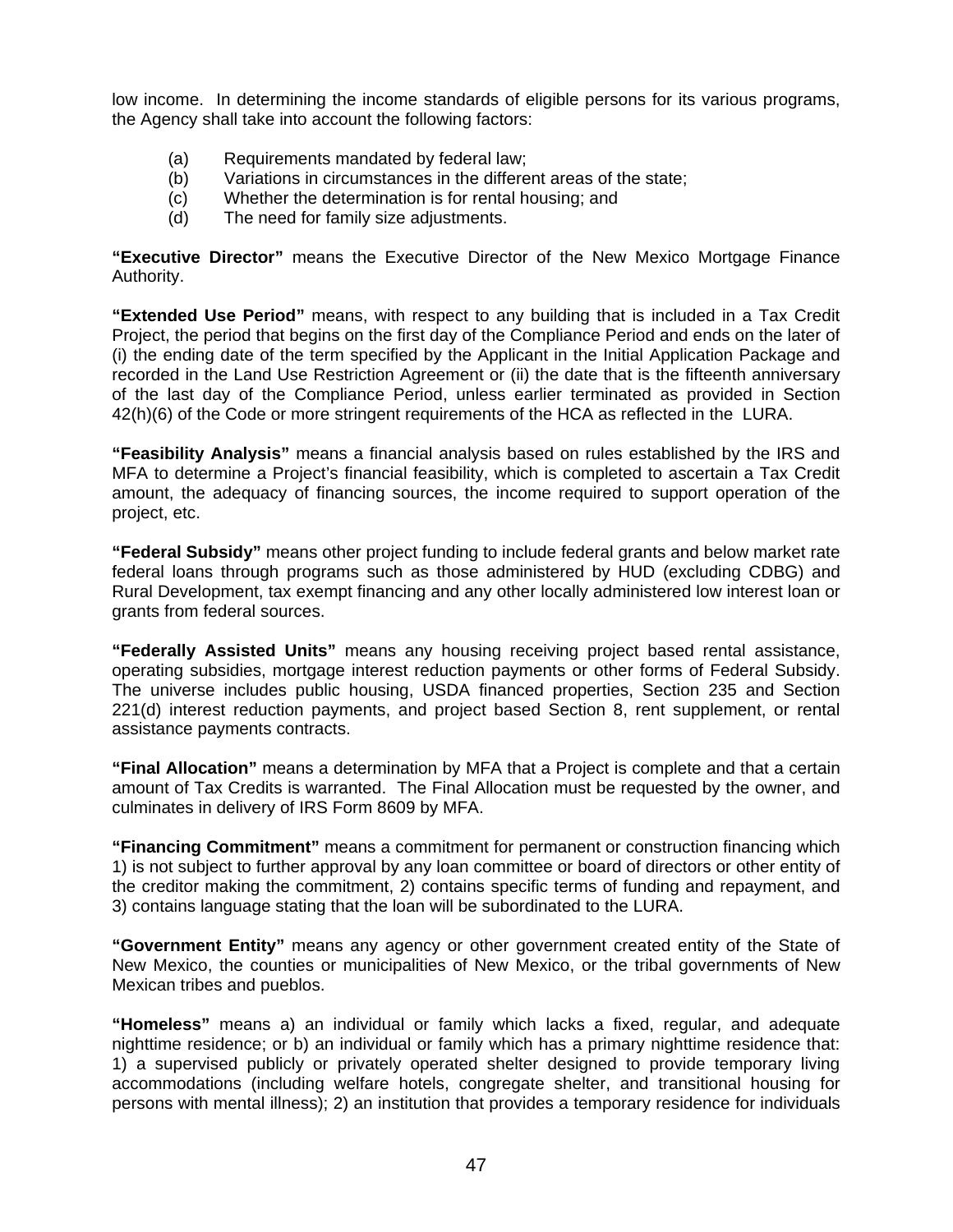intended to be institutionalized; or 3) a public or private place not designed for, or ordinarily used as, a regular sleeping accommodation for human beings. The term does not include any individual imprisoned or otherwise detained pursuant to an Act of the Congress or State law.

**"Households Comprised of Individuals With Children"** means households that include one or more persons under the age of 18 years.

**"HUD"** means the U.S. Department of Housing and Urban Development.

**"Initial Application"** means the Application first provided to MFA on or before an Application Deadline to request an allocation of Tax Credits.

**"Land Use Restriction Agreement"** or **"LURA"** means the agreement submitted to the Agency restricting the property to affordable housing use during the Compliance Period and Extended Use Period.

**"Local Government"** means any county, municipality, tribe or other general-purpose political subdivision in the State of New Mexico.

**"Local Notice"** means MFA's letter to the Chief Executive Office (or the equivalent) of the local jurisdiction within which the Project is located, which provides a thirty (30) day period to comment on the Project pursuant to Code Section 42(m)(1)(A)(ii).

"**Low Income Housing Tax Credit Program"** or **"HTC Program"** means the rental housing program administered by MFA pursuant to Section 42 of the Code and by the State of New Mexico Executive Order 97-01.

**"Low Income Tenants"** are households that occupy Set Aside Units.

**"Low Income Units"** or **"Set Aside Units"** shall mean units which are rent restricted and set aside for tenants whose income does not exceed 50%, 60% or some lower percentage, whichever is elected, of Area Gross Median Income.

**"Market Rate Units"** means residential rental Units that are not Low Income Units.

**"Minimum Score"** means the lowest score with which an Application will be considered to have passed the Minimum Project Threshold Requirement related to scoring.

**"Mortgage Revenue Bonds (MRB)"** or **"Tax Exempt Bonds"** means bonds issued by state designated issuers, including MFA, which may be used to finance HTC Projects subject to project allocations made by the State Board of Finance.

"November 15<sup>th</sup>" means November 15<sup>th</sup>, unless this date falls on a weekend or a holiday, in which case it means the first business day following November  $15<sup>th</sup>$ .

**"Ownership of Land"** means holding fee title or a qualified leasehold interest.

**"Participating Title Company"** means a New Mexico title company that maintains pooled, interest-bearing transaction account(s) pursuant to the Land Title Trust Fund Act of 1997.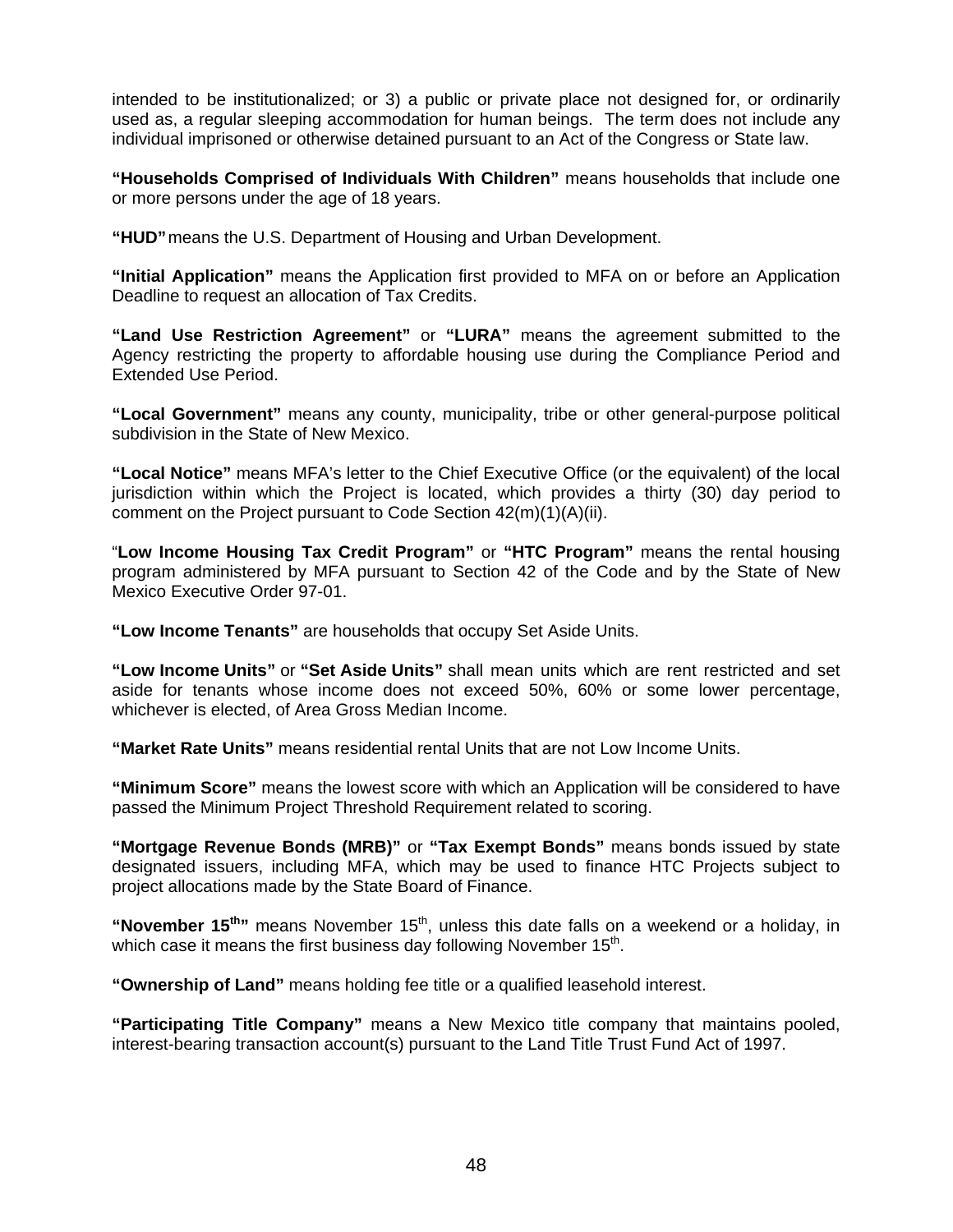**"Placed in Service"** means the date on which the first Unit of a new construction Project is certified or otherwise officially declared as available for occupancy. For acquisitions of existing Projects, it is the date of transfer to a new owner.

**"Principal"** means an Applicant, any general partner of an Applicant, and any officer, director, or any shareholder, general partner, managing member, or affiliate of an Applicant. It also includes any entity receiving any part of a developer fee for a project.

**"Program"** means the HTC Program as administered by MFA.

**"Project"** means any work or improvement located or to be located in the state, including real property, buildings, and any other real and personal property, designed and intended for the primary purpose of providing decent, safe, and sanitary residential housing for individuals, whether new construction, acquisition of existing residential housing, or the remodeling, improvement, rehabilitation, or reconstruction of existing housing, together with such related non-housing facilities as the Agency determines to be necessary, convenient, or desirable.

**"Project Expenses"** means usual and customary operating and financial costs. The term does not include extraordinary capital expenses, development fees and other non-operating expenses.

**"Project Selection Criteria"** means the criteria used to score a project for Tax Credit allocation purposes.

**"Qualified Allocation Plan"** or **"QAP"** means this Qualified Allocation Plan, which was adopted by Board Action on October 26, 2005 and made effective as of January 1, 2006, and which was approved by the Governor of the State of New Mexico pursuant to Section 42(m)(1)(B) of the Code and sets forth the Project Selection Criteria and the preferences for Projects which will receive Tax Credits.

**"Qualified Basis"** means the portion or percentage of the Eligible Basis that qualifies for the Tax Credit. It is calculated by multiplying the Eligible Basis by the Applicable Fraction.

**"Qualified Census Tract"** means any Census tract which is designated by the Secretary of Housing and Urban Development as having 50% or more of the households at an income level which is less than 60% of the Area Gross Median Income in accordance with Section 42(d)(5) of the Code.

**"Qualified Leasehold Interest"** means a leasehold interest running at least as long as the Extended Use Period.

**"Qualified Nonprofit Organization"** means a nonprofit entity as defined for the purposes of the federal nonprofit Set Aside in Code Section 42(h)(5)(c). The organization must meet the requirements of Code Section  $501(c)(3)$  or  $501(c)(4)$ , and have the fostering of low income housing as one of its purposes. Additional requirements, including delivery of an IRS designation letter, must be met for scoring purposes.

**"Rehabilitation Costs"** means, as stated in Code Section 42(e)(2), the amounts chargeable to capital accounts and incurred for property in connection with the rehabilitation of a building. For the purposes of the calculation in scoring Criterion #4, only rehabilitation "hard" costs will be considered, which are those costs that would be included in a construction contract.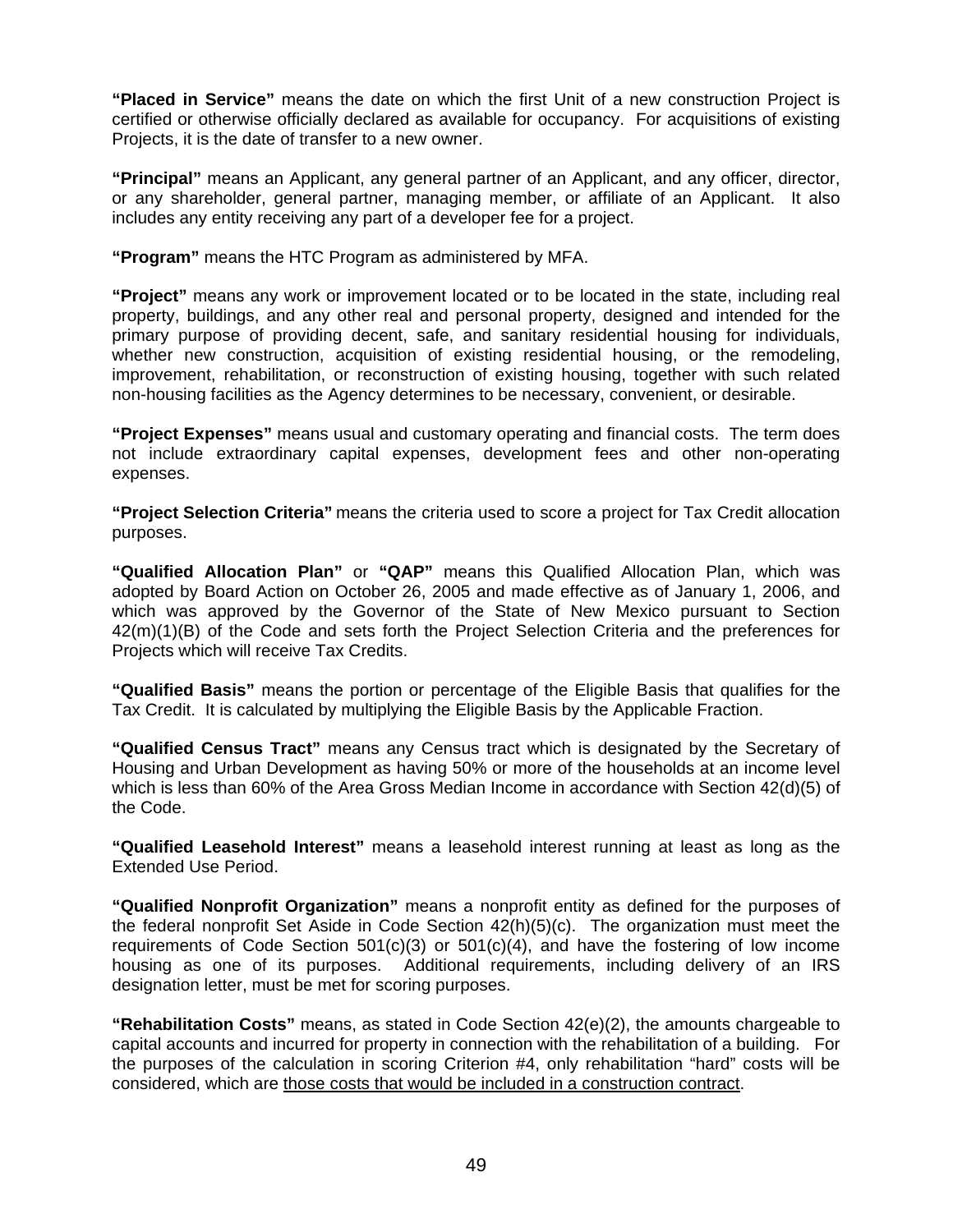**"Rent Restricted Unit"** means, with respect to a Tax Credit Project, a unit for which the gross rent does not exceed 30% of the imputed Area Gross Median Income limitation applicable to such unit as chosen by the Applicant in the Application and in accordance with the Code. Gross rent must be determined from the rent charts included in the Application Package and must correspond to the percentage of Area Gross Median Income selected by the Applicant in the Application. It includes the cost of utilities, and must be reduced by the amount of tenant-paid utilities. Gross rent includes all income for the unit, including tenant and any subsidy payments. See also "Unit".

**"Reservation" or "Reservation Contract"** means the contract executed by MFA and the Applicant with respect to an allocation of Tax Credits, which states the conditions to be met by the Applicant prior to issuance of a Carryover Allocation.

**"Reservation Letter"** or **"Reservation"** means a document issued by MFA which describes the amount of Credits provisionally awarded to a Project and the conditions which the owner must meet in order to obtain a Binding Commitment for Tax Credits.

**"Reserved"** means that the units may not be rented to other categories of households unless the owner demonstrates a subsequent change in the level of demand for such units and a good faith effort to obtain the originally targeted tenant category. Any such change in tenant characteristics must be approved in advance by MFA.

**"Rural Development"** or **"RD"** or **"USDA"** (previously called "Farmer's Home Administration" or "FmHA" of the United States Department of Agriculture) means Rural Development or other agency or instrumentality created or chartered by the United States to which the powers of the RD have been transferred.

 **"Set Aside"** means all or a portion of a Project's Units that are Rent Restricted and/or limited to use by a specified tenant income category, or a particular special needs tenant group. Set Asides will be described in the LURA.

**"Set Aside Election"** means the federally imposed minimum proportion of total Project Units set aside as Low Income Units at one or more Area Gross Median Income level(s). This election is made by the Applicant, and meets the minimum requirements of Code Section 42: larger proportions of units are generally set aside by the Applicant and restricted in the LURA.

**"Set Aside Units"** means "Low Income Units".

**"Single Room Occupancy"** (SRO) means housing consisting of single room dwelling units. The unit must contain either food preparation and/or sanitary facilities.

**"Social Services Plan"** means a plan prepared for the provision of social and other services to Special Needs Households and Elderly Housing Tenants. This plan 1) identifies all services to be provided to tenants, 2) specifies annual costs of all services, 3) identifies all entities providing such services, and 4) identifies sources of payments for such services and isolates all expenditures planned from Project cash flow. All service providers sign this plan. Services included must be long-term, significant and meaningful as determined by MFA, and they must be appropriate to the specific needs of the given tenant population. The delivery of social services to the residents of the Project will be enforced through a provision in the Land Use Restriction Agreement.